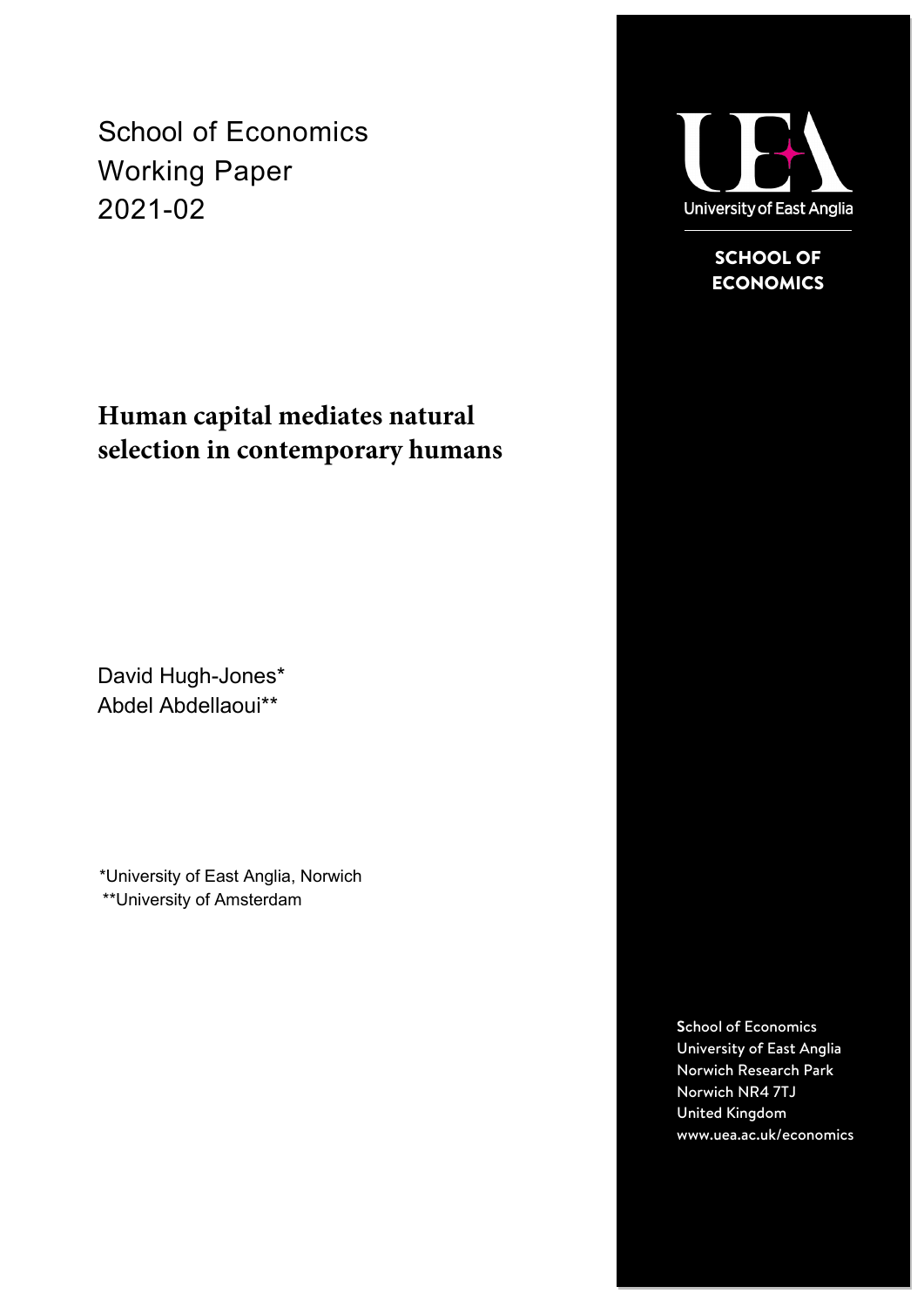# Human capital mediates natural selection in contemporary humans

David Hugh-Jones \*, Abdel Abdellaoui †

10 August 2021

#### **Abstract**

Natural selection has been documented in contemporary humans, but little is known about the mechanisms behind it. We test for natural selection through the association between 33 polygenic scores and fertility, across two generations, using data from UK Biobank ( $N = 409,629$  British subjects with European ancestry). Consistently over time, polygenic scores associated with lower (higher) earnings, education and health are selected for (against). Selection effects are concentrated among lower SES groups, younger parents, people with more lifetime sexual partners, and people not living with a partner. The direction of natural selection is reversed among older parents (22+), or after controlling for age at first live birth. These patterns are in line with economic theories of fertility, in which earnings-increasing human capital may either increase or decrease fertility via income and substitution effects in the labour market. Studying natural selection can help us understand the genetic architecture of health outcomes: we find evidence in modern day Great Britain for multiple natural selection pressures that vary between subgroups in the direction and strength of their effects, that are strongly related to the socio-economic system, and that may contribute to health inequalities across income groups.

Living organisms evolve through natural selection, in which allele frequencies change in the population through differential reproduction rates. Studying the mechanisms behind natural selection can help us better understand how individual differences in complex traits and disease risk arise (Benton et al. 2021). Recent work confirms that natural selection is taking place in modern human populations, using genome-wide analysis (Barban et al. 2016; Beauchamp 2016; Kong et al. 2017; Sanjak et al. 2018). In particular, genetic variants associated with higher educational attainment are being selected against, although effect sizes appear small.

As yet we know little about the social mechanisms behind these effects. This study uses data from UK Biobank (Bycroft et al. 2018) to learn more. We test for natural selection on 33 different polygenic scores by estimating their correlation with fertility. We extend the analysis over two generations, using data on respondents' number of siblings as well as

<sup>\*</sup>Corresponding author. School of Economics, University of East Anglia, Norwich, UK. Email: D.Hugh-Jones@uea.ac.uk

<sup>†</sup>Department of Psychiatry, Amsterdam UMC, University of Amsterdam, Amsterdam, The Netherlands.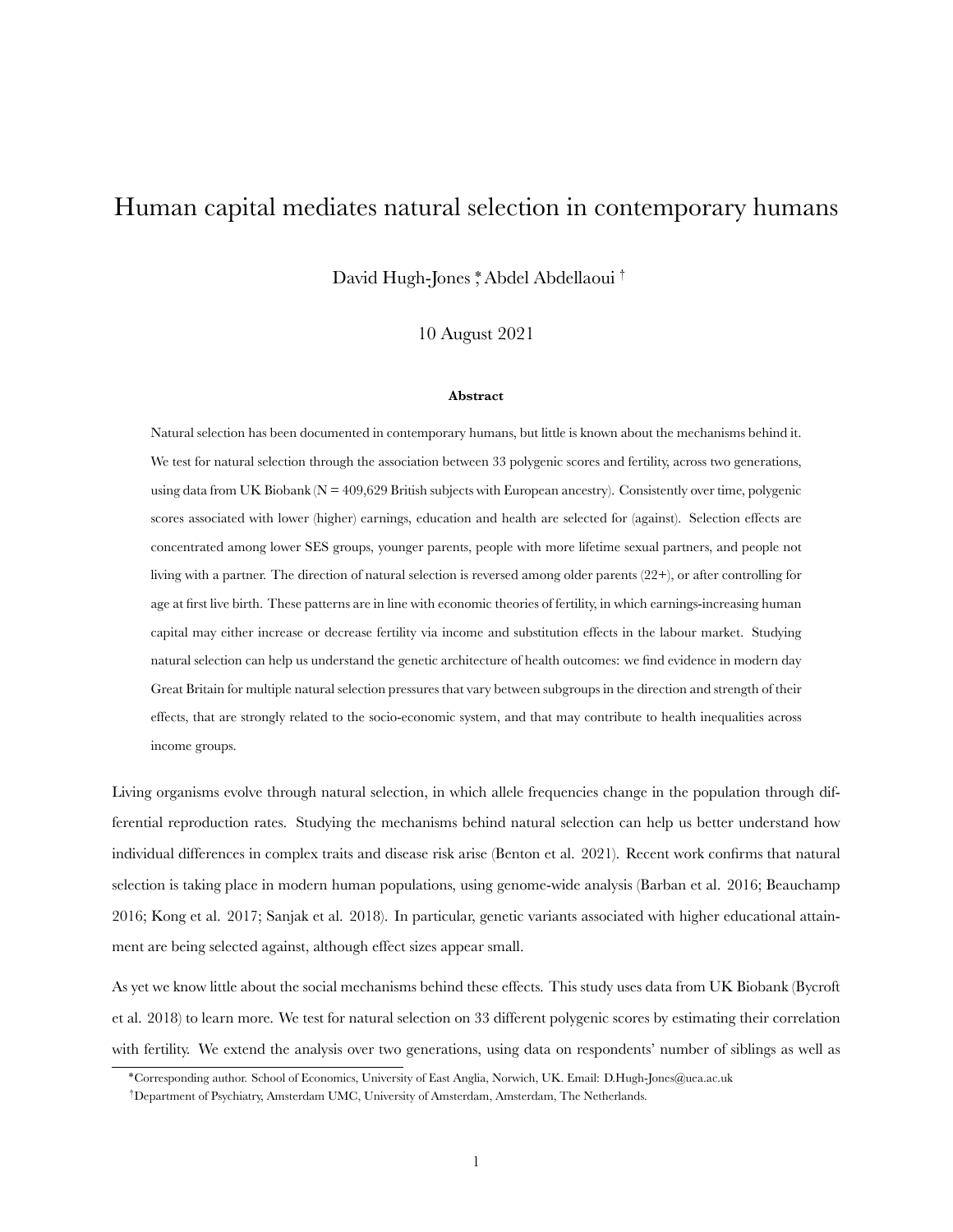their number of children. This is interesting because consistent natural selection over multiple generations could lead to substantive effects in the long run. Most importantly, we examine reproductive rates in different subgroups of the population, in order to uncover patterns that can help illuminate the mechanisms behind modern natural selection.

We find selection effects on many polygenic scores. Effects are largely consistent across generations. The strength of natural selection on a polygenic score is associated with that score's correlation with education and earnings: scores that predict lower education and earnings are being selected for. Also, across the board, polygenic scores have stronger relationships with fertility among specific subgroups. Selection effects are stronger in groups with lower income and less education, among younger parents, people not living with a partner, and people with more lifetime sexual partners. Outside these groups, effects are weaker and often statistically insignificant. In some subgroups, the direction of selection is even reversed: polygenic scores predicting higher education and earnings are associated with *higher* fertility.

These patterns are in line with economic theories of fertility (Becker 1960). In these, higher potential earnings have two opposite effects on fertility: a fertility-increasing *income effect* (higher income makes children more affordable), and a fertility-lowering *substitution effect* (time spent on childrearing has a higher cost in foregone earnings). Our results suggest that the substitution effect dominates for single parents and younger parents, while among couples and older parents (22+) effects are more evenly balanced. Thus, contemporary natural selection on polygenic scores can be explained by their correlation with earnings-increasing human capital. Below, we show that a simple model of human capital, education and fertility choices can give rise to our key empirical results.

## Results

We created polygenic scores for 33 traits in 409,629 individuals, corrected for ancestry using 100 genetic principal components (see Materials and Methods). Figure [1](#page-3-0) plots mean polygenic scores in the sample by 5-year birth intervals. Several scores show consistent increases or declines over this 30-year period, of the order of 5% of a standard deviation. These changes could reflect natural selection within the UK population, but also emigration, or ascertainment bias within the sample. Respondents have higher income and are better educated than the UK population, and they may also differ on other unobserved characteristics (Fry et al. 2017). Since richer and more educated people also live longer, this bias could also increase with age. Lastly, the sample sex ratio skews 54.05% female.

To test more directly for natural selection, we regress respondents' number of children  $(N_i)$  on their polygenic scores (PGS):

<span id="page-2-0"></span>
$$
N_i = \alpha + \beta \text{PGS}_i + \varepsilon_i \tag{1}
$$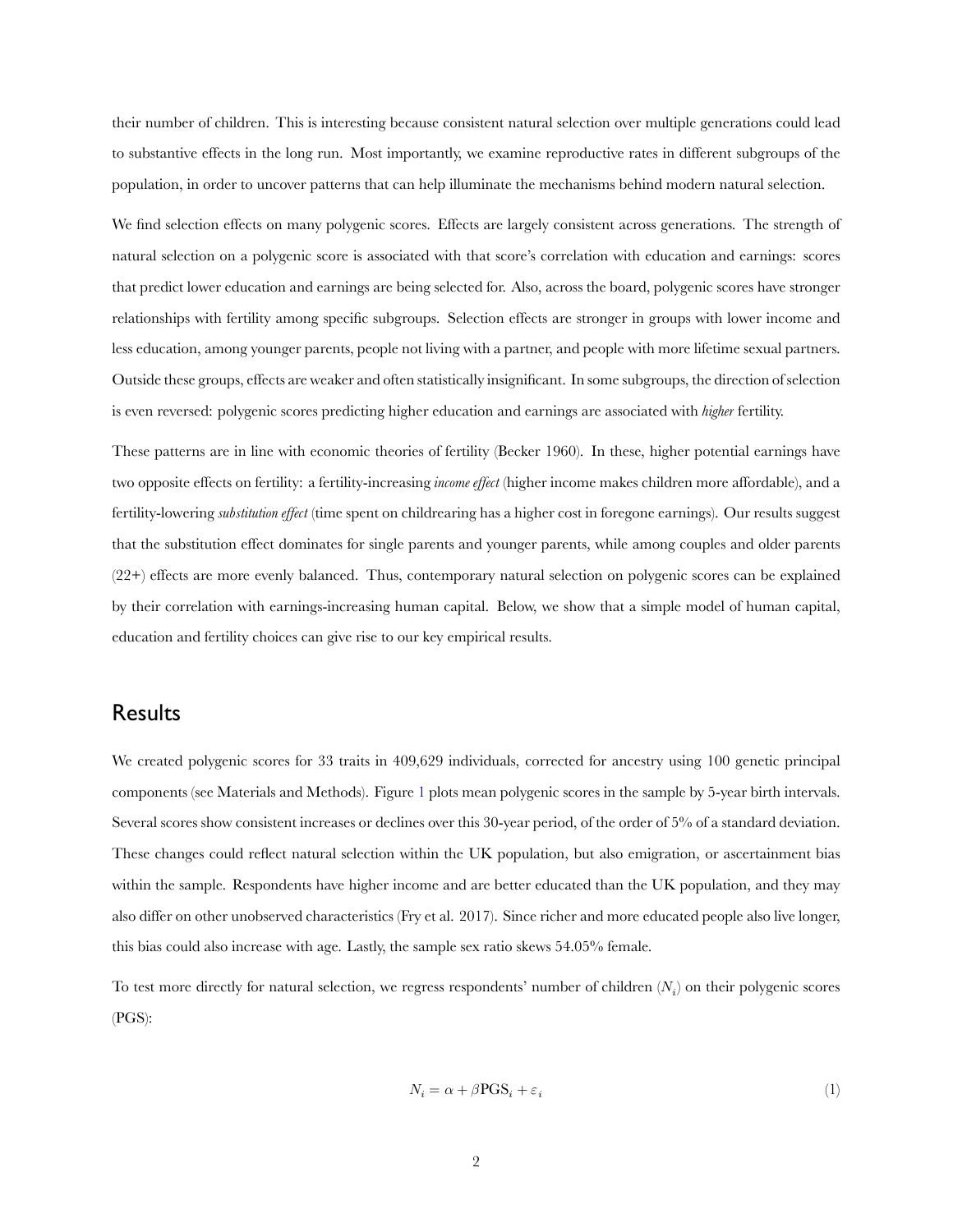<span id="page-3-0"></span>

*Figure 1: Mean polygenic scores (PGS) by birth year in UK Biobank. Points are means for 5-year intervals. Lines are 95% confidence intervals. Green triangles show a significant linear increase over time (p < 0.05/33). Red squares show a significant decrease.*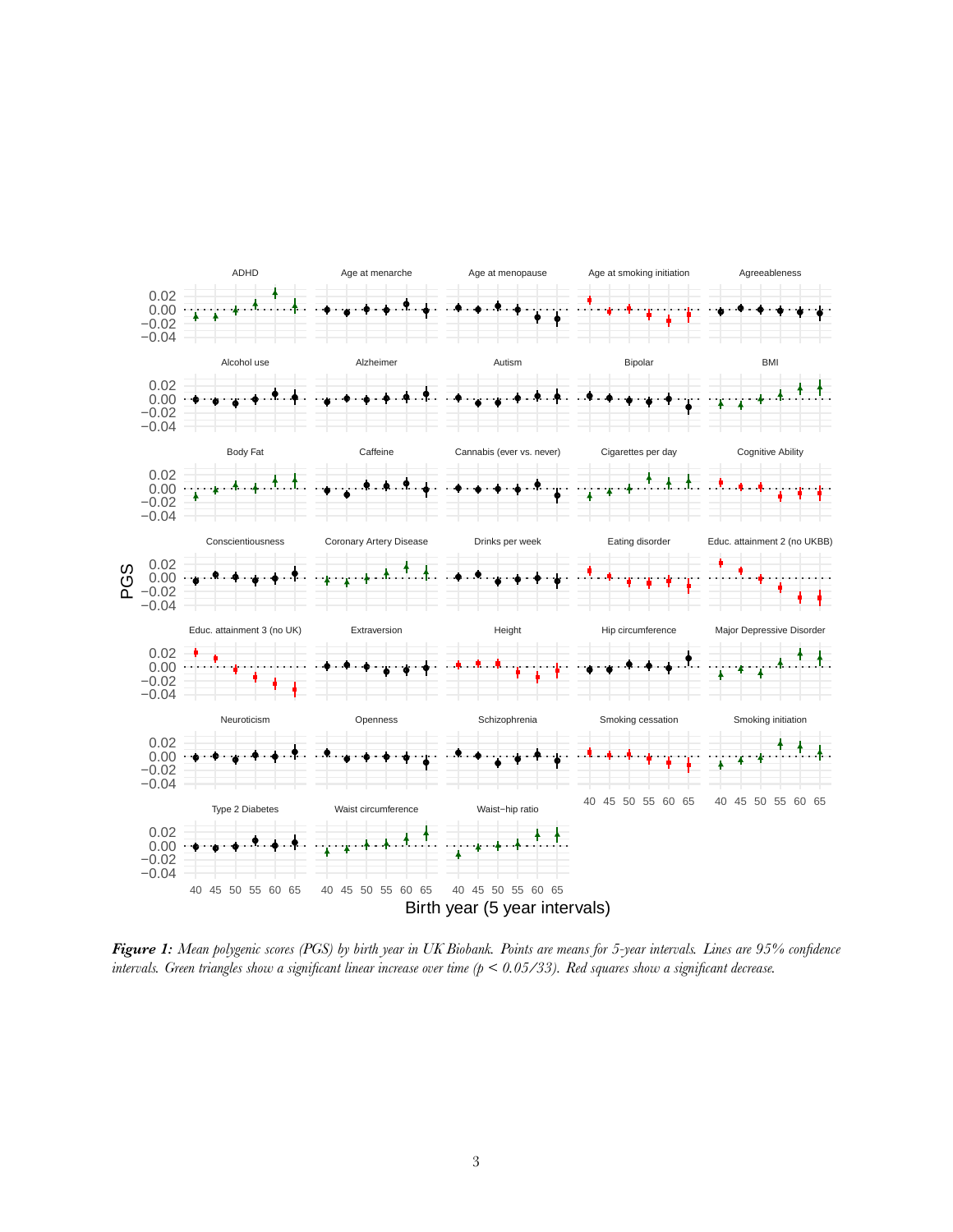The "selection effect,"  $\beta$ , reflects the strength of natural selection within the sample. In fact, since polygenic scores are normalized,  $\beta$  is the expected polygenic score among children of the sample (Beauchamp 2016).<sup>1</sup> Note that equation [\(1](#page-2-0)) does not include many possible environmental and genetic confounds that could affect fertility, and as a result,  $\beta$ is not an estimate of the causal effect of a polygenic score on fertility. However, natural selection is a correlational phenomenon, not a causal one: if a polygenic score correlates with low fertility, it is being selected against, whatever the underlying causal relationship.

To correct for ascertainment bias, we weight participants using population data. We try three alternative weighting schemes: (1) "Geographical" weighting, by geography, age and presence/absence of a partner; (2) age and highest educational qualification; and (3) for women only, age, highest qualification, and age at first live birth (AFLB). Figure [2](#page-5-0) plots selection effects among the entire sample, estimated with the three weighting schemes, and also with uniform weights. Effects for 16 out of 33 polygenic scores are significant at  $p < 0.05/33$  under all four weighting schemes, with 26 scores reaching significance under at least one scheme. Weighting makes a large difference to estimates: mean effect sizes across all polygenic scores are increased by a factor of 1.4 (geographical weighting), 1.22 (age/qualification) or 1.89 (age/qualification/AFLB). Estimates might be further affected by weighting on other demographic variables.

We also check for balancing and diversifying selection by estimating [\(1](#page-2-0)) with a quadratic term. In particular, we find diversifying selection for educational attainment polygenic scores: at higher values of these scores, the negative effect on fertility is smaller (Appendix Figure [9\)](#page-20-0).

To understand the reasons for the ascertainment bias in our sample, and to learn about the mechanisms underlying natural selection, we split the sample, starting with basic demographic variables including education, income and sex. These are all potential sources of ascertainment bias, as mentioned above. We then re-estimate [\(1](#page-2-0)) within each subgroup.

We emphasize that this exercise does *not* apportion the total correlation with fertility into subgroups. That is because the polygenic score may also affect the probability of being in each subgroup. For example, the EA3 polygenic score for educational attainment not only affects fertility among university graduates, and among non-graduates; it also changes a person's chance of attending university. Nevertheless, differences in equation [\(1](#page-2-0)) across subgroups can inform us about how natural selection works, by constraining the set of possible mechanisms.

Figure [3](#page-6-0) plots selection effects for each polygenic score, grouping respondents by age of completing full-time education, and by household income. Effects are larger and more significant for the lowest income category, and for the lowest education category. These results could be explained by age, if older respondents have lower income and are less educated, and also show more natural selection on polygenic scores. However, when we rerun the regressions, interacting

<sup>&</sup>lt;sup>1</sup>The selection effect  $\beta$  equals  $Cov(N, PGS)/Var(PGS)$  where N is the number of children. Since PGS are normalized to variance 1 and mean 0, this reduces to  $Cov(N, PGS) = E(N|PGS) - E(N)E(PGS) = E(N|PGS)$ . This is the polygenic score weighted by the number of children, which is the average polygenic score in the next generation.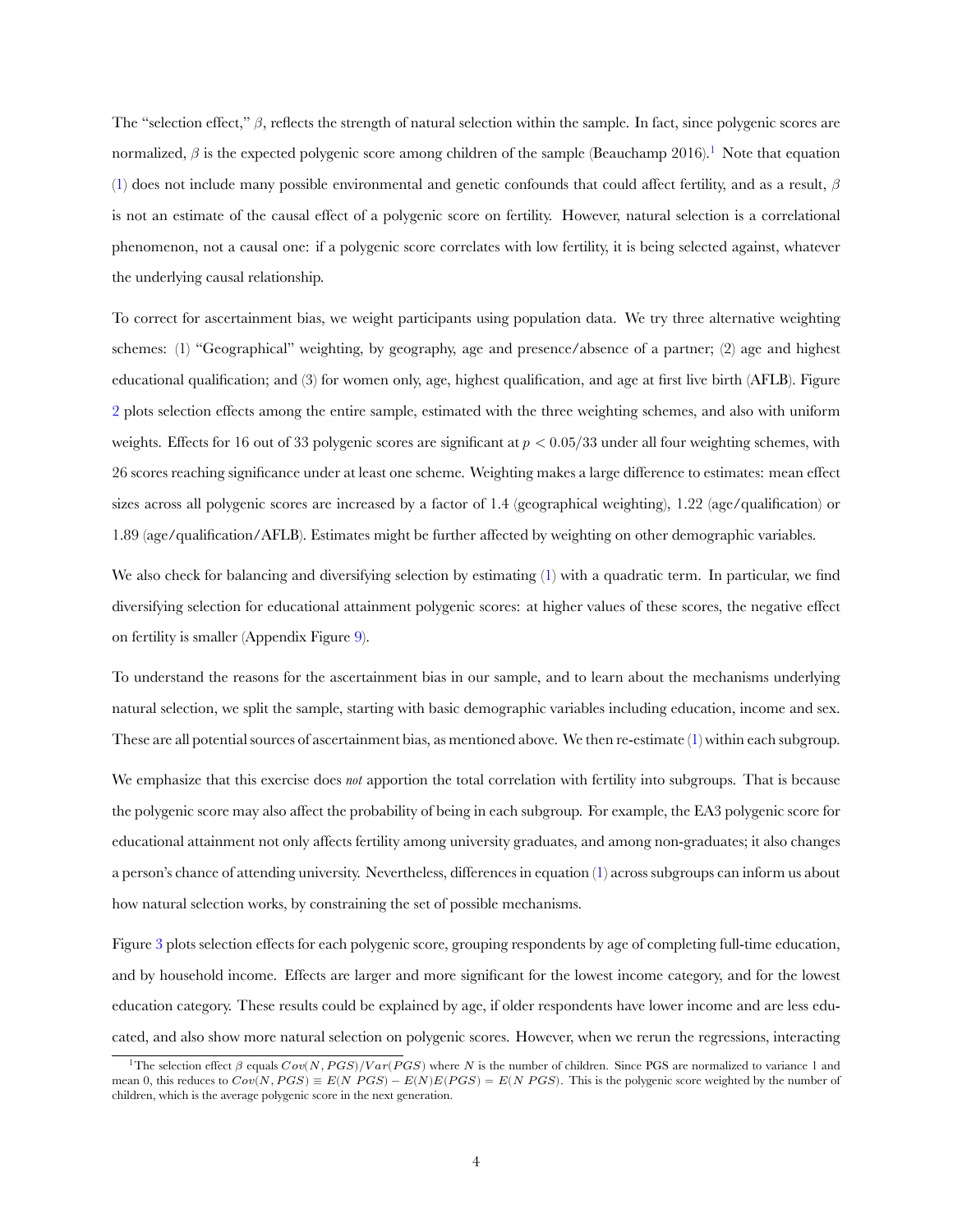<span id="page-5-0"></span>

*Figure 2: Selection effects: weighted and unweighted regressions. Each point represents a single bivariate regression of number of children on a polygenic score.*

the polygenic score with income category and also with a quadratic in age, the interaction with income remains significant at  $p < 0.05/33$  for 16 out of 33 regressions. Similarly if we interact the PGS with age of leaving full time education and a quadratic in age, the interaction with age leaving full time education remains significant at  $p < 0.05/33$  for 12 out of 33 regressions.

Selection effects are also different between men and women (Appendix Figure [8](#page-18-0)). Differences are particularly large for educational attainment, height and MDD. Several polygenic scores for mental illness and personality traits are more selected for (or less against) among women, including major depressive disorder (MDD), schizophrenia and neuroticism, while extraversion is more selected for among men. Scores for waist circumference and waist-hip ratio are less selected for among women. One possible reason for these sex differences is that polygenic scores may affect fertility via success in marriage markets, and men and women may value different characteristics in these.

We next focus on variables related to household type and reproductive strategy. We split males and females by lifetime number of sexual partners, at the median value of 3 (Figure [4](#page-8-0)a). For both sexes, selection effects are larger and more significant among those with more than 3 lifetime partners. Next we split respondents by whether they were living with a spouse or partner at the time of interview. Effects are larger among those not living with a spouse or partner (Figure [4b](#page-8-0)).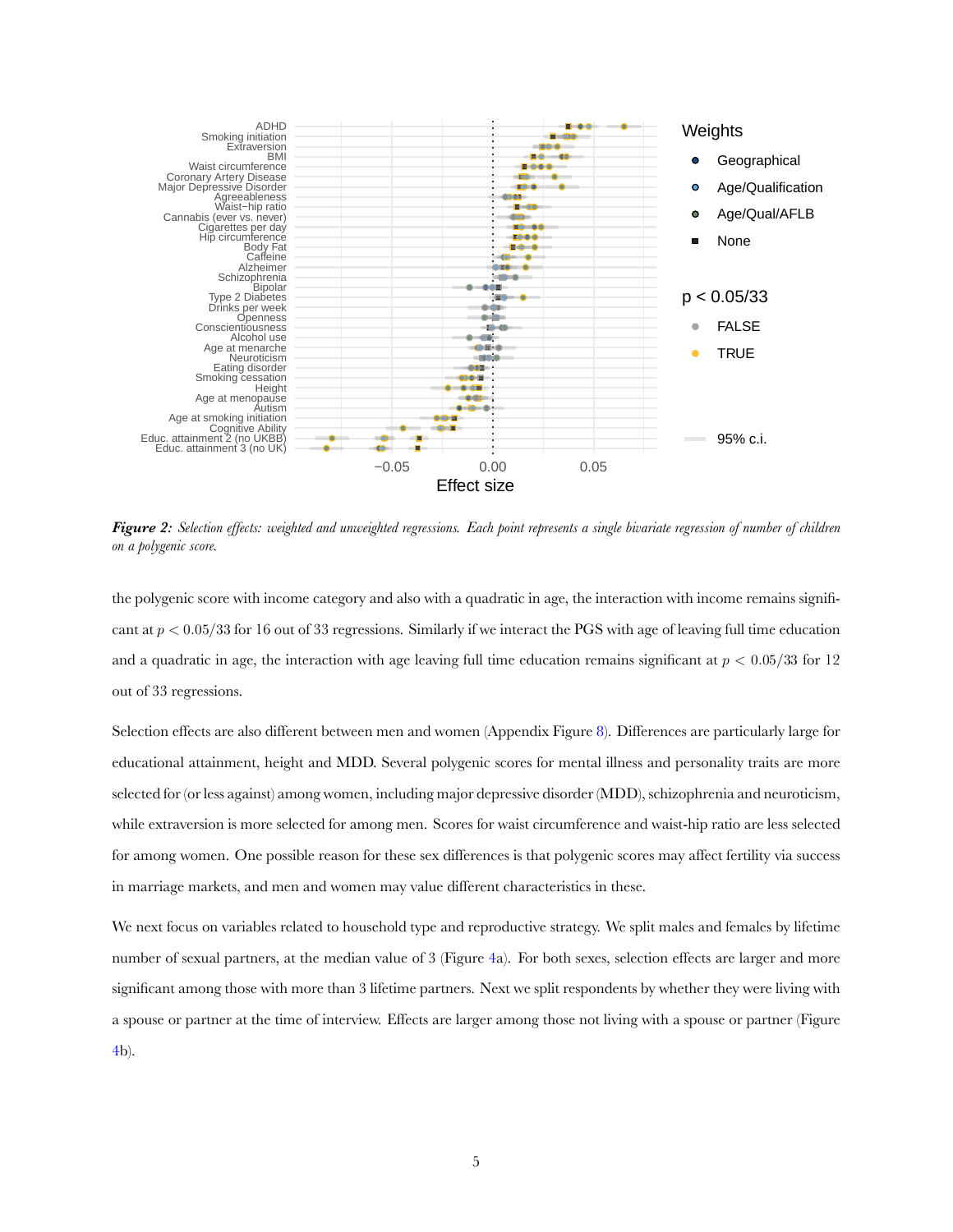<span id="page-6-0"></span>

*(b) Household income*

*Figure 3: Selection effects by education and income.*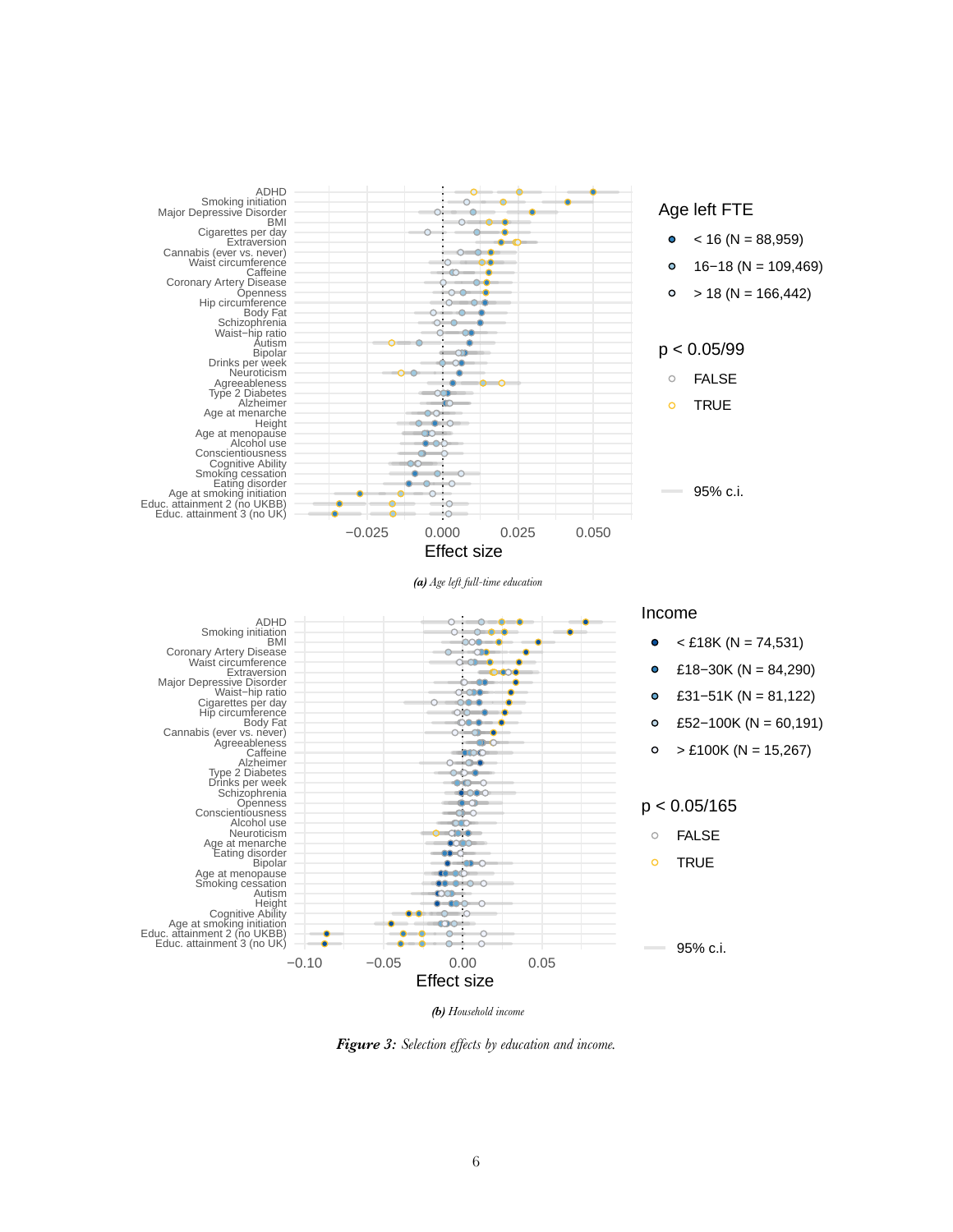Lastly, we split female respondents by age at first live birth (AFLB).<sup>2</sup> There is evidence for genetic effects on AFLB (Barban et al. 2016), and there is a close link between this variable and number of children born. Figure [5a](#page-9-0) shows effect sizes estimated separately for each tercile of AFLB. Several effects are strikingly different across terciles. ADHD and MDD are selected for amongst the youngest third of mothers, but selected against among the oldest two-thirds. Educational attainment is selected for among the oldest two-thirds of mothers, but is not significantly selected among the youngest third. Similarly, several polygenic scores for body measurements are selected against only among older mothers. The correlation between effect sizes for the youngest and oldest terciles is -0.46.

To investigate this further, we estimate equation [\(1](#page-2-0)) *controlling* for AFLB, again among females (Figure [5](#page-9-0)b). In 24 out of 33 cases, effects change sign when controls are added. The correlation between effect sizes controlling for AFLB, and raw effect sizes, is -0.79. Thus, selection effects seem to come through two opposing channels: an effect on AFLB, and an opposite-signed effect on number of children controlling for AFLB. Again, we do not claim that AFLB is exogenous to an individual's polygenic scores. Indeed, our analyses show that it is not (Appendix Figure [15](#page-26-0)). Rather, we argue that AFLB mediates part of the relationship between polygenic scores and fertility, and that once this is controlled for, the remaining part of the relationship has the opposite sign.

<sup>2</sup>This information is unavailable for men.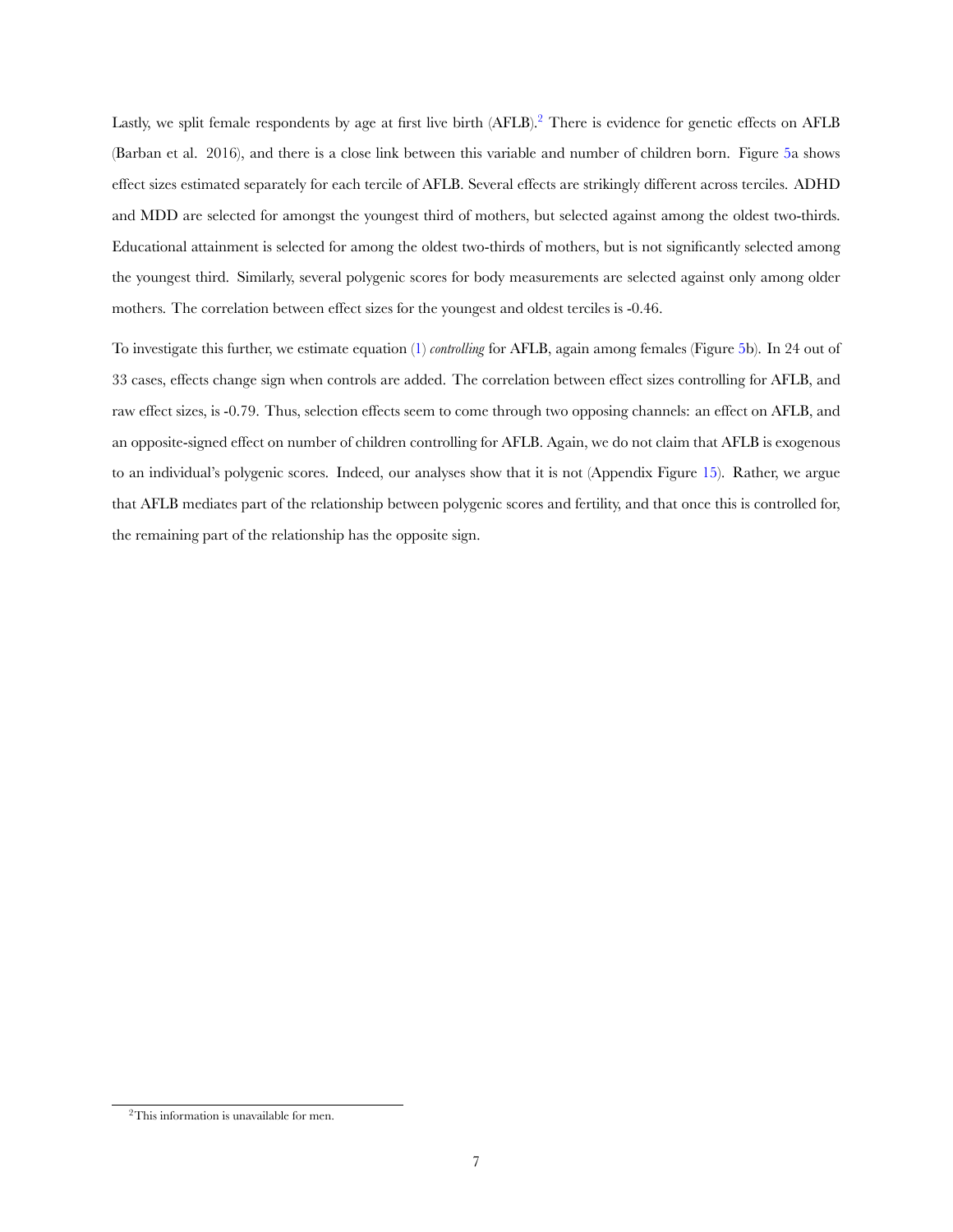<span id="page-8-0"></span>





*Figure 4: Selection effects by number of sexual partners and household type.*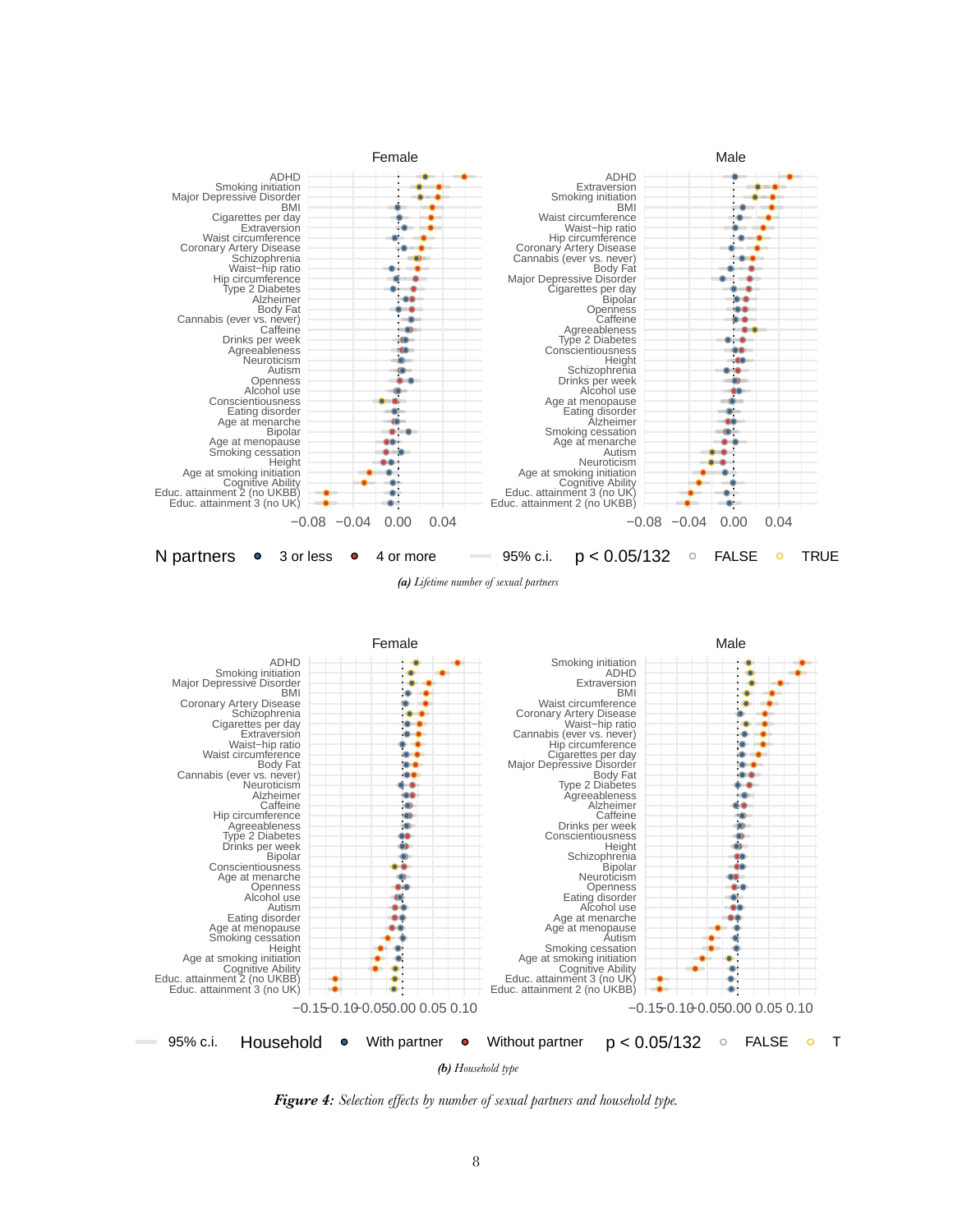<span id="page-9-0"></span>

*(b) Effect sizes controlling for age at first live birth. Effect sizes without controls (for women only) shown for comparison.*

*Figure 5: Selection effects by age at first live birth, and controlling for age at first live birth (women only).*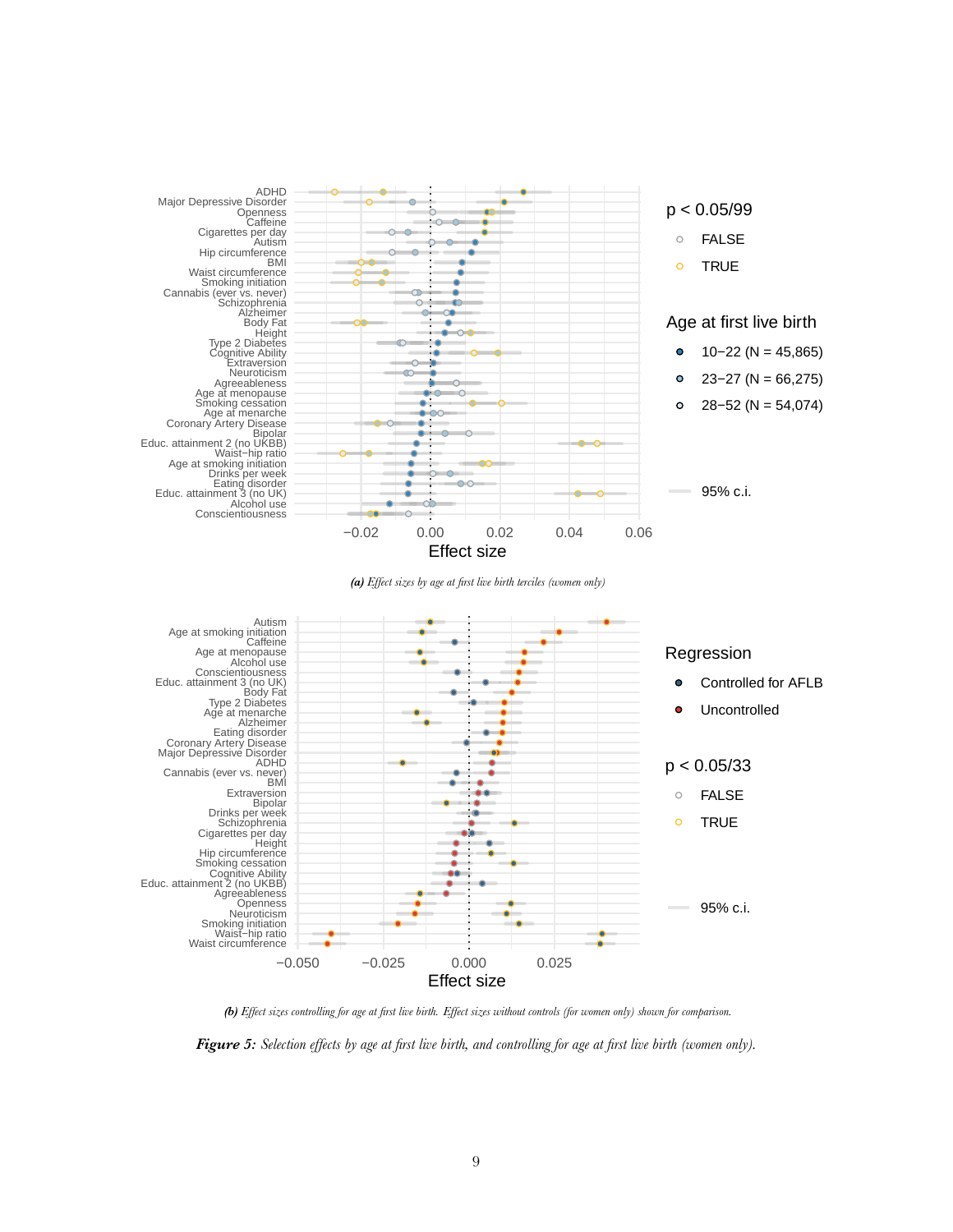#### *Selection in the parents' generation*

The UK Biobank data contains information on respondents' number of siblings. Since respondents' polygenic scores are equal in expectation to the mean scores of their parents, we can use this to look at selection effects in the parents' generation. We estimate equation [\(1](#page-2-0)) using *number of siblings* (including the respondent) as the dependent variable. The parents' generation has an additional source of ascertainment bias: sampling parents of respondents overweights parents who have many children. For instance, parents of three children will have, on average, three times more children represented in UK Biobank than parents of one child. Parents of no children will by definition not be represented. To compensate, we reweight our preferred weightings (Age/Qualification) by the inverse of *number of siblings*.

Selection effects are highly correlated across the two generations, and most share the same sign (Appendix Figure [10](#page-21-0)). Absolute effect size estimates are larger for the parents' generation. We treat this result cautiously, because when we split respondents up by year of birth, we find few differences in effect sizes between early- and late-born respondents, for either generation. In other words, since estimated effect sizes change across "generations," but do not change over time within either generation, the change may be due to remaining ascertainment bias within the sample or other effects. In particular, effect sizes in both generations may depend on polygenic scores' correlation with childlessness, and we cannot estimate this for the parents' generation.

Although the direction of selection effects does not change between the generations, there are other differences. Compared to our standard polygenic scores (residualized on 100 principal components of genetic data), selection effects on unresidualized scores are about ten percent higher on average for *number of siblings*, whereas effects for *number of children* barely change (Appendix Figure [12\)](#page-23-0). This could be because earlier fertility is driven more by geographically clustered deprivation (e.g. via an insurance motive, Rendall and Bahchieva 1998), which may correlate with the broad-scale genetic variation captured by principal components, such as ancestry.

We also check whether selection effects differ by socio-economic status in the parents' generation. We have no information about parents' income, so we use the 1971 Townsend deprivation score of respondents' birthplace as a proxy (Townsend 1987). Results (Appendix Figure [11](#page-22-0)) show the same pattern as for respondents: effect sizes are larger and more often significant in the most deprived areas.

Lastly, the siblings data lets us check for a "quantity-quality tradeoff" between number of children and number of grandchildren (for the parents' generation). We do not find any: in fact, the correlation between *number of siblings* and *number of children* is positive ( $\rho = 0.1$ ,  $p < 2 \times 10^{-16}$ ).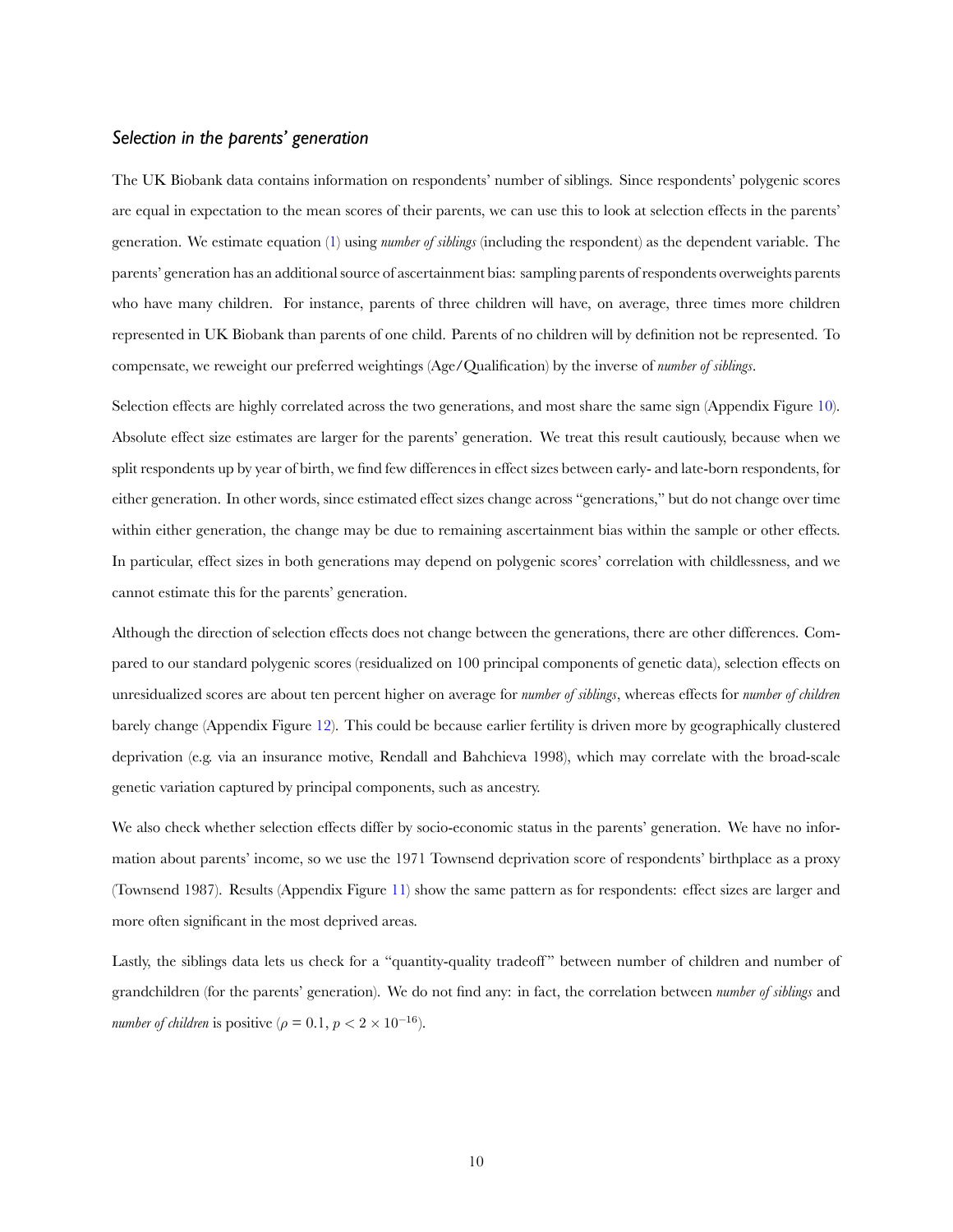#### *Human capital and natural selection*

These results show that selection effects are weaker, absent, or even reversed among some subgroups of the population. A possible explanation for this comes from the economic theory of fertility (Becker 1960; Willis 1973; Becker and Tomes 1976). According to this theory, increases in a person's wage affect their fertility via two opposing channels. There is an *income effect* by which children become more affordable, like any other good. There is also a *substitution effect*: since childrearing has a cost in time, the opportunity cost of childrearing increases if one's market wage is higher. The income effect leads higher earners to have more children. The substitution effect leads them to have fewer children.

Suppose that certain genetic variants correlate with human capital – skills or other characteristics that affect an individual's earnings in the labour market (Mincer 1958; Becker 1964). These variants may then be associated with opposing effects on fertility. The income effect will lead to natural selection in favour of earnings-increasing variants (or variants that are merely associated with higher earnings). The substitution effect will do the reverse.

To show this, we write down a simple model of fertility choices. h is an individual's level of human capital. For now, we simply identify this with his or her wage  $W$ . Raising a child takes time  $b$ . People maximize utility from the number of children N, and income  $Y \equiv (1 - bN)W$ . An individual's payoff is

$$
U = u(Y) + aN.
$$

Here *a* captures the strength of preference for children.  $u(\cdot)$  captures the taste for income, and is concave and increasing. We treat  $N$  as continuous, in line with the literature: this can be thought of as the expected number of children among similar people. The marginal benefit of an extra child is  $\frac{dU}{dN} = -bWu'(Y) + a$ . The effect of an increase in human capital on this marginal benefit is

$$
\frac{d^2U}{dNdh} = \underbrace{-bu'(Y)}_{\text{Substitution effect}} \underbrace{-bYu''(Y)}_{\text{Income effect}}.
$$

The *substitution effect* is negative and reflects that when wages increase, time devoted to childcare costs more in foregone income. The positive *income effect* depends on the curvature of the utility function, and reflects that when income is higher, the marginal loss of income from children is less painful.

To examine education and fertility timing, we extend the model to two periods. For convenience we ignore time discounting, and assume that credit markets are imperfect so that agents cannot borrow. Write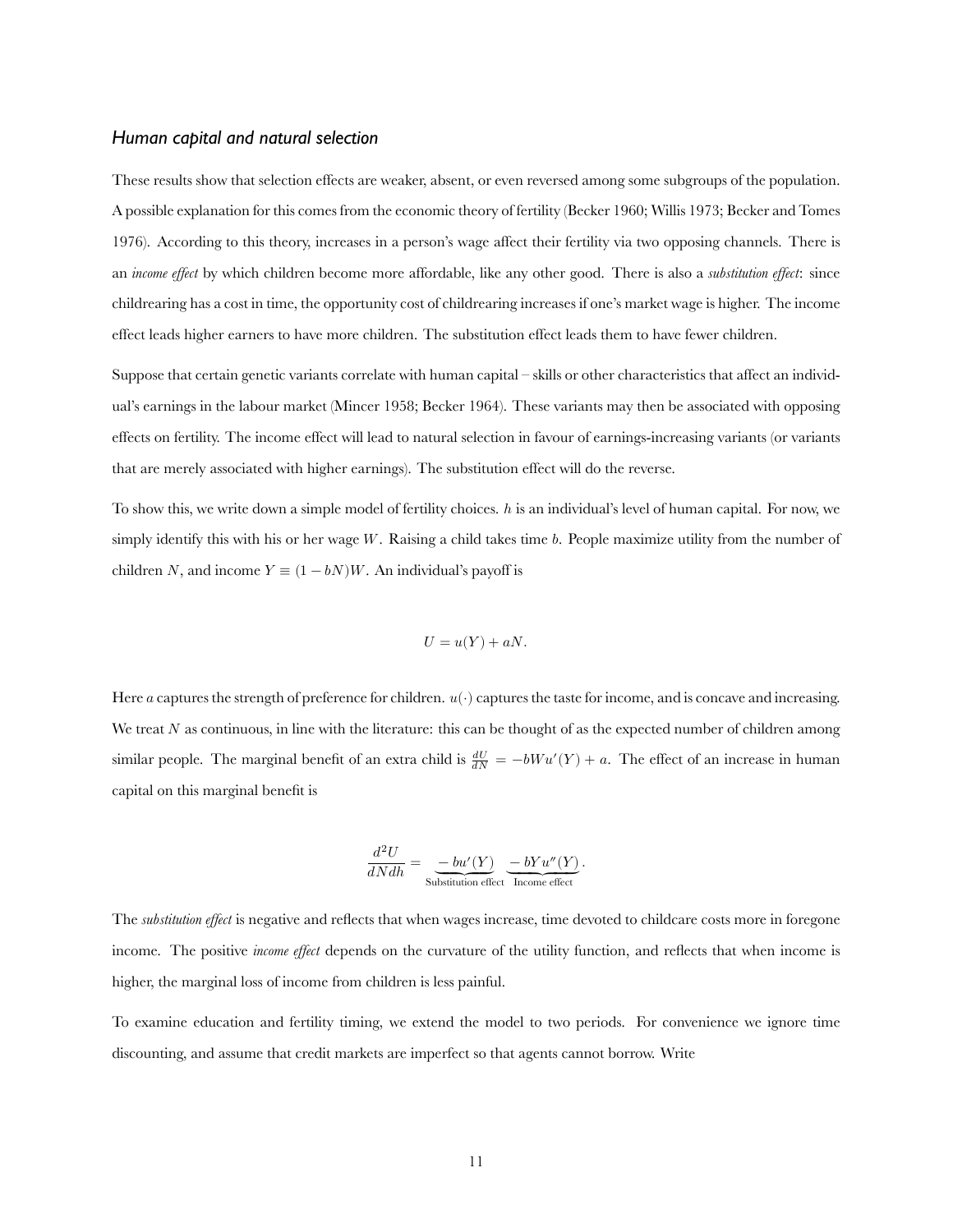<span id="page-12-1"></span>
$$
U(N_1, N_2) = u(Y_1) + u(Y_2) + aN_1 + aN_2
$$
\n<sup>(2)</sup>

Instead of identifying human capital with wages, we now allow individuals to choose a level of education  $s \in [0,1]$ , which has a time cost in period 1. Education is complementary to human capital  $h > 0$ , and increases period 2 wages, which take the simple functional form  $w(s, h) = sh$ . We normalize period 1 wages to 1. Letting  $u(\cdot)$  take the constant relative risk aversion (CRRA) form  $u(y) = \frac{y^{1-\sigma}-1}{1-\sigma}$ , where  $\sigma > 0$  captures risk aversion in income, we examine total fertility  $N^* = N_1^* + N_2^*$  and the *fertility-human capital relationship*,  $\frac{dN^*}{dh}$ . For  $\sigma < 1$  in a neighbourhood of  $\sigma = 1$ , Table [1](#page-12-0) shows five theoretical predictions, along with corresponding empirical results for the correlation between polygenic scores and fertility.<sup>3</sup>

<span id="page-12-0"></span>

| Figure 3a. Selection effects are also |
|---------------------------------------|
| weaker at higher polygenic scores for |
| educational attainment (Appendix      |
|                                       |
| Stronger effects for single parents   |
|                                       |
|                                       |
| Effects weaker among those starting   |
|                                       |
|                                       |
|                                       |

*Table 1: Predictions from the theoretical model and corresponding empirical results.*

The above does not aim to provide a complete theory of fertility. Rather, it shows that a relatively simple economic model can explain many of our results. Other empirical work in economics also supports our mechanism. Caucutt, Guner, and Knowles (2002) and Monstad, Propper, and Salvanes (2008) show that education and skills affect age at first birth and fertility. Income decreases fertility at low income levels, but increases it at higher income levels (Cohen, Dehejia, and Romanov 2013). US fertility decreases faster with education among single mothers than married mothers (Baudin, De La Croix, and Gobbi 2015), in line with our prediction 3 and as predicted by Becker (1981).

 $3$ Predictions 1-3 also hold in the one-period model. Our empirical results are actually stronger than prediction 5, in that correlations with fertility are *reversed* at higher AFLB. This prediction can be accommodated in the model if children have a money cost as well as a time cost. Appendix Figure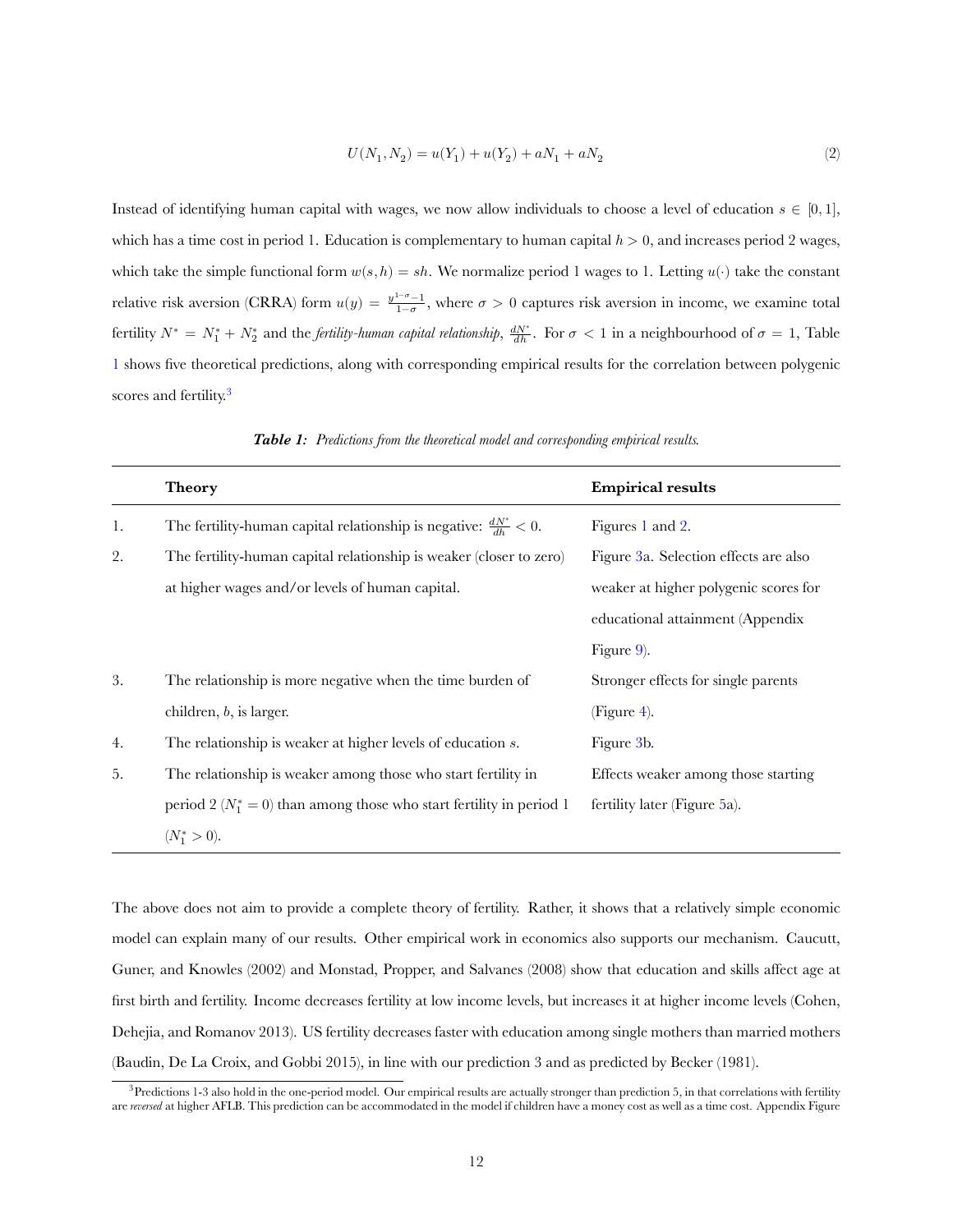<span id="page-13-0"></span>

*Figure 6: Selection effects by correlations with earnings and educational attainment. Each point represents one polygenic score.*

### *Testing the theory*

We test this explanation in two ways. First, the economic theory predicts that genetic variants will be selected for (or against) in proportion to their correlation with human capital. Figure [6](#page-13-0) plots selection effects on each polygenic score against that score's correlation with two measures of human capital: earnings in a respondent's first job, and educational attainment. The relationships are strongly negative. Thus, human capital appears to be relevant to natural selection. Substitution effects dominate income effects overall, which fits the known association between income and lower fertility (Becker 1960; L. Jones and Tertilt 2006). The correlations reverse when we control for age at first live birth, suggesting that within AFLB categories, the income effect dominates. (See also the Supplementary Animations for the uncorrected effects per AFLB group, which show the correlation reversing after age 22.)

Second, we re-estimate equation([1\)](#page-2-0) for each polygenic score, controlling for education levels. Effect sizes are generally reduced (Appendix Figure [17\)](#page-28-0), with large reductions for polygenic scores for educational attainment. This suggests that education indeed mediates the effect of polygenic scores on fertility.

These results support our theory that natural selection on polygenic scores is driven by their correlation with human capital. This need not imply that a given polygenic score is causal of either fertility or human capital. Instead scores may simply correlate with causally relevant environments, for example via "genetic nurture" effects (Kong et al. 2018)

[<sup>21</sup>](#page-41-0) shows an example.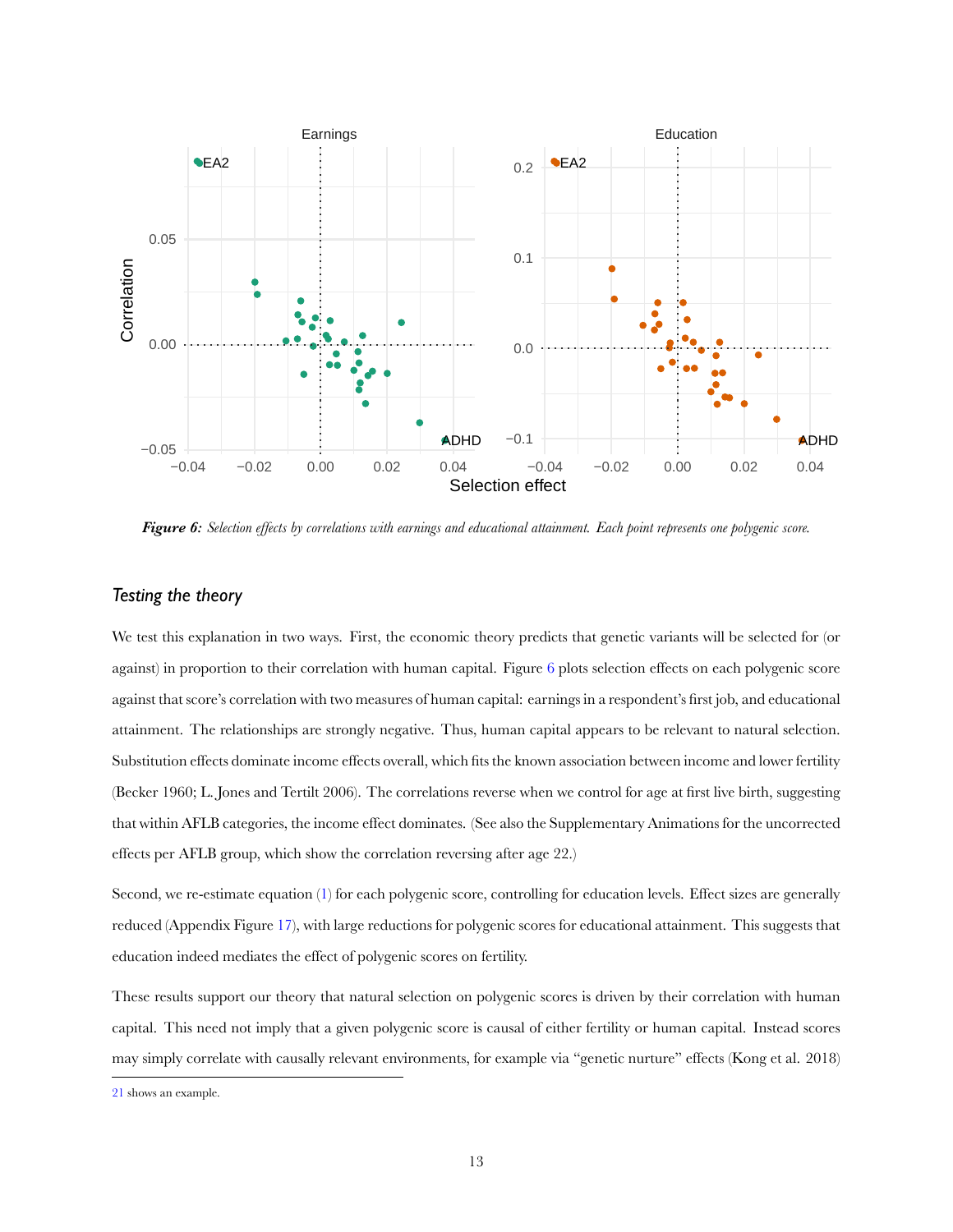or population stratification. To investigate the presence of these indirect genetic effects, we estimate equation [\(1\)](#page-2-0) among full siblings, controlling for a full set of sibling group dummies (Appendix Figure [18](#page-29-0)). With a reduced sample size, all within-sibling effects are insignificant after Bonferroni correction. However, effect sizes are positively correlated with effect sizes from the pooled model, and about  $1/3$  smaller (regressing within-sibling on pooled effect sizes,  $b = 0.71$ ). This attenuation is broadly in line with the  $\sim$ 50% decrease in heritability in within-sibling GWASs on age at first birth and educational attainment (Howe et al. 2021). We see these results as providing weak evidence that polygenic scores cause fertility, with effects being at least partly driven by gene-environment correlations. We also reran within-siblings regressions adding a control for education. Most effect sizes barely change, suggesting that our measure of education does not in general mediate differences in fertility among siblings. However, for educational attainment polygenic scores, effect sizes are reduced by about 20%.

An alternative theory is that polygenic scores correlate with the motivation to have children (parameter  $a$  in the model; cf. L. E. Jones, Schoonbroodt, and Tertilt (2008)). However, this theory would not explain why our results are weaker at higher incomes and education levels.4 Another alternative is that traits under selection are linked to externalizing behaviour and risk-seeking. This might be partially captured by our risk-aversion parameter  $\sigma$ , which affects fertility by changing the marginal utility of income, but a more direct channel is risky sexual behaviour (Mills et al. 2021). The data here provide some support for this: scores which might plausibly be linked to externalizing behaviour, like ADHD and younger age at smoking initiation, are selected for. However, this theory is less good at explaining variation in selection across the full range of scores, including physical measures such as waist-hip ratio and BMI. We test this theory directly by re-estimating equation [\(1](#page-2-0)) controlling for a measure of risk attitude (UK Biobank field 2040). The median ratio of effect sizes between regressions with and without controls is 0.97; all scores which are significant at  $p < 0.05/33$  in uncontrolled regressions remain so when controlling for risk attitude. This non-result could simply reflect the imprecision of the risk aversion measure, which is a single yes/no question. However, the risk aversion measure *does* predict the overall number of children, highly significantly ( $p$  < 2 × 10<sup>−16</sup> in 33 out of 33 regressions). Given that, and the statistical power we get from our sample size, we believe that the non-result is real: while risk aversion does predict fertility in the sample, it is not an important channel for natural selection.

## **Discussion**

Previous work has documented natural selection in modern populations on variants underlying polygenic traits (Beauchamp 2016; Kong et al. 2017; Sanjak et al. 2018). We show that correlations between polygenic scores and fertility are highly concentrated among specific subgroups of the population, including people with lower income, lower

<sup>&</sup>lt;sup>4</sup>Indeed in the one-period model, while  $\frac{dN^*}{da} > 0$ , this effect becomes stronger, not weaker, at higher wages.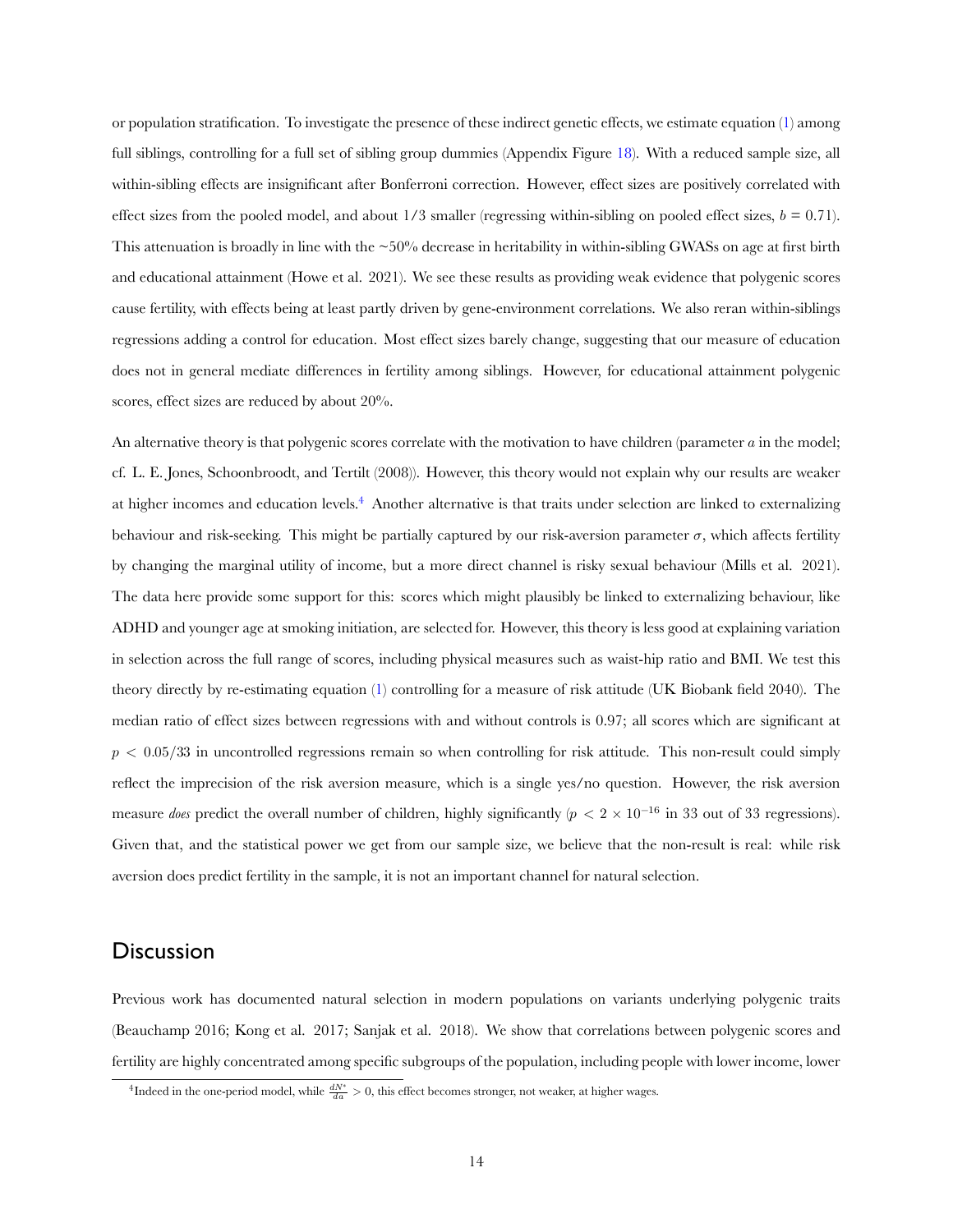education, younger first parenthood, and more lifetime sexual partners. Among older mothers (22+), selection effects are reversed. Furthermore, the size of selection effects on a polygenic score correlates with that score's association with labour market earnings. The economic theory of fertility provides a parsimonious explanation for these findings. Because of the substitution effect of earnings on fertility, scores are selected for when they correlate with low human capital, and this effect is stronger at lower levels of income and education.

Polygenic scores which correlate with high (low) earnings and more (less) education are being selected against (selected for). In addition, many of the phenotypes under positive selection are linked to disease risk. Many people would probably prefer to have high educational attainment, a low risk of ADHD and major depressive disorder, and a low risk of coronary artery disease, but natural selection is pushing against genes associated with these traits. Potentially, this could increase the health burden on modern populations, but that depends on effect sizes. Our results suggest that naïve estimates can be affected by sample ascertainment bias. This problem may be less serious in surveys which aim to be representative (as the UK Biobank does not). However, there is still scope for bias, since not all respondents consent to the collection of genetic data. For instance, completion rates for genotype data in the US Health and Retirement Study were around 80-85% (HRS 2020). Researchers should be aware of the risks of ascertainment when studying modern natural selection.

We also do not know how estimated effect sizes of natural selection will change as more accurate measures of genetic variation are produced. And we are unsure whether genetic variants underlying other phenotypes will show a similar pattern of natural selection to those studied here. In addition, genetic effects on educational attainment have been shown to be inflated in population-based samples as compared to within-family designs, likely because of indirect genetic effects, gene-environment correlations, and/or assortative mating (Lee et al. 2018; Selzam et al. 2019; Kong et al. 2018; Howe et al. 2021). In short, it is probably too early to tell whether modern natural selection has a substantively important effect on the genetic make-up of the population. Nevertheless, we note that selection effects on our measured polygenic scores are still relatively small, even after reweighting to account for ascertainment bias.

Because selection effects are concentrated in lower-income groups, they may also increase inequality with respect to polygenic scores. For example, Figure [7](#page-16-0) graphs mean polygenic scores for educational attainment (EA3) among children from households of different income groups. The blue bars show the actual means, i.e. parents' mean polygenic score weighted by number of children. The grey bars show the hypothetical means if all households had equal numbers of children. Natural selection against genes associated with educational attainment, which lowers the mean, is stronger at the bottom of the income distribution, and this increases the differences between groups. Overall, natural selection increases inequality for 29 out of 33 polygenic scores, with a median increase of 14.45% in the difference between highest and lowest income groups (Appendix Table [5](#page-31-0)). If inequalities in polygenic scores are important for understanding class mobility and structure (Belsky et al. 2018; Rimfeld et al. 2018), then these increases are substantially important. Since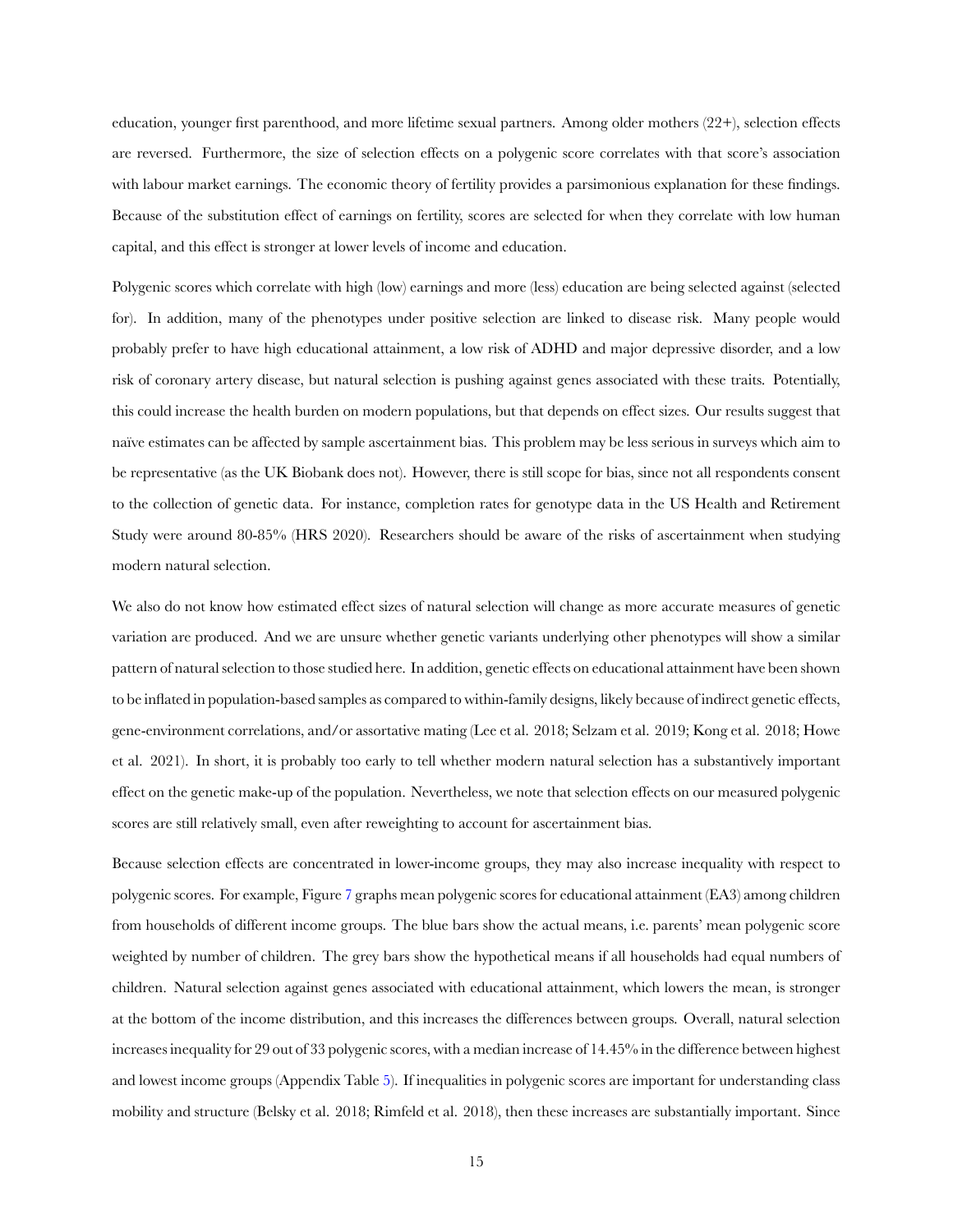<span id="page-16-0"></span>many polygenic scores are predictive of disease risk, they could also potentially increase health inequalities. In general, the evolutionary history of anatomically modern humans is related to disease risk (Benton et al. 2021); understanding the role of contemporary natural selection may aid in mapping the genetic architecture of current health disparities.



*Figure 7: Mean polygenic score for educational attainment (EA3) of children by household income group. Blue is actual. Grey is hypothetical in the absence of selection effects. Respondents weighted by Age/Qualification.*

Existing evidence on human natural selection has led some to "biocosmic pessimism" (Sarraf, Feltham, and others 2019). Others are more sanguine, and argue that natural selection's effects are outweighed by environmental improvements, such as those underlying the Flynn effect (Flynn 1987). The evidence here may add some nuance to this debate. Patterns of natural selection have been relatively consistent across the past two generations, but they are not the outcome of a universal, society-wide phenomenon. Instead they result from opposing forces, operating in different parts of society and pulling in different directions.

Any model of fertility is implicitly a model of natural selection, but so far, the economic and human genetics literatures have developed in parallel. Integrating the two could deepen our understanding of natural selection in modern societies. Economics possesses a range of theoretical models on the effects of skills, education and income (see Hotz, Klerman, and Willis 1997; Lundberg and Pollak 2007). One perennial problem is how to test these theories in a world where education, labour and marriage markets all interact. Genetic data, such as polygenic scores, could help to pin down the direction of causality, for example via Mendelian randomization (Davey Smith and Ebrahim 2003). Conversely, theory and empirical results from economics can shine a light on the mechanisms behind natural selection, and thereby on the nature of individual differences in complex traits and disease risk.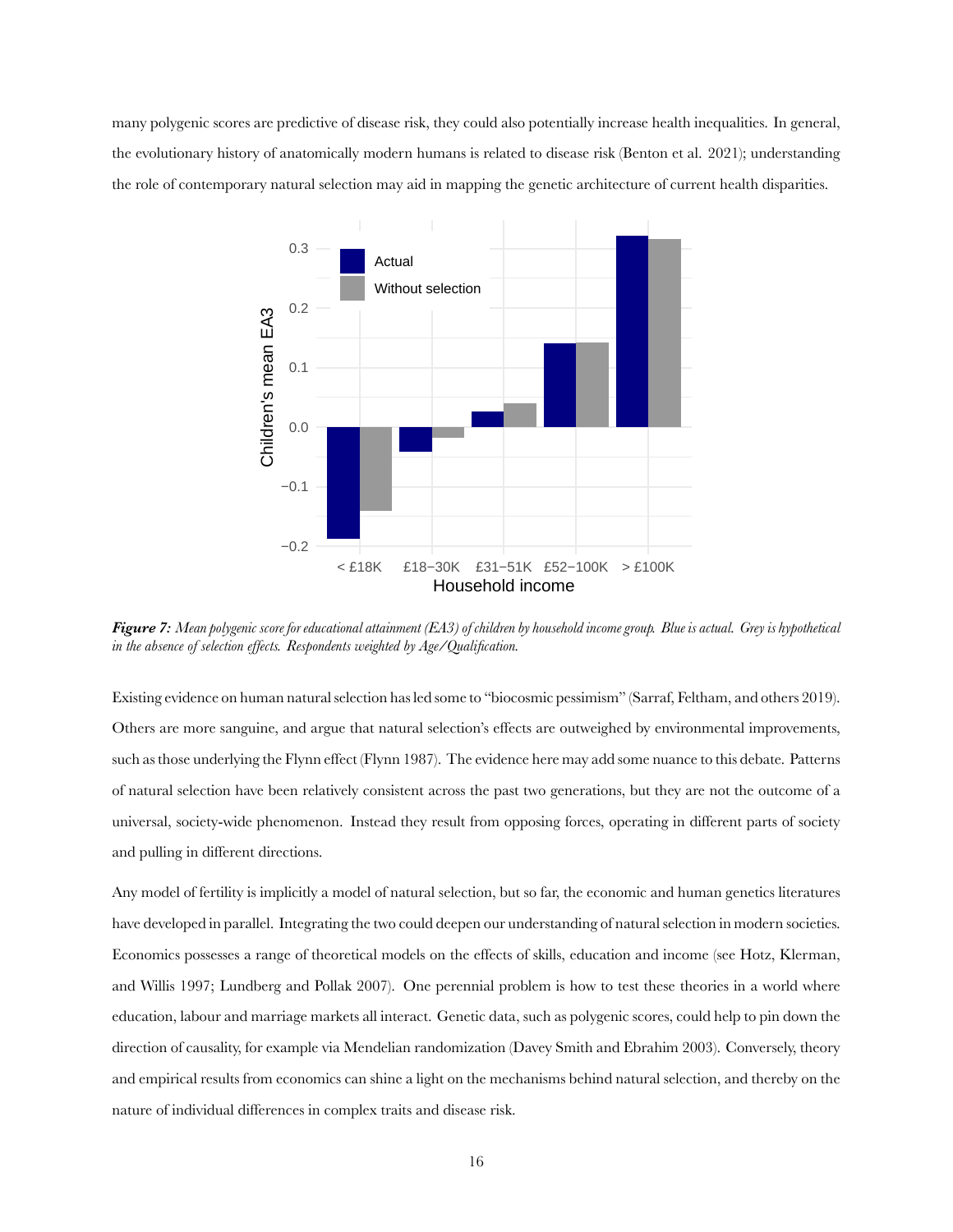## Materials and methods

We use participant data from UK Biobank (Bycroft et al. 2018), which has received ethical approval from the National Health Service North West Centre for Research Ethics Committee (reference: 11/NW/0382). We limit the sample to white British participants of European descent, as defined by genetic estimated ancestry and self-identified ethnic group (Abdellaoui et al. 2019), giving a sample size of 409,629. For regressions on number of children we use participants over 45, since most fertility is completed by this age. This gives a sample size of 371,088.

Polygenic scores were computed by summing the alleles across  $\sim$  1.3 million genetic variants weighted by their effect sizes as estimated in 33 genome-wide association studies (GWASs) that excluded UK Biobank. To control for population stratification, we corrected the polygenic scores for 100 principal components (PCs). To compute polygenic scores and PCs, the same procedures were followed as described in Abdellaoui et al. (2019).

Earnings in first job are estimated from mean earnings in the 2007 Annual Survey of Hours and Earnings, using the SOC 2000 job code (Biobank field 22617).

Population data for weighting is taken from the 2011 UK Census and the 2006 General Household Survey (GHS). Weighting for Age/Qualification and Age/Qualification/AFLB weights was done using marginal totals from a linear model, using the calibrate() function in the R "survey" package (Lumley 2020). Geographical weighting was done with iterative post-stratification using the rake() function, on Census Middle Layer Super Output Areas, sex and presence/absence of a partner.

# Acknowledgements

AA is supported by the Foundation Volksbond Rotterdam and by ZonMw grant 849200011 from The Netherlands Organisation for Health Research and Development. This study was conducted using UK Biobank resources under application numbers 40310 and 19127.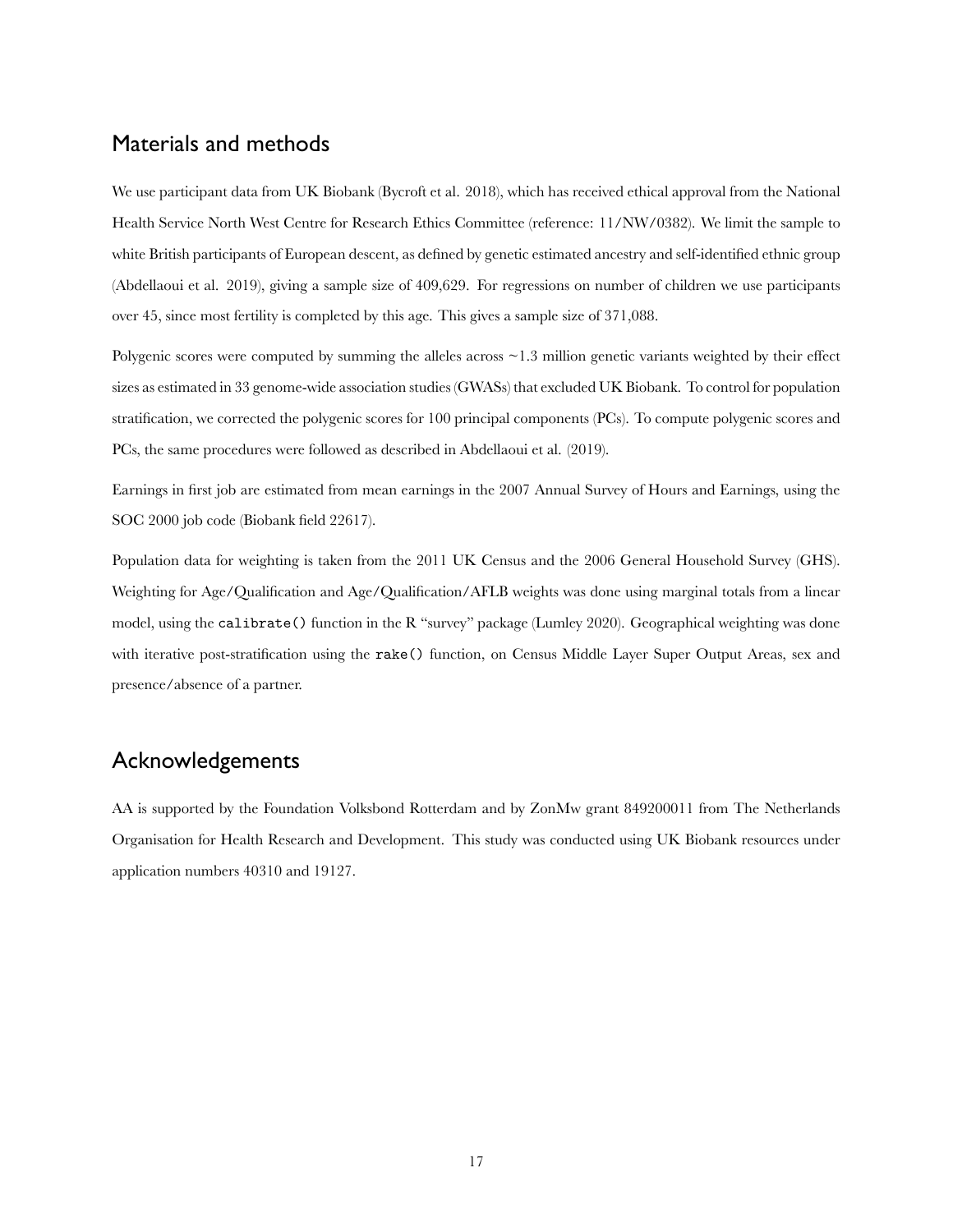# Appendix

### *Natural selection by sex*

<span id="page-18-0"></span>

*Figure 8: Selection effects by sex. Highlighted lines are significant differences at p < 0.05/33. Highlighted points are significantly different from 0 at p < 0.05/66.*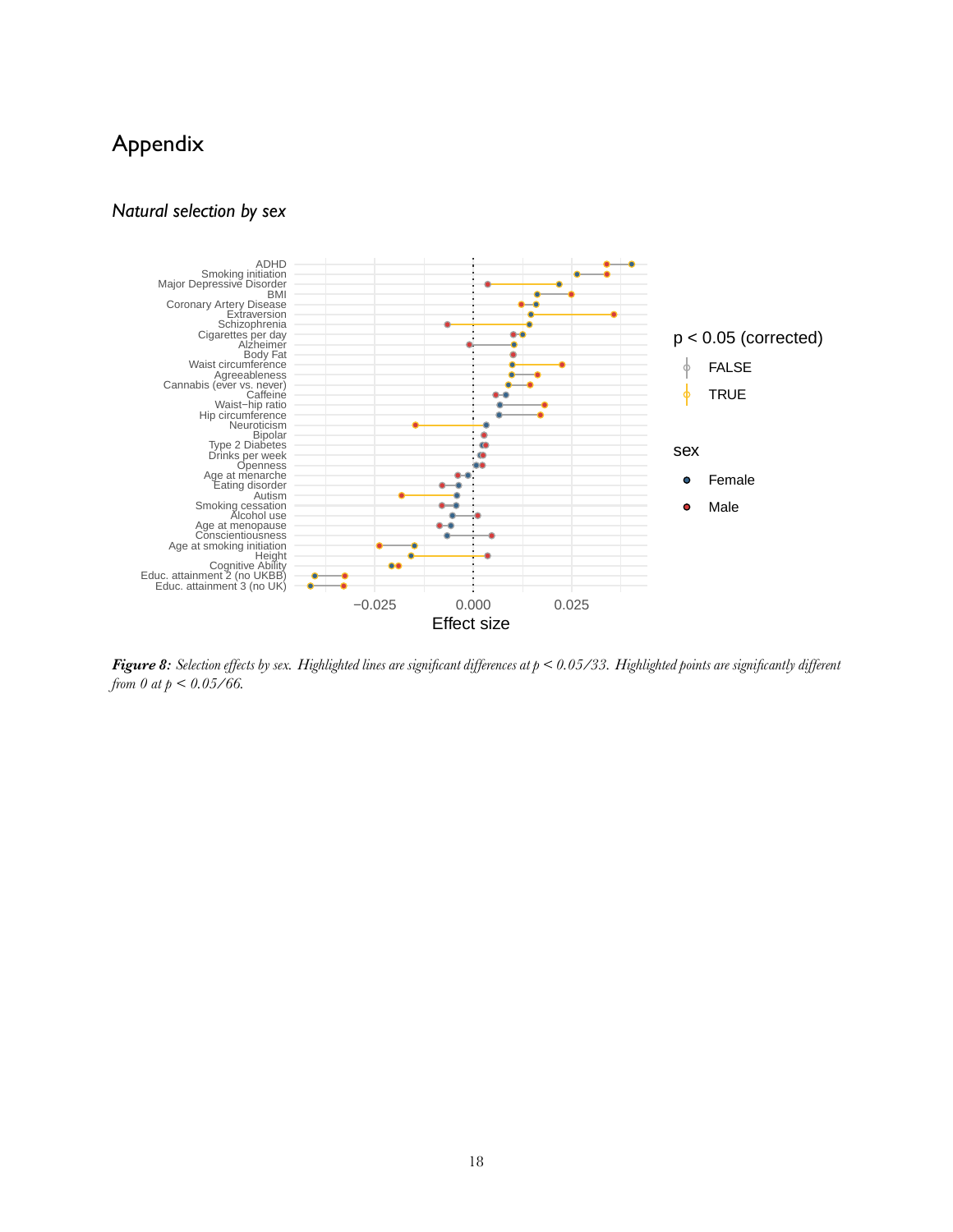## *Weighted regressions*

Table [2](#page-19-0) gives effect sizes as a proportion of the unweighted effect size, for all polygenic scores which are consistently signed and which are significantly different from zero in unweighted regressions.

<span id="page-19-0"></span>

| <b>PGS</b>                   |      |                                |               |
|------------------------------|------|--------------------------------|---------------|
|                              |      | Geographical Age/Qualification | Age/Qual/AFLB |
| Height                       | 2.10 | 1.42                           | 1.41          |
| Cigarettes per day           | 1.79 | 1.24                           | 1.91          |
| Age at menopause             | 1.73 | 1.12                           | 1.47          |
| BMI                          | 1.71 | 1.20                           | 2.25          |
| Waist-hip ratio              | 1.65 | 1.52                           | 3.05          |
| Autism                       | 1.59 | 0.95                           | 0.75          |
| Waist circumference          | 1.53 | 1.29                           | 2.83          |
| Hip circumference            | 1.52 | 1.19                           | 3.18          |
| Educ. attainment 3 (no UK)   | 1.52 | 1.47                           | 2.00          |
| Major Depressive Disorder    | 1.50 | 1.15                           | 1.57          |
| Educ. attainment 2 (no UKBB) | 1.46 | 1.48                           | 1.98          |
| <b>Body Fat</b>              | 1.41 | 1.42                           | 2.06          |
| <b>Cognitive Ability</b>     | 1.28 | 1.32                           | 2.15          |
| Smoking initiation           | 1.25 | 1.21                           | 1.52          |
| Cannabis (ever vs. never)    | 1.24 | 1.14                           | 1.14          |
| Age at smoking initiation    | 1.23 | 1.28                           | 1.86          |
| <b>ADHD</b>                  | 1.16 | 1.27                           | 1.62          |
| Coronary Artery Disease      | 1.10 | 1.17                           | 1.92          |
| Extraversion                 | 1.02 | 1.14                           | 2.19          |
| Agreeableness                | 0.89 | 0.66                           | 0.64          |
| Caffeine                     | 0.77 | 0.94                           | 2.13          |
| Mean                         | 1.40 | 1.22                           | 1.89          |
| Median                       | 1.46 | 1.21                           | 1.92          |

*Table 2: Weighted effect sizes as a proportion of unweighted effect sizes.*

Only consistently-signed and significant (when unweighted) estimates are shown. Age/Qual/AFLB as a proportion of unweighted regressions including females only.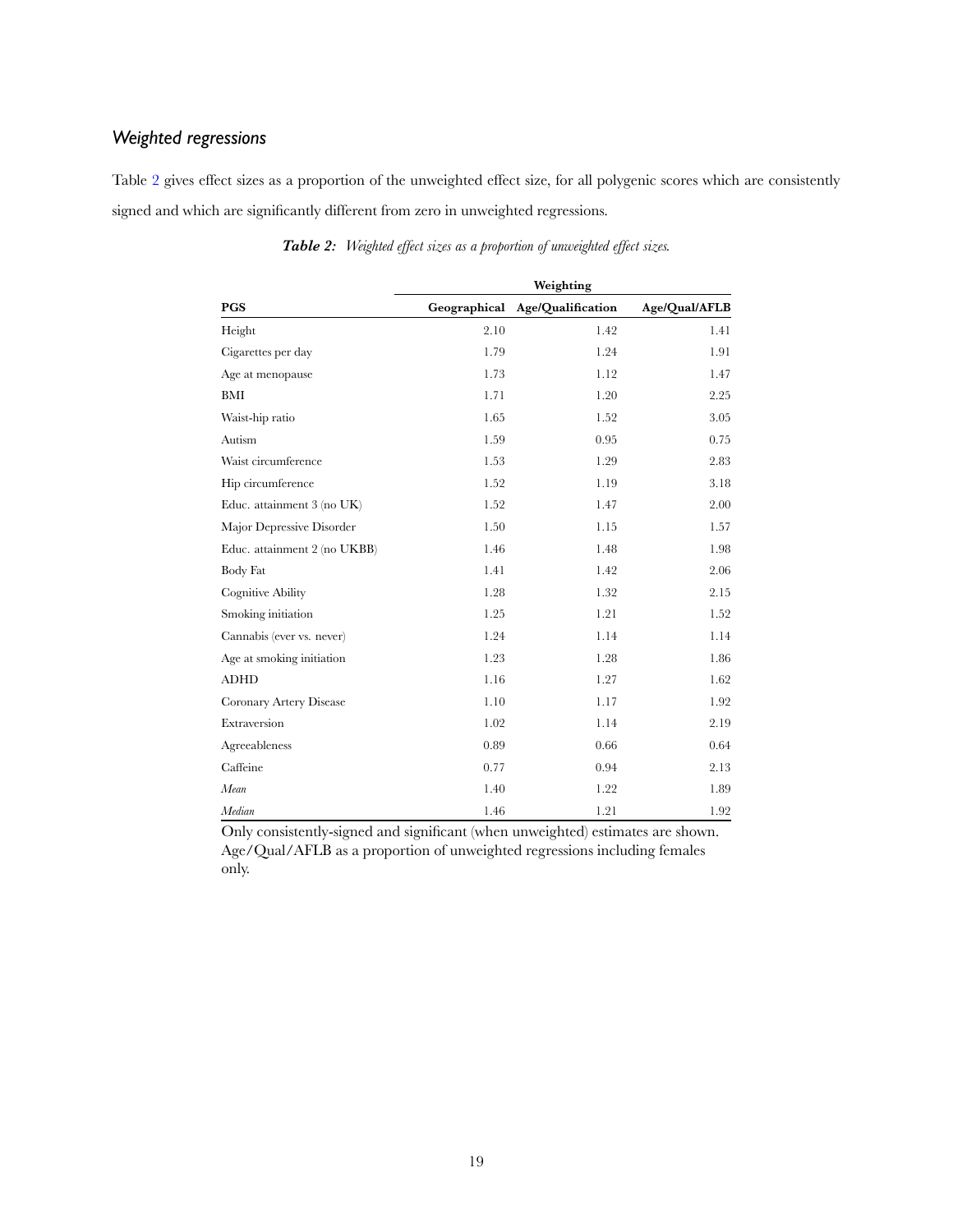### *Balancing and diversifying selection*

Wererun equation ([1\)](#page-2-0), adding a quadratic term in  $PGS_i$ , and using our age/qualification weights. Scores for hip circumference and drinks per week show significant balancing selection  $(p < 0.05/33$ , negative coefficient). Scores for educational attainment (EA2 and EA3) show significant diversifying selection ( $p < 0.05/33$ , positive coefficient), which reduces the strength of selection against educational attainment at very high levels of the PGS. Figure [9](#page-20-0) plots predicted number of children against polygenic score from these regressions.

We also checked for balancing selection in the parents' generation, using age/qualification weights multiplied by the inverse of number of siblings. Scores for EA2 and EA3 again show significant diversifying selection ( $p < 0.05/33$ , positive coefficient). Other scores including hip circumference and drinks per week are not significant.

<span id="page-20-0"></span>

*Figure 9: Purifying/diversifying selection: predicted number of children by polygenic score.*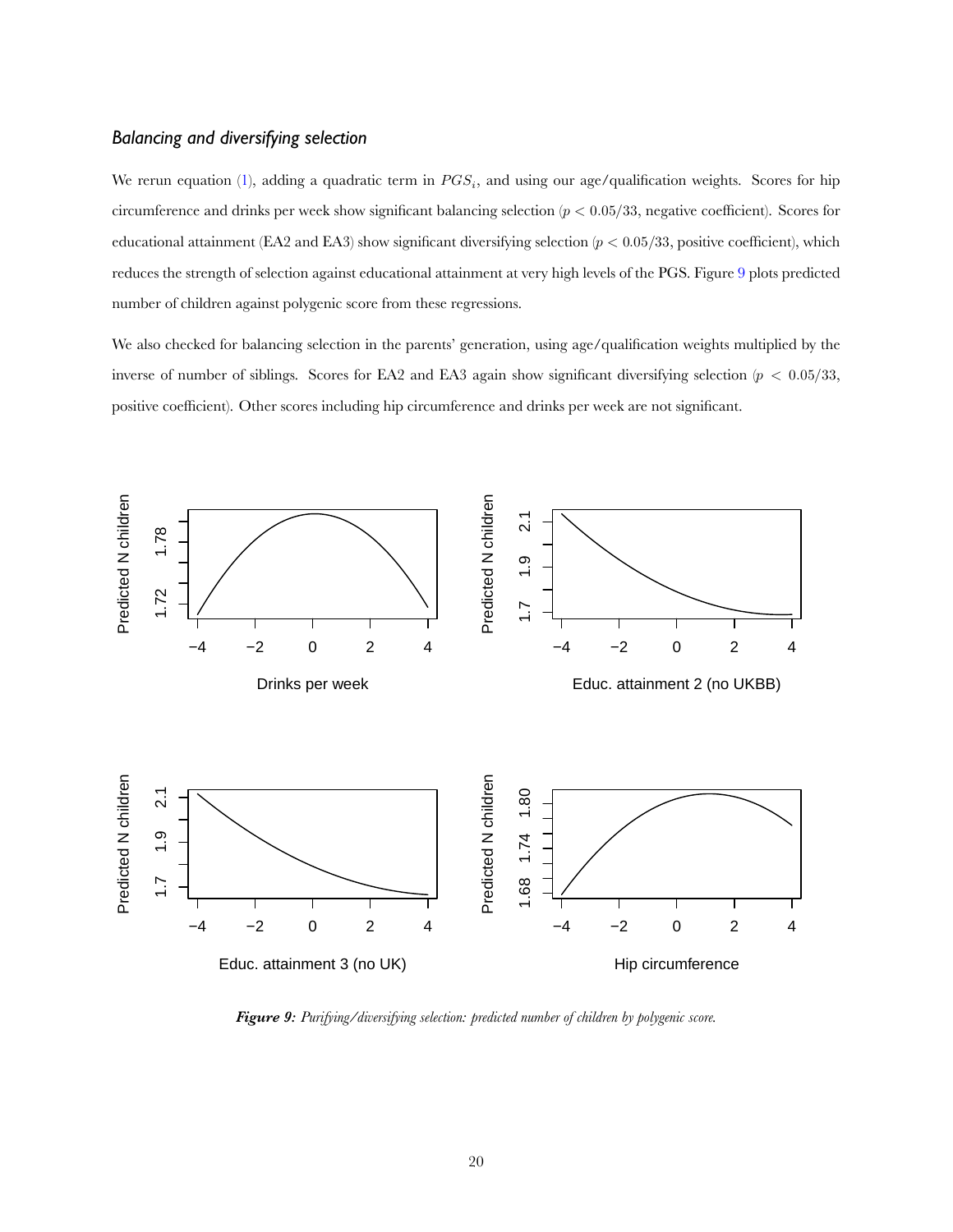### *Parents' generation*

Figure [10](#page-21-0) shows regressions of *number of siblings*, i.e. parents' number of children, on polygenic scores. By definition, members of the parents' generation who had no children cannot be included in this data. For a clean comparison with the respondents' generation, we rerun regressions on *number of children* excluding those with no children, and show results in the figure.

Excluding childless people in the parents' generation could bias our estimates. To learn about this, we compare effect sizes excluding and including childless people in the *current* generation. The correlation between the two sets of effect sizes is 0.92. So, patterns across different scores are broadly similar whether the childless are counted or not. However, absolute effect sizes are smaller when the childless are excluded, for 26 out of 33 scores; the median percentage change is -51.49%. The fact that childless people have such a strong effect on estimates makes it hard to compare total effect sizes across generations. In particular, since the parents' generation has a different distribution of numbers of children, childless people may have had more or less effect in that generation.

<span id="page-21-0"></span>

*Figure 10: Selection effects, respondents' parents vs. respondents.*

As an alternative approach, we run regressions interacting polygenic scores with birth year, median split at 1950 ("early born" versus "late born"). We use both *number of children* and *number of siblings* as a dependent variable. We weight using age/qualification cells, and further adjust for selection in the parents' generation (see above).

Tables [3](#page-22-1) and [4](#page-22-2) summarize the results. There is no evidence for changes in selection effects within the parents' gen-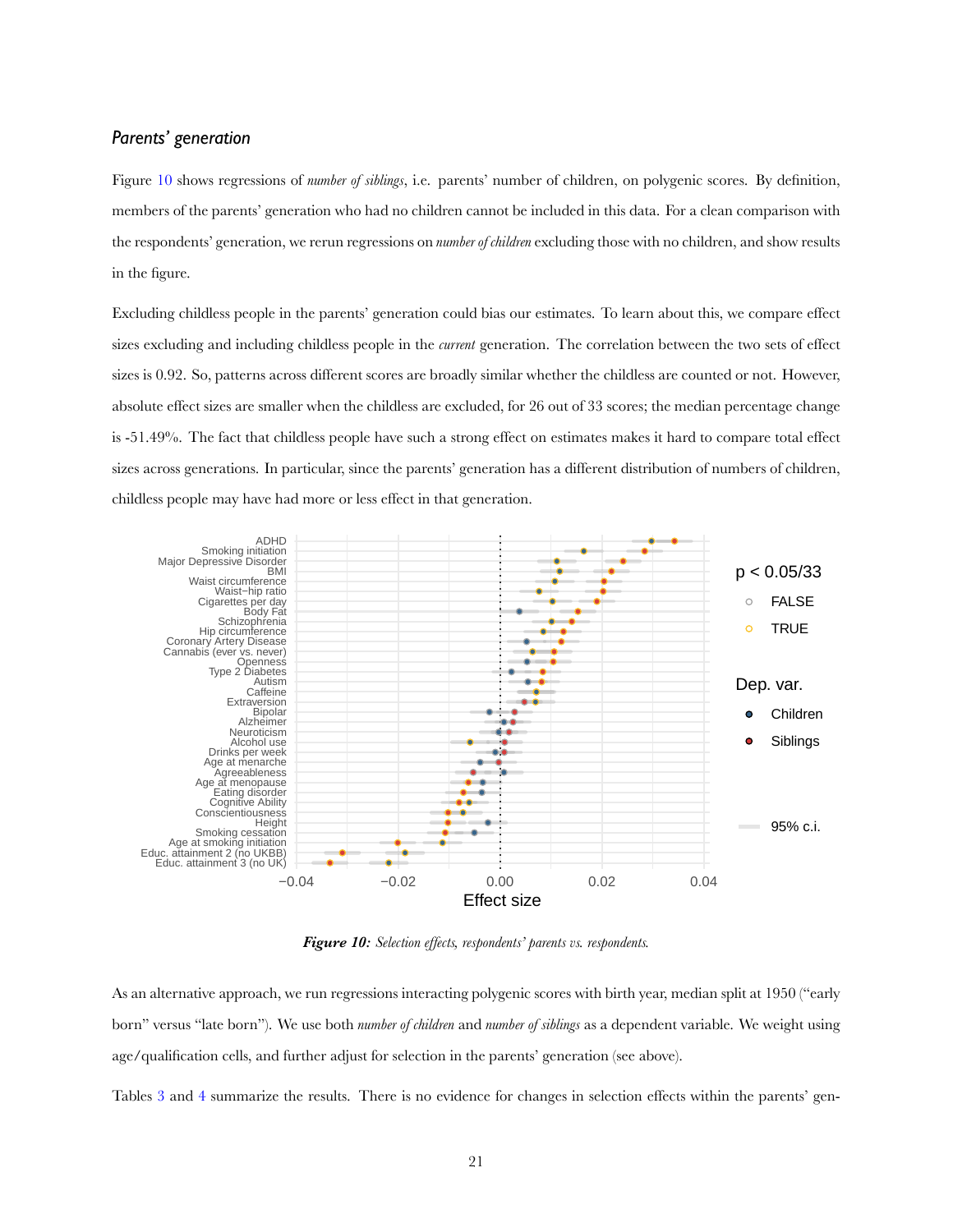eration. In the respondents' generation, effect sizes were significantly larger in absolute size among the later-born for four polygenic scores: cognitive ability, EA2, EA3 and extraversion. These changes are inconsistent with the intergenerational change, where estimated effect sizes were larger among the earlier, parents' generation. One score, conscientiousness, showed a significant change in sign, from negative to positive effects on fertility.

Overall, there is weak evidence for change over time. The clearest results are that (a) the direction of selection, and (b) the pattern of relative effect sizes across scores, are broadly consistent over time.

<span id="page-22-1"></span>*Table 3: Change in selection effects between parents of early and late born respondents (regressions on number of siblings).*

| <b>Change</b> | Number of scores                          |
|---------------|-------------------------------------------|
| Insignificant | 33                                        |
|               | Significance is measured at $p < 0.05/66$ |

<span id="page-22-2"></span>*Table 4: Change in selection effects between early and late born respondents (regressions on number of children).*

| Change          | Number of scores |  |
|-----------------|------------------|--|
| Change sign     |                  |  |
| Insignificant   | 28               |  |
| Size increasing |                  |  |
|                 |                  |  |

Significance is measured at  $p < 0.05/66$ 



<span id="page-22-0"></span>

*Figure 11: Selection effects in the parents' generation by Townsend deprivation quintile of birth area.*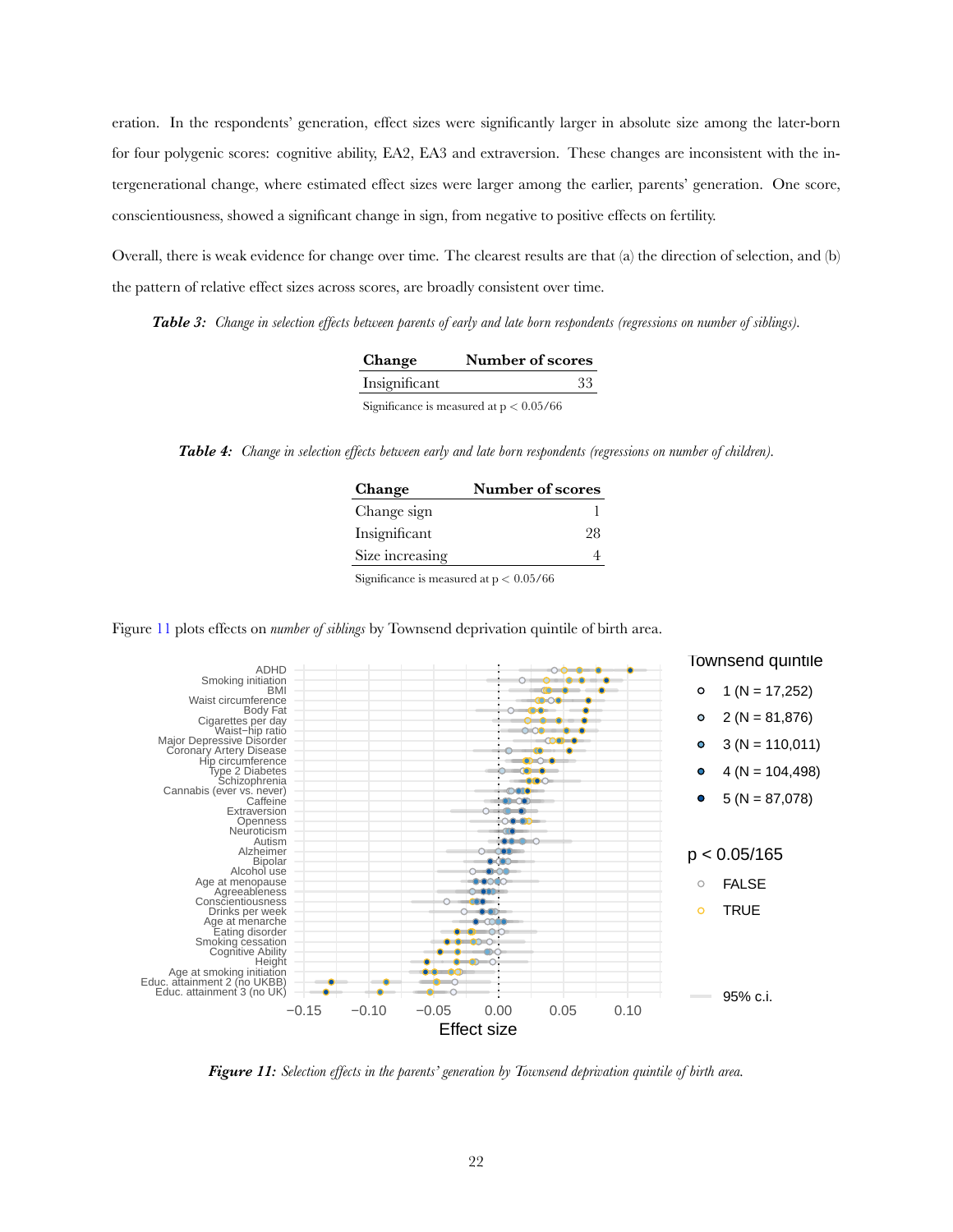#### *Selection effects on raw polygenic scores*

Figure [12](#page-23-0) compares selection effects on polygenic scores residualized for the top 100 principal components of the genetic data, to selection effects on raw, unresidualized polygenic scores. In siblings regressions, effect sizes are larger for raw scores – sometimes much larger, as in the case of height. 28 out of 33 "raw" effect sizes have a larger absolute value than the corresponding "residualized" effect size. The median proportion between raw and controlled effect sizes is 0.87. Among the children regressions, this no longer holds. Effect sizes are barely affected by controlling for principal components.

Overall, 81.82 per cent of effect sizes are consistently signed across all four regressions (on children and siblings, and with and without residualization).

<span id="page-23-0"></span>

*Figure 12: Selection effects using unresidualized polygenic scores on number of siblings/children.*

To get a further insight into this we regress *n siblings* and *n children* on individual principal components. As Figure [13](#page-24-0) shows, effects are larger and more significant in siblings regressions. 29 principal components significantly predicted number of siblings, while only 10 significantly predicted number of children.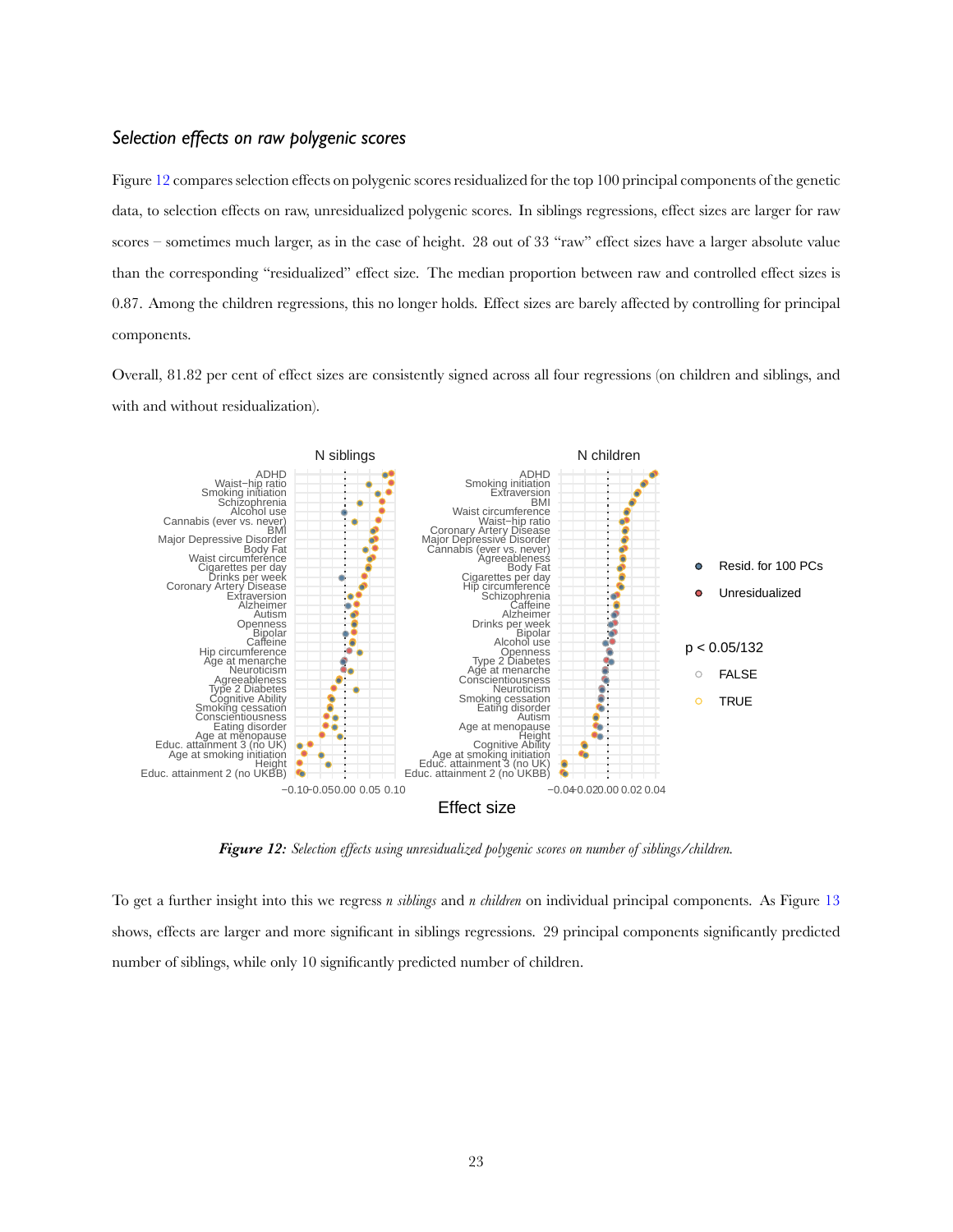<span id="page-24-0"></span>

*Figure 13: Selection effects of 100 principal components of genetic data. Absolute effect sizes are plotted. Each dot represents one bivariate regression. Points are jittered on the Y axis.*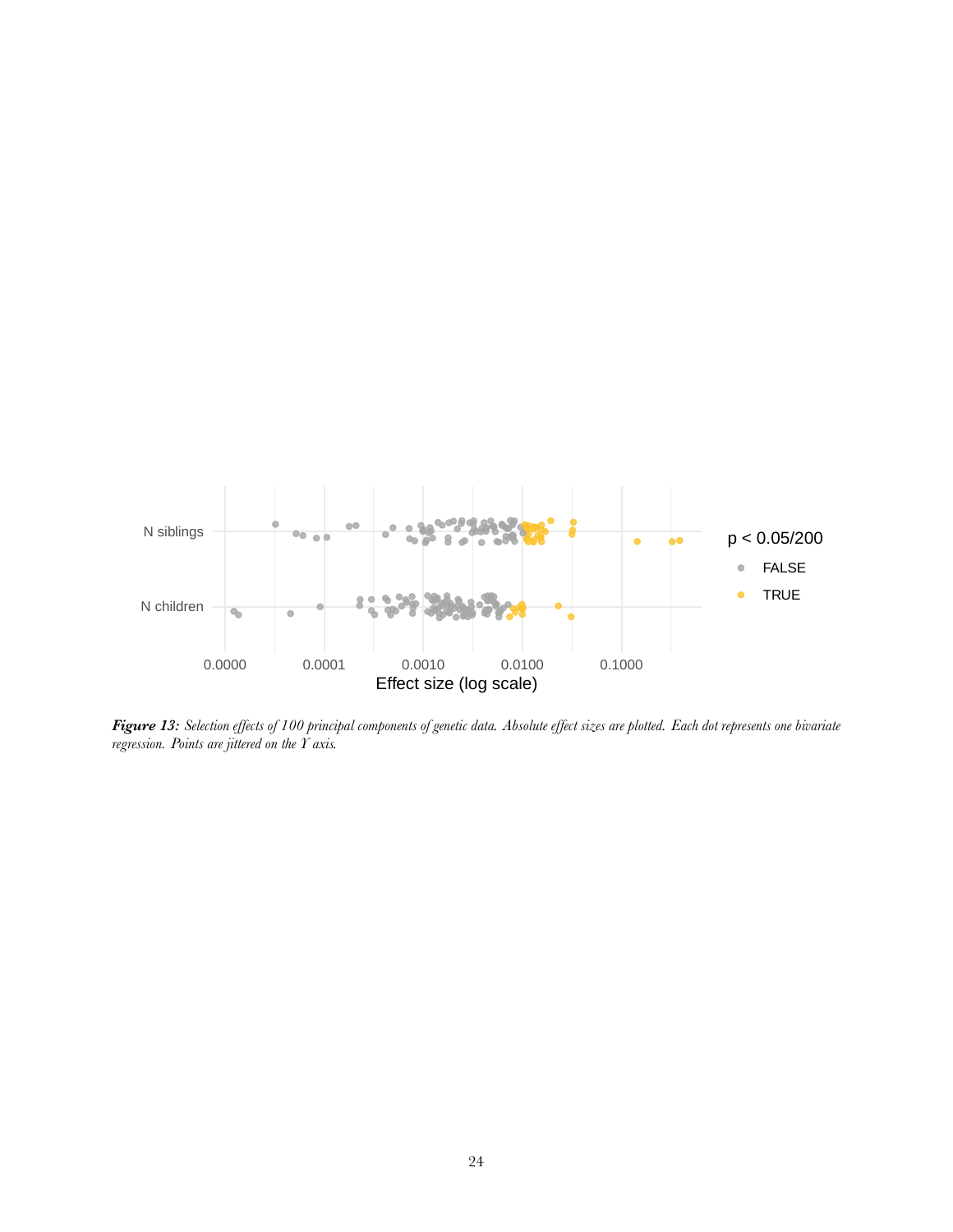### *Selection controlling for age at first live birth: respondents' parents*

Among the parents' generation, we can control for age at first live birth using the subsets of respondents who reported their mother's or father's age, and who had no elder siblings. We run regressions on *number of siblings* on these subsets, controlling for either parent's age at their birth. Figure [14](#page-25-0) shows the results. Effect sizes are very similar, whether controlling for father's or mother's age. As in the respondents' generation, effect sizes are negatively correlated with the effect sizes from bivariate regressions without the age at birth control (father's age at birth:  $\rho$  -0.6; mother's age at birth:  $\rho$  -0.71).

<span id="page-25-0"></span>

*Figure 14: Selection effects (parents' generation) among eldest siblings, controlling for parents' age at birth.*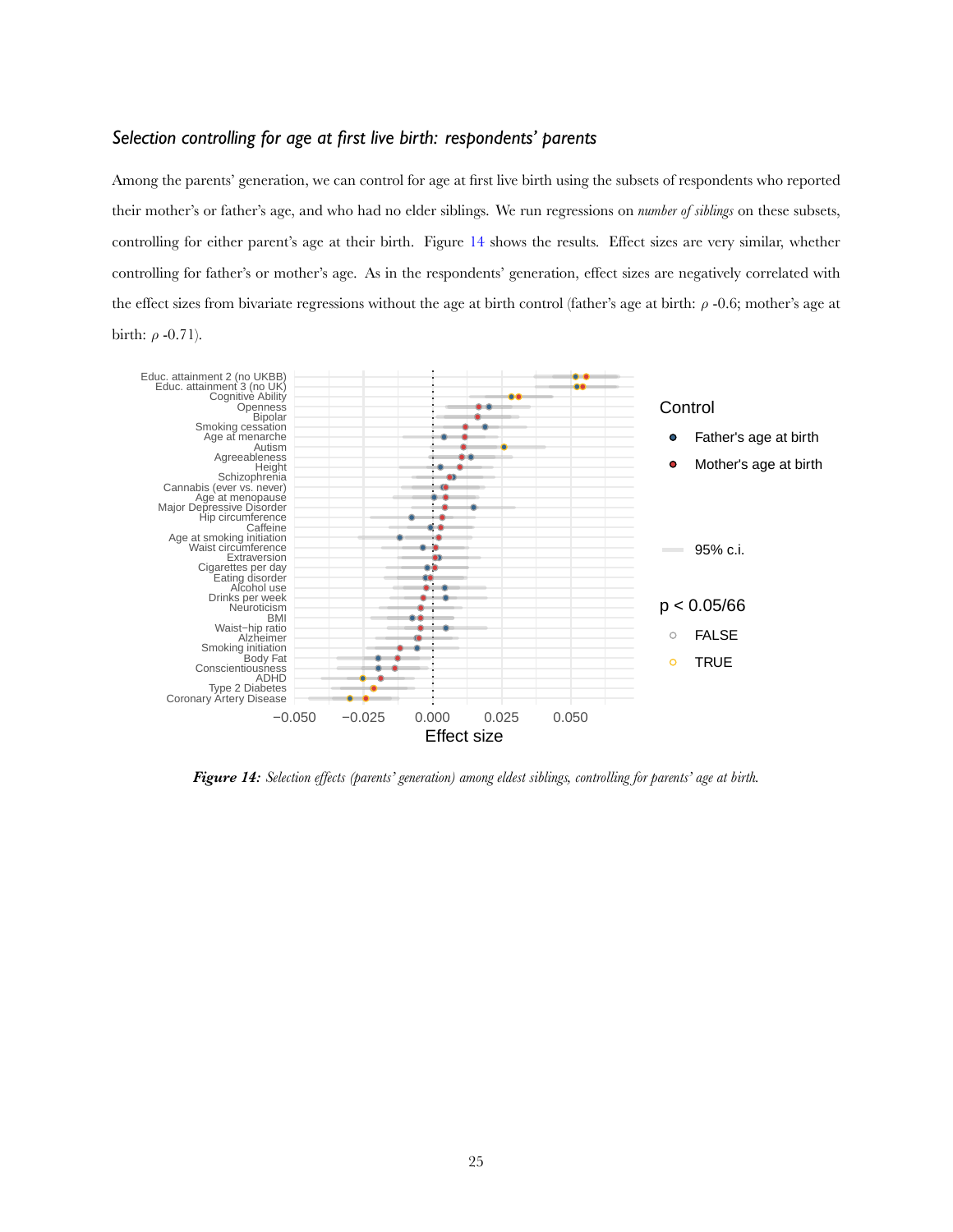### *Effects of polygenic scores on age at first live birth*

Our results suggest that polygenic scores may directly correlate with age at first live birth. Figure [15](#page-26-0) plots estimated effect sizes from bivariate regressions for respondents. Figure [16](#page-27-0) does the same for their parents, using only eldest siblings.<sup>5</sup> Effect sizes are reasonably large. They are also highly correlated across generations. Effect sizes of polygenic scores on father's age at own birth, and on own age at first live birth, have a correlation of 0.98; for mother's age and own age it is 0.98.

<span id="page-26-0"></span>

*Figure 15: Effects of polygenic scores on age at first live birth.*

 $^5\!$  Parental AFLB can only be calculated for this group.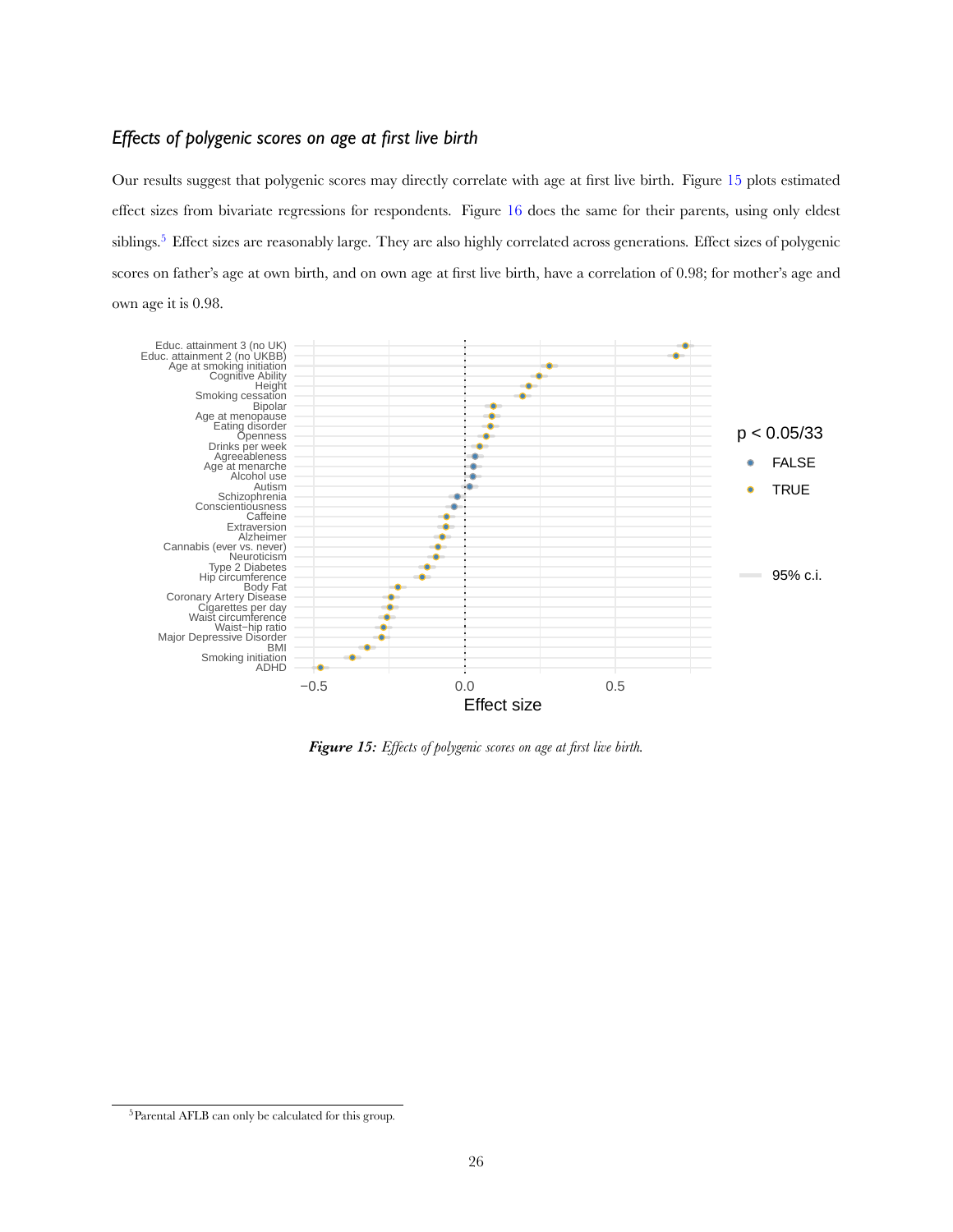<span id="page-27-0"></span>

*Figure 16: Effects of polygenic scores on parents' age at respondent's birth, eldest siblings.*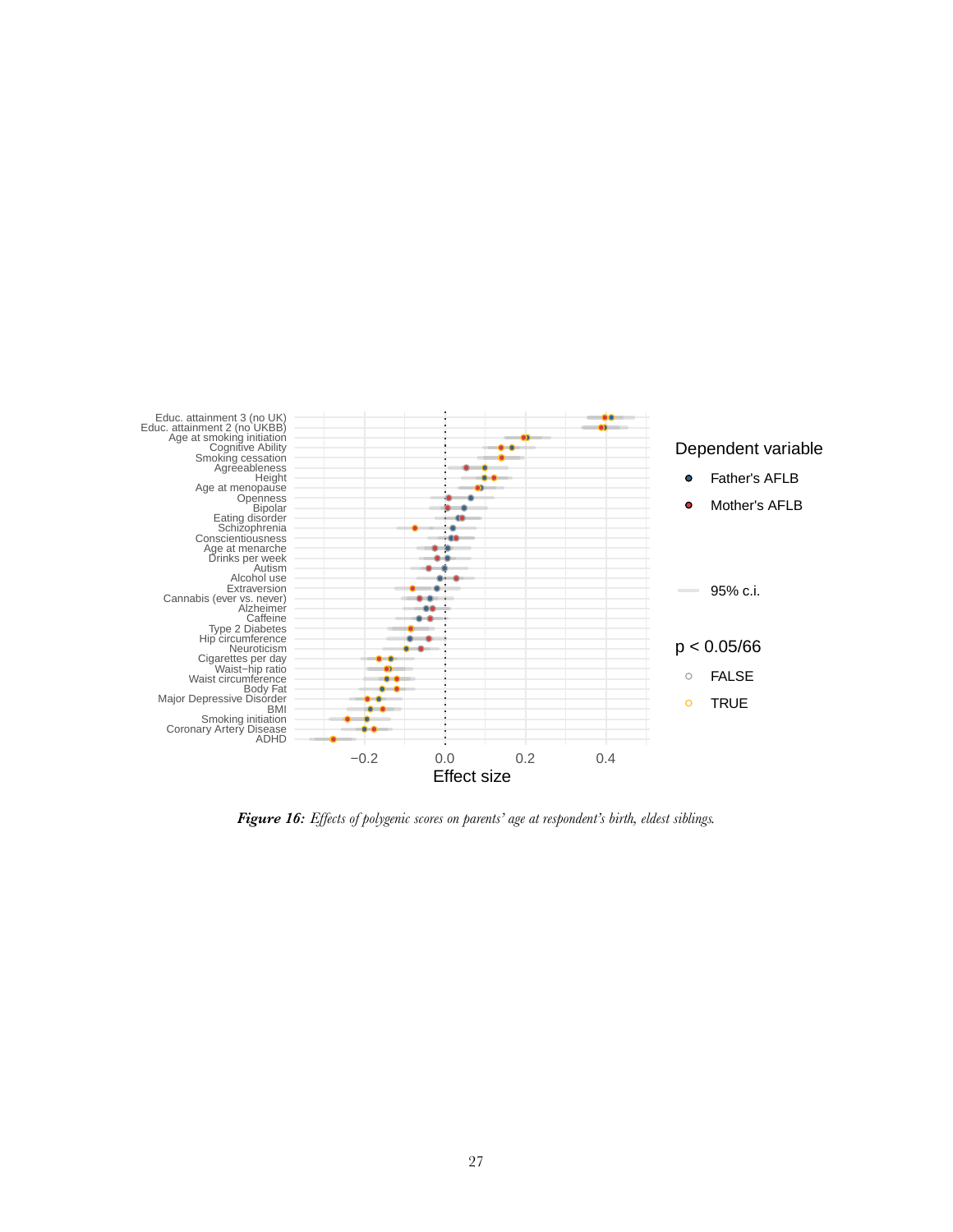### *Controlling for earnings and education*

<span id="page-28-0"></span>

*Figure 17: Selection effects controlling for education (left education before 16, 16-18, or after 18). Raw effects are shown for comparison.*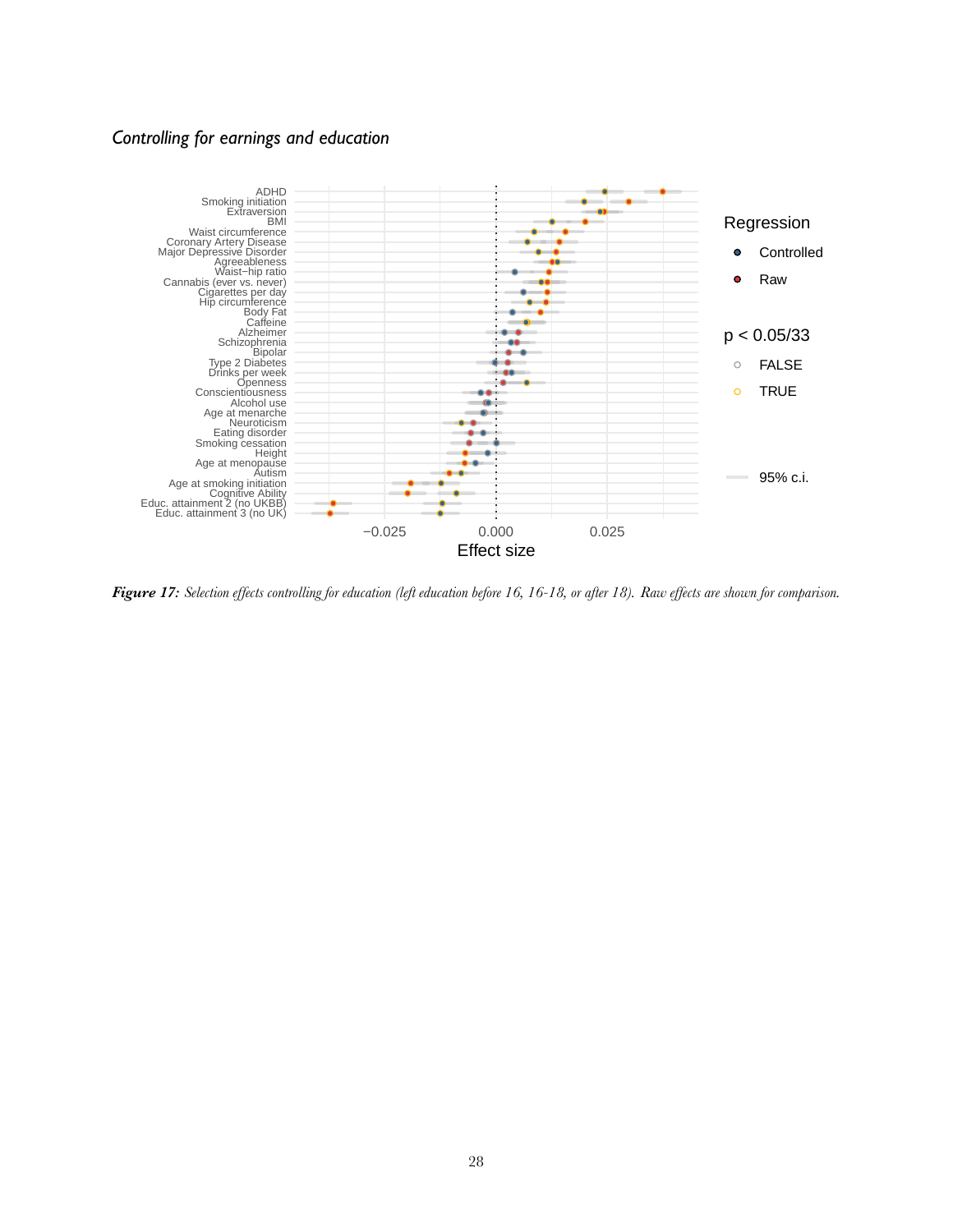### *Within-siblings regressions*

<span id="page-29-0"></span>

*Figure 18: Selection effects controlling for sibling-group fixed effects, with and without a control for education (left education before 16, 16-18, or after 18).*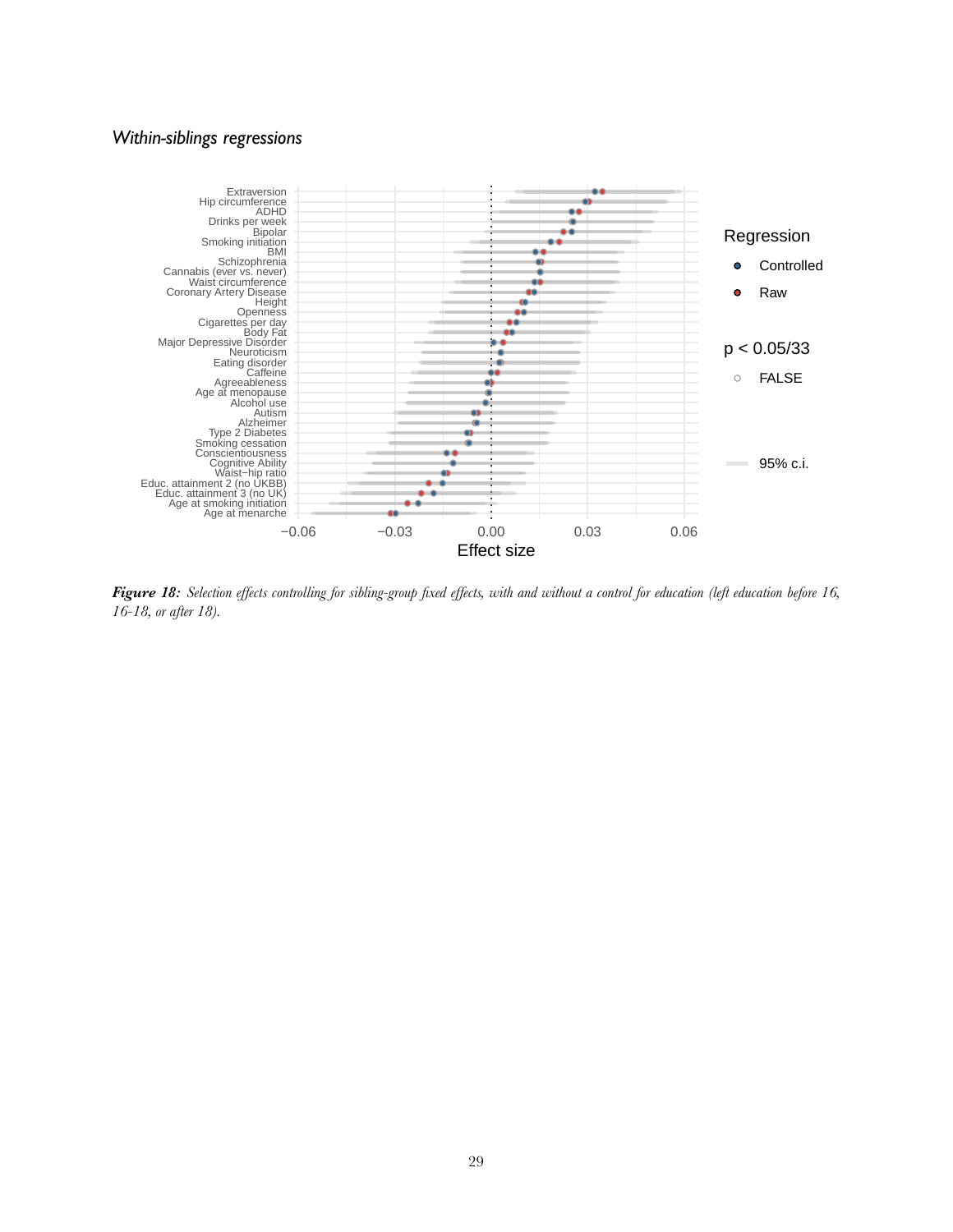

<span id="page-30-0"></span>

*Figure 19: Selection effects plotted against genetic correlation with EA3.*

Another way to examine the "earnings" theory of natural selection is to compare selection effects of polygenic scores with their genetic correlation with educational attainment (EA3). Since EA3 strongly predicts earnings, if earnings drives differences in fertility, we'd expect a correlation between the two sets of results. Figure [19](#page-30-0) shows this is so: the correlation, after excluding EA2, is -0.75. Genetic correlations were calculated using LD score regression from GWAS summary statistics.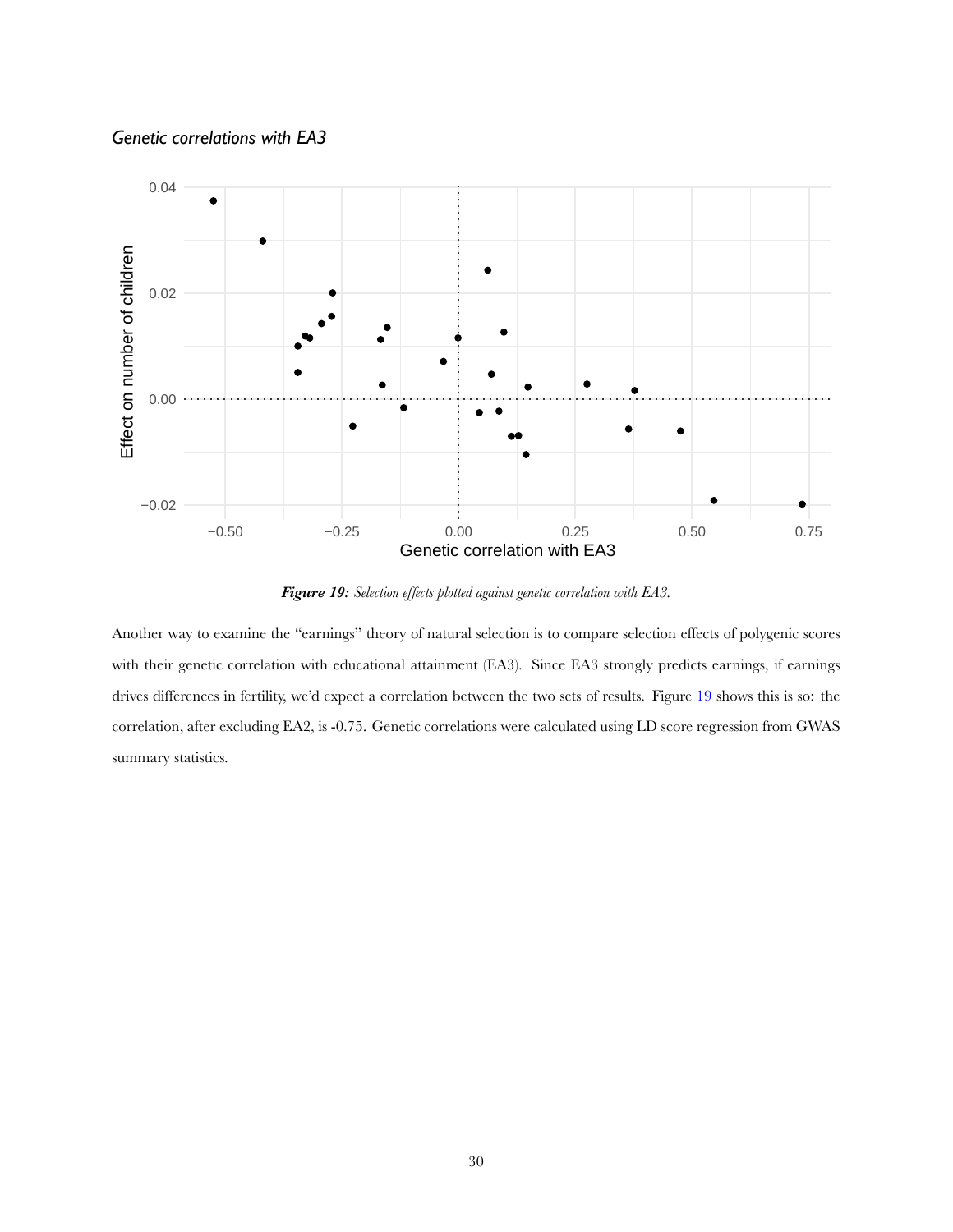# *Effects on inequality*

Table [5](#page-31-0) estimates differences in children's mean polygenic scores between the highest and lowest income groups. Column "With selection" uses respondents' scores weighted by Age/Qualification times number of children. Column "Without selection" uses scores weighted by Age/Qualification only, i.e. if all couples had the same number of children.

|                              | Without  |                          |            |
|------------------------------|----------|--------------------------|------------|
| PGS                          |          | selection With selection | $%$ change |
| Age at menarche              | 0.014    | 0.020                    | 44.5       |
| Alzheimer                    | $-0.036$ | $-0.047$                 | 30.1       |
| Caffeine                     | $-0.021$ | $-0.027$                 | 28.4       |
| Bipolar                      | 0.064    | 0.081                    | 27.2       |
| Smoking initiation           | $-0.166$ | $-0.210$                 | 26.6       |
| Age at smoking initiation    | 0.109    | 0.137                    | 25.5       |
| Cigarettes per day           | $-0.084$ | $-0.105$                 | 25.5       |
| <b>ADHD</b>                  | $-0.230$ | $-0.281$                 | 22.0       |
| Agreeableness                | 0.045    | 0.055                    | 21.6       |
| Hip circumference            | $-0.072$ | $-0.086$                 | 20.3       |
| Type 2 Diabetes              | $-0.039$ | $-0.046$                 | 19.5       |
| Smoking cessation            | 0.132    | 0.156                    | 18.4       |
| Waist circumference          | $-0.137$ | $-0.160$                 | 16.9       |
| Openness                     | 0.087    | 0.100                    | 15.2       |
| Height                       | 0.140    | 0.161                    | 15.1       |
| Coronary Artery Disease      | $-0.109$ | $-0.125$                 | 14.5       |
| Drinks per week              | 0.059    | 0.068                    | 14.4       |
| Waist-hip ratio              | $-0.146$ | $-0.165$                 | 13.5       |
| <b>BMI</b>                   | $-0.156$ | $-0.176$                 | 13.4       |
| Educ. attainment 2 (no UKBB) | 0.477    | 0.533                    | 11.9       |
| Major Depressive Disorder    | $-0.142$ | $-0.159$                 | 11.5       |
| Educ. attainment 3 (no UK)   | 0.487    | 0.542                    | 11.2       |
| Age at menopause             | 0.036    | 0.039                    | 9.2        |
| Extraversion                 | 0.095    | 0.102                    | 7.5        |
| <b>Body Fat</b>              | $-0.125$ | $-0.135$                 | 7.4        |
| Neuroticism                  | $-0.119$ | $-0.125$                 | 5.2        |
| Cognitive Ability            | 0.185    | 0.191                    | 3.4        |
| Eating disorder              | 0.056    | 0.057                    | 1.7        |
| Alcohol use                  | 0.034    | 0.034                    | 0.6        |
| Cannabis (ever vs. never)    | $-0.043$ | $-0.042$                 | $-1.6$     |
| Autism                       | $-0.020$ | $-0.016$                 | $-19.6$    |
| Schizophrenia                | $-0.050$ | $-0.025$                 | $-50.5$    |
| Conscientiousness            | $-0.013$ | 0.001                    | $-106.7$   |

<span id="page-31-0"></span>*Table 5: Differences in polygenic scores between highest and lowest income group.*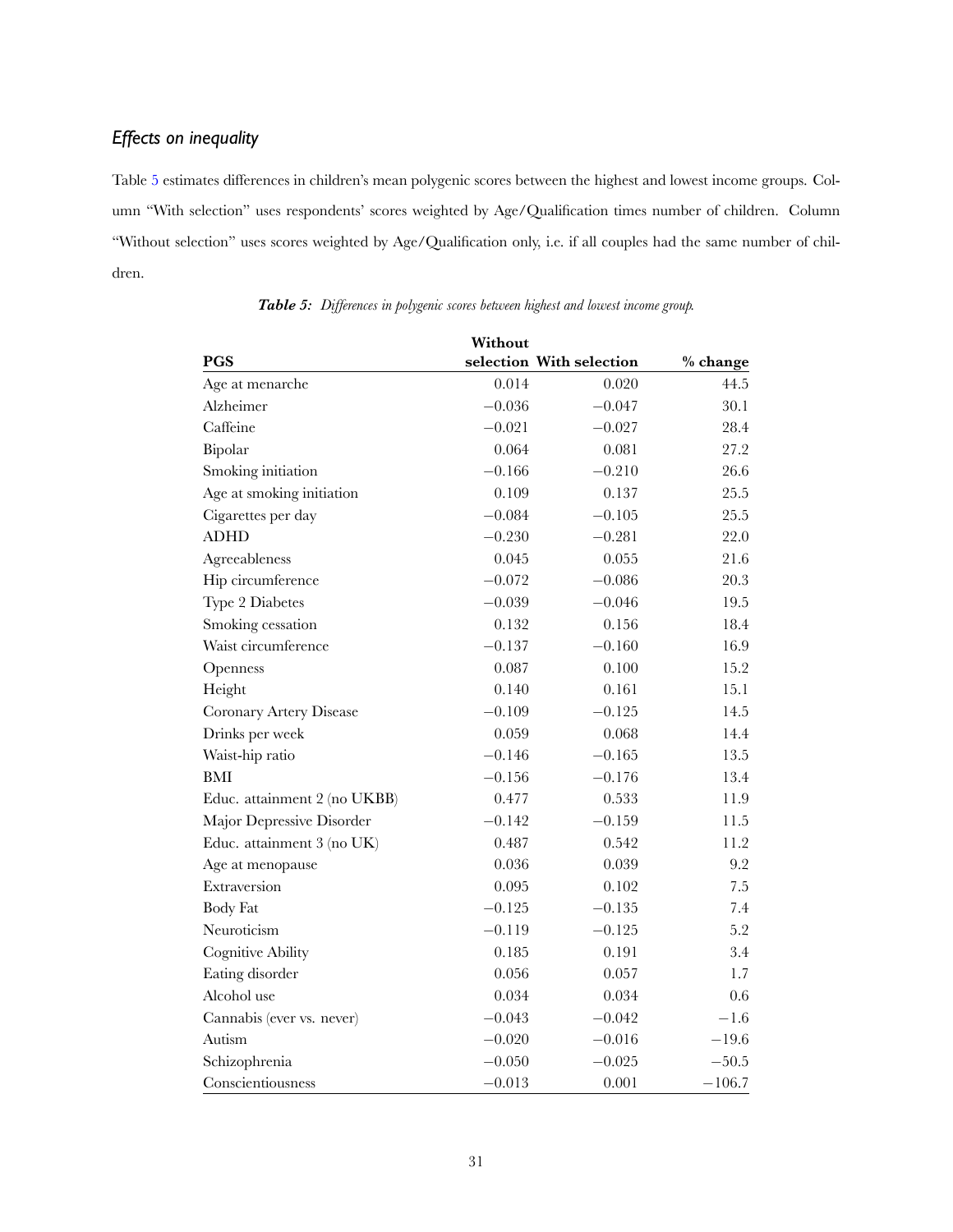# Proofs

# Solution for the one-period model

Differentiating and setting  $\frac{dU}{dN} = 0$  gives the first order condition for an optimal choice of children  $N^* > 0$ :

$$
\frac{bW}{(W(1-bN^*))^{\sigma}} \ge a
$$
, with equality if  $N^* > 0$ .

Rearranging gives

<span id="page-32-0"></span>
$$
N^* = \max\left\{\frac{1}{b}\left(1 - \left(\frac{b}{a}\right)^{1/\sigma} W^{(1-\sigma)/\sigma}\right), 0\right\}.
$$
 (3)

Note that when  $\sigma < 1$ , for high enough W,  $N^* = 0$ . Differentiating gives the effect of wages on fertility for  $N^* > 0$ . This is also the fertility-human capital relationship:

<span id="page-32-1"></span>
$$
\frac{dN^*}{dh} = \frac{dN^*}{dW} = -\frac{1}{b} \left(\frac{b}{a}\right)^{1/\sigma} \frac{1-\sigma}{\sigma} W^{(1-2\sigma)/\sigma}.\tag{4}
$$

This is negative if  $\sigma < 1$ . Also,

$$
\frac{d^2N^*}{dW^2} = -\frac{1}{b} \left(\frac{b}{a}\right)^{1/\sigma} \frac{1-\sigma}{\sigma} \frac{1-2\sigma}{\sigma} W^{(1-3\sigma)/\sigma}
$$

For  $0.5 < \sigma < 1$ , this is positive, so the effect of fertility on wages shrinks towards zero as wages increase (and becomes 0 when  $N^* = 0$ ). Next, we consider the time cost of children *b*:

$$
\frac{d^2N^*}{dWdb} = -\left(\frac{1}{a}\right)^{1/\sigma} \left(\frac{1-\sigma}{\sigma}\right)^2 (Wb)^{(1-2\sigma)/\sigma} < 0.
$$

Lastlywe consider the effect of a. From  $(3)$  $(3)$ ,  $N^*$  is increasing in a. Differentiating  $(4)$  by a gives

$$
\frac{d^2N^*}{dadW}=b^{1/\sigma-1}\frac{1-\sigma}{\sigma^2}W^{(1-2\sigma)/\sigma}a^{-1/\sigma-1}
$$

which is positive for  $\sigma < 1$ .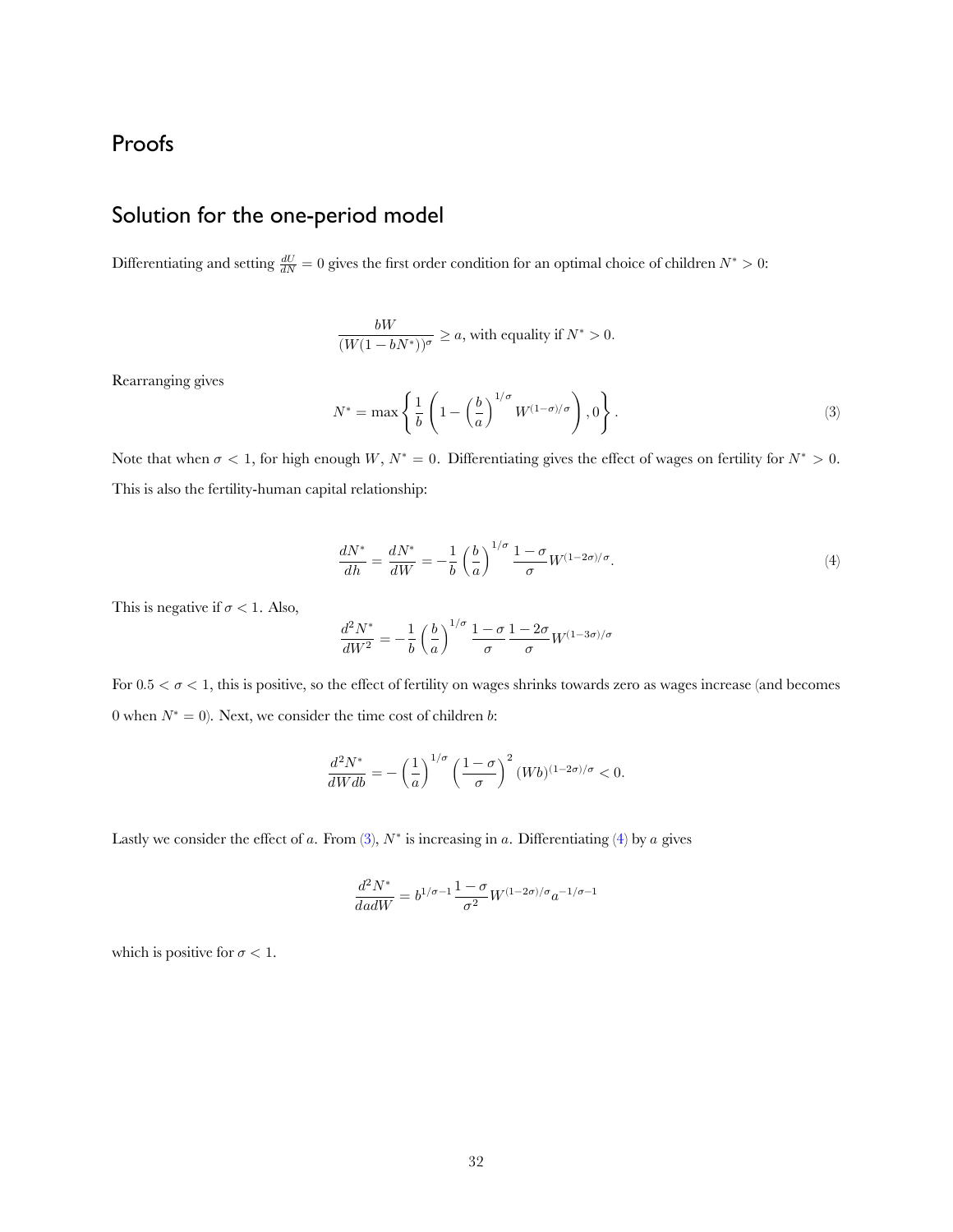# Solution for the two-period model

Period 1 and period 2 income are:

<span id="page-33-1"></span><span id="page-33-0"></span>
$$
Y_1 = 1 - s - bN_1 \tag{5}
$$

<span id="page-33-3"></span><span id="page-33-2"></span>
$$
Y_2=w(s,h)(1-bN_2)\eqno(6)
$$

Write the Lagrangian of utility  $U(2)$  $U(2)$  $U(2)$  as

$$
\mathcal{L}(N_1,N_2,s) = u(Y_1) + u(Y_2) + a(N_1 + N_2) + \lambda_1 N_1 + \lambda_2 N_2 + \lambda_3 (\frac{1}{b} - N_2) + \mu s
$$

Lemma [5](#page-40-0) below shows that if  $\sigma > 0.5$ , this problem is globally concave, guaranteeing that the first order conditions identify a unique solution. We assume  $\sigma > 0.5$  from here on.

Plugging([5\)](#page-33-0) and [\(6](#page-33-1)) into the above, we can derive the Karush-Kuhn-Tucker conditions for an optimum  $(N_1^*, N_2^*, s^*)$  as:

<span id="page-33-4"></span>
$$
\frac{d\mathcal{L}}{dN_1} = -bY_1^{-\sigma} + a + \lambda_1 = 0, \text{ with } \lambda_1 = 0 \text{ if } N_1^* > 0; \tag{7}
$$

$$
\frac{d\mathcal{L}}{dN_2} = -bs^*hY_2^{-\sigma} + a + \lambda_2 - \lambda_3 = 0, \text{ with } \lambda_2 = 0 \text{ if } N_2^* > 0, \lambda_3 = 0 \text{ if } N_2^* < \frac{1}{b};
$$
\n(8)

$$
\frac{d\mathcal{L}}{ds} = -Y_1^{-\sigma} + h(1 - bN_2^*)Y_2^{-\sigma} + \mu = 0; \tag{9}
$$

$$
N_1^*, N_2^*, s^*, \lambda_1, \lambda_2, \lambda_3, \mu \ge 0; N_2^* \le \frac{1}{b}.
$$
\n(10)

Note that the Inada condition ( $\lim_{x\to 0} u'(x) = \infty$ ) for period 1 rules out  $s^* = 1$  and  $N_1 = 1/b$ , so we need not impose these constraints explicitly. Also, so long as  $N_2^* < 1/b$ , the same condition rules out  $s^* = 0$ . We consider four cases, of which only three can occur.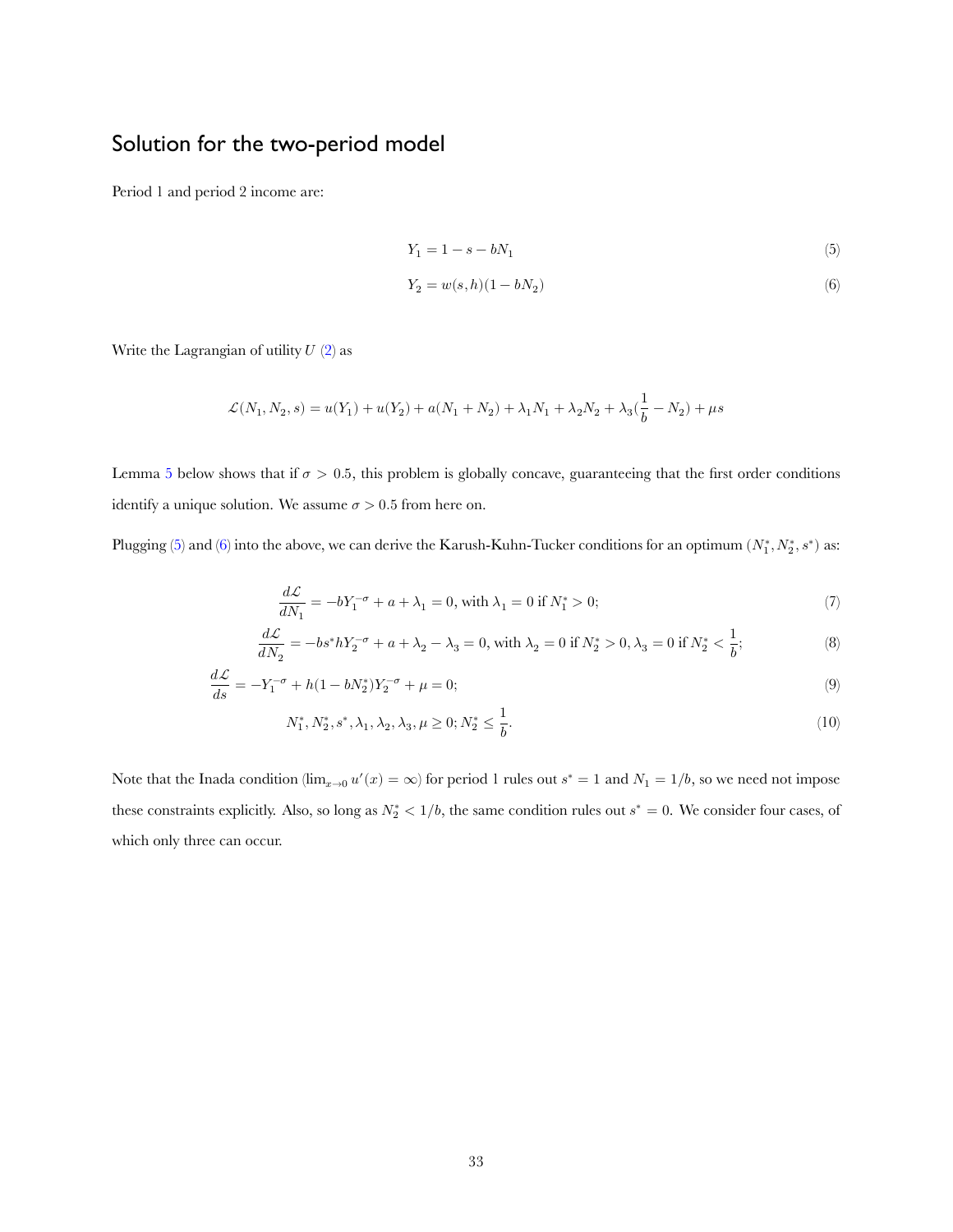# *Case 1:*  $N_1^* > 0, N_2^* > 0$

Rearranging $(7)$ ,  $(8)$  $(8)$  and  $(9)$  $(9)$  gives:

<span id="page-34-0"></span>
$$
N_1^* = \frac{1}{b} \left( 1 - s^* - \left(\frac{b}{a}\right)^{1/\sigma} \right); \tag{11}
$$

$$
N_2^* = \frac{1}{b} \left( 1 - \left(\frac{b}{a}\right)^{1/\sigma} (s^*h)^{(1-\sigma)/\sigma} \right); \tag{12}
$$

<span id="page-34-1"></span>
$$
s^* = \frac{1 - bN_1^*}{1 + \left((1 - bN_2^*)h\right)^{1 - 1/\sigma}}.\tag{13}
$$

Plugging the expressions for  $N_1^*$  and  $N_2^*$  into  $s^*$  gives

$$
s^*=\frac{s^*+\left(\frac{b}{a}\right)^{1/\sigma}}{1+\left(\left(\frac{b}{a}\right)^{1/\sigma} s^{*(1-\sigma)/\sigma} h^{1/\sigma}\right)^{1-1/\sigma}}
$$

which simplifies to

<span id="page-34-2"></span>
$$
s^* = \left(\frac{b}{a}\right)^{1/(2\sigma - 1)} h^{(1-\sigma)/(2\sigma - 1)}.
$$
 (14)

Pluggingthe above into  $(11)$  $(11)$  and  $(12)$  $(12)$  gives:

$$
\begin{split} N_1^*&=\frac{1}{b}\left(1-\left(\frac{b}{a}\right)^{1/(2\sigma-1)}h^{(1-\sigma)/(2\sigma-1)}-\left(\frac{b}{a}\right)^{1/\sigma}\right);\\ N_2^*&=\frac{1}{b}\left(1-\left(\frac{b}{a}\right)^{1/(2\sigma-1)}h^{(1-\sigma)/(2\sigma-1)}\right). \end{split}
$$

Note that that  $N_1^* < N_2^*$ . For these both to be positive requires low values of h if  $\sigma < 1$  and high values of h if  $\sigma > 1$ . Also:

$$
w(s^*,h)\equiv s^*h=\left(\frac{b}{a}\right)^{1/(2\sigma-1)}h^{\sigma/(2\sigma-1)}.
$$

Observe that  $w(s^*, h)$  is increasing in h for  $\sigma > 0.5$ , and convex iff  $0.5 < \sigma < 1$ .

While  $N_1^*$  and  $N_2^*$  are positive, they have the same derivative with respect to h:

<span id="page-34-4"></span>
$$
\frac{dN_t^*}{dh} = -\frac{1}{b} \left(\frac{b}{a}\right)^{1/(2\sigma - 1)} \frac{1 - \sigma}{2\sigma - 1} h^{(1 - \sigma)/(2\sigma - 1) - 1} \tag{15}
$$

Examining this and expression([14\)](#page-34-2) gives:

<span id="page-34-3"></span>**Lemma 1.** For  $\sigma < 1$ , case 1 holds for h low enough, and in case 1,  $N_1^*$  and  $N_2^*$  decrease in h, while  $s^*$  increases in h.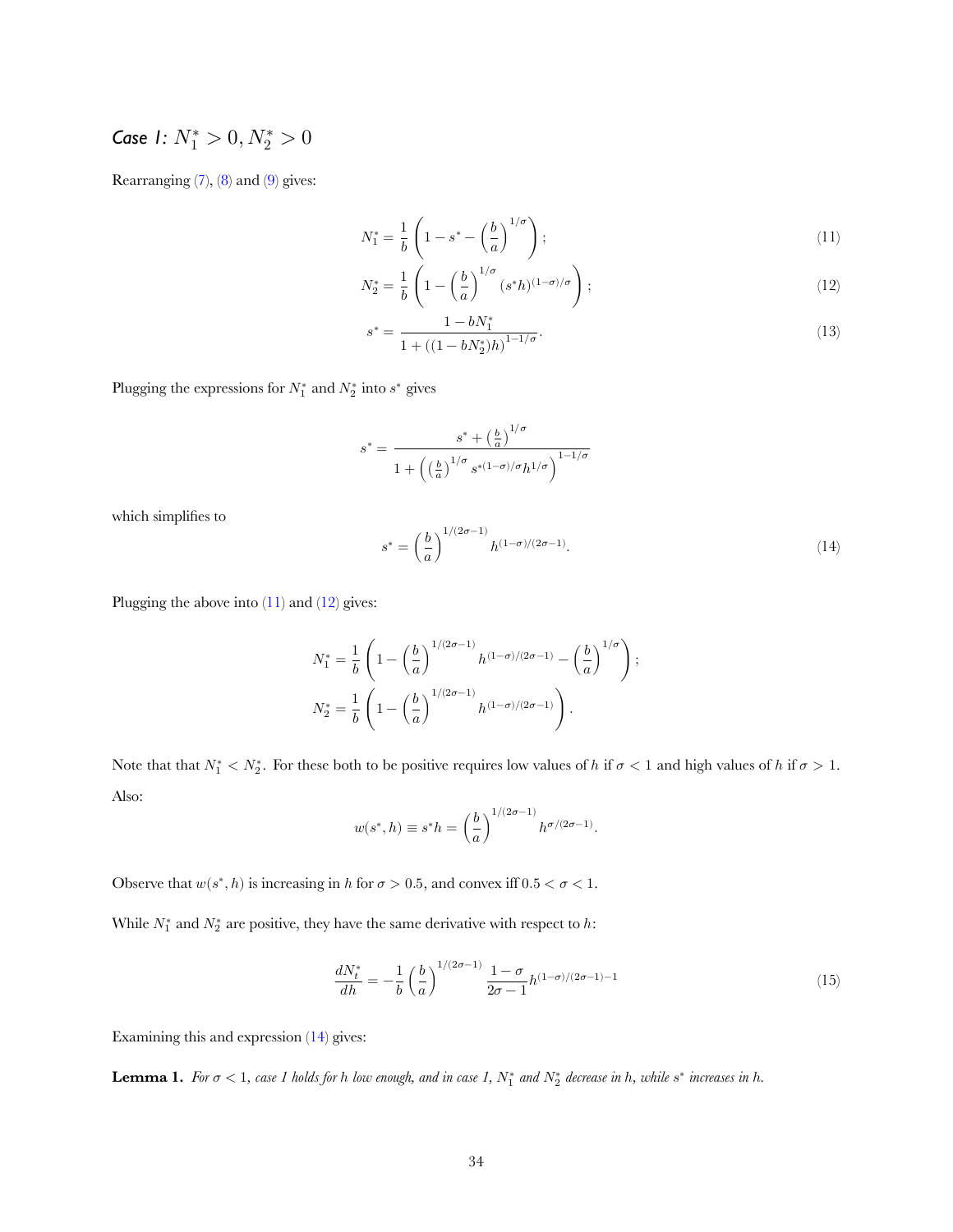*For*  $\sigma > 1$ , case 1 holds for h high enough, and in case 1  $N_1^*$  and  $N_2^*$  increase in h, while  $s^*$  decreases in h.

 $N_t^*$  is convex in h for  $\sigma > 2/3$ , and concave otherwise.  $s^*$  is convex in h if  $\sigma < 2/3$ , and concave otherwise.

# *Case 2:*  $N_1^* = 0, N_2^* > 0$

Replace $N_1^* = 0$  into the first order condition for  $s^*$  from ([9\)](#page-33-4), and rearrange to give:

$$
s^* = \frac{1}{1 + \left((1-bN_2)h\right)^{1-1/\sigma}}.
$$

Nowsince  $N_2^* > 0$ , we can rearrange ([8\)](#page-33-3) to give

<span id="page-35-1"></span>
$$
N_2^* = \frac{1}{b} \left( 1 - \left(\frac{b}{a}\right)^{1/\sigma} (s^*h)^{(1-\sigma)/\sigma} \right). \tag{16}
$$

Plugging this into  $s^*$  gives

$$
s^* = \frac{1}{1 + \left(\frac{bh}{a}\right)^{(\sigma - 1)/\sigma^2} (s^*)^{-(1 - \sigma)^2/\sigma^2}}
$$

which can be rearranged to

<span id="page-35-0"></span>
$$
(1 - s^*)(s^*)^{(1 - 2\sigma)/\sigma^2} = \left(\frac{a}{bh}\right)^{(1 - \sigma)/\sigma^2}.
$$
\n(17)

Differentiate the left hand side of the above to get

$$
\frac{1-2\sigma}{\sigma^2}(1-s^*)(s^*)^{(1-2\sigma)/\sigma^2-1} - (s^*)^{(1-2\sigma)/\sigma^2}
$$

$$
=\frac{1-2\sigma}{\sigma^2}(s^*)^{(1-2\sigma)/\sigma^2-1} - \frac{\sigma^2+1-2\sigma}{\sigma^2}(s^*)^{(1-2\sigma)/\sigma^2}
$$

$$
=\frac{1-2\sigma}{\sigma^2}(s^*)^{(1-2\sigma)/\sigma^2-1} - \frac{(1-\sigma)^2}{\sigma^2}(s^*)^{(1-2\sigma)/\sigma^2}.
$$
(18)

This is negative if and only if

$$
s^* > \frac{1-2\sigma}{(1-\sigma)^2}
$$

whichis always true since  $\sigma > 0.5$ . Note also that since  $\sigma > 0.5$ , then the left hand side of ([17\)](#page-35-0) approaches infinity as  $s^* \to 0$  $s^* \to 0$  $s^* \to 0$  and approaches 0 as  $s^* \to 1$ . Thus, ([17\)](#page-35-0) implicitly defines the unique solution for  $s^*$ .

To find how  $s^*$  changes with h, note that the right hand side of the above decreases in h for  $\sigma < 1$ , and increases in h for  $\sigma > 1$ . Putting these facts together: for  $\sigma < 1$ , when h increases the RHS of [\(17](#page-35-0)) decreases, hence the LHS decreases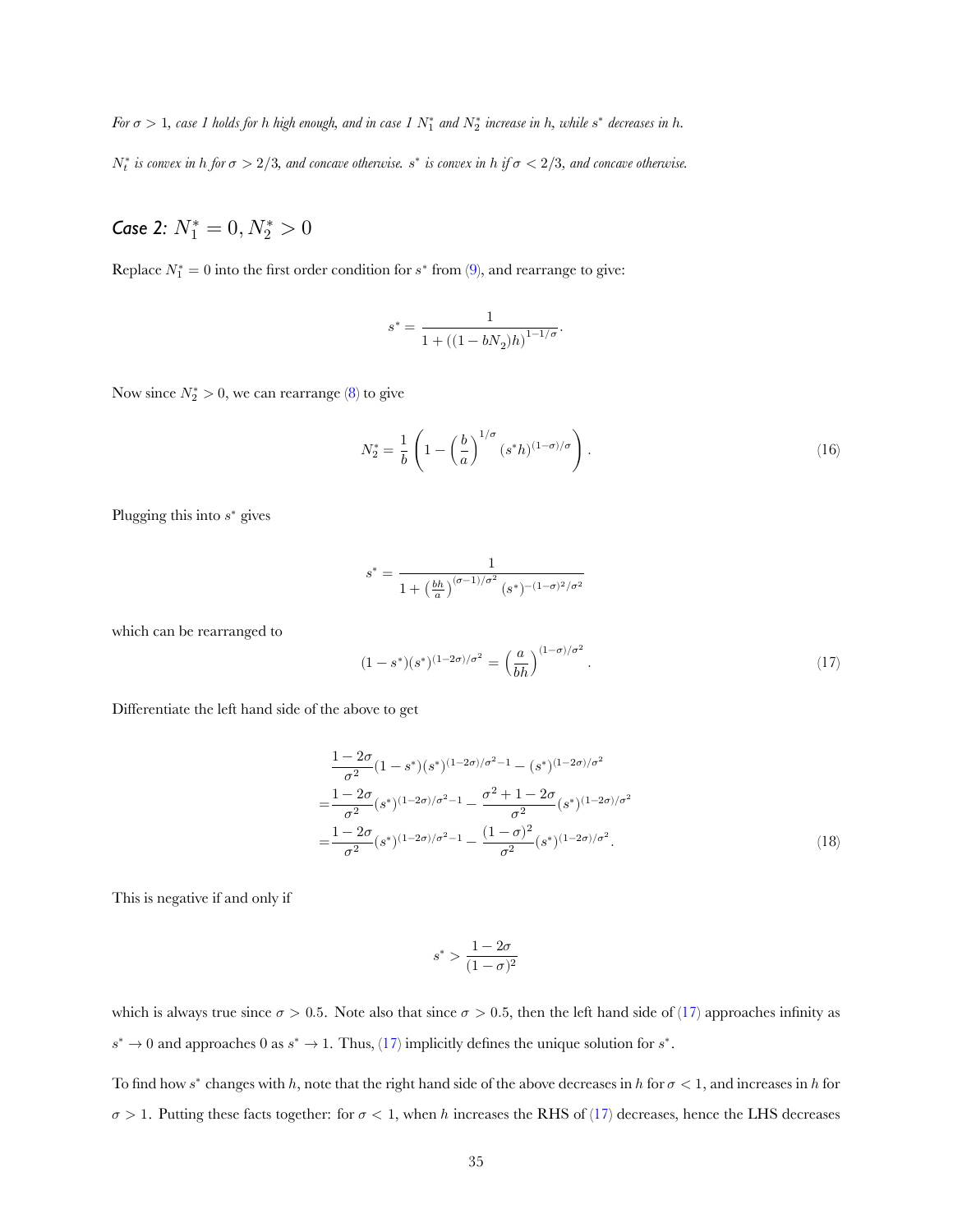and  $s^*$  increases, i.e.  $s^*$  is increasing in h. For  $\sigma > 1$ ,  $s^*$  is decreasing in h.

To find how  $N_2^*$  changes with h, we differentiate [\(16](#page-35-1)):

<span id="page-36-2"></span>
$$
\frac{dN_2^*}{dh} = -\frac{1}{b} \left(\frac{b}{a}\right)^{1/\sigma} \frac{1-\sigma}{\sigma} (s^*h)^{(1-2\sigma)/\sigma} (s^* + h\frac{ds^*}{dh})
$$
\n(19)

which is negative for  $\sigma < 1$ , since  $\frac{ds^*}{dh} > 0$  in this case.

Differentiating again:

$$
\begin{split} \frac{d^2N_2}{dh^2}&=-X[\frac{1-2\sigma}{\sigma}(s^*h)^{(1-3\sigma)/\sigma}(s^*+h\frac{ds^*}{dh})^2+(s^*h)^{(1-2\sigma)/\sigma}(2\frac{ds^*}{dh}+h\frac{d^2s^*}{dh^2})]\\&=X(s^*h)^{(1-3\sigma)/\sigma}[\frac{2\sigma-1}{\sigma}(s^*+h\frac{ds^*}{dh})^2-(s^*h)(2\frac{ds^*}{dh}+h\frac{d^2s^*}{dh^2})]\\ \end{split}
$$

where  $X = \frac{1}{b} \left(\frac{b}{a}\right)^{1/\sigma} \frac{1-\sigma}{\sigma} > 0$ . Note that  $\frac{d^2 N_2}{dh^2}$  is continuous in  $\sigma$  around  $\sigma = 1$ . Note also from [\(17](#page-35-0)) that for  $\sigma = 1$ ,  $s^*$  becomes constant in σ. The term in square brackets then reduces to  $(s^*)^2 > 0$ . Putting these facts together, for σ sufficiently close to 1,  $\frac{d^2 N_2^*}{dh^2} > 0$ , i.e.  $N_2^*$  is convex in h.

Conditions([7\)](#page-33-2) and [\(8](#page-33-3)) give the bounds for this case. When  $\sigma < 1$ , [\(7](#page-33-2)) puts a minimum on h and ([8\)](#page-33-3) puts a maximum on h. The situation is reversed for  $\sigma > 1$ .

Summarizing:

<span id="page-36-1"></span>**Lemma 2.** Case 2 holds for intermediate values of h. In case 2: for  $\sigma < 1$ ,  $s^*$  is increasing in h and  $N_2^*$  is decreasing in h. For  $\sigma > 1$ ,  $s^*$ *is decreasing in*  $h$ *. For*  $\sigma$  *close enough to* 1,  $N_2^*$  *is convex in*  $h$ *.* 

Case 3: 
$$
N_1^* = 0, N_2^* = 0
$$

Wecan solve for  $s^*$  by substituting values of  $Y_1$  and  $Y_2$  into ([9\)](#page-33-4):

$$
-(1 - s^*)^{-\sigma} + h(s^*h)^{-\sigma} = 0
$$

which rearranges to

<span id="page-36-0"></span>
$$
s^* = \frac{1}{1 + h^{(\sigma - 1)/\sigma}}.\tag{20}
$$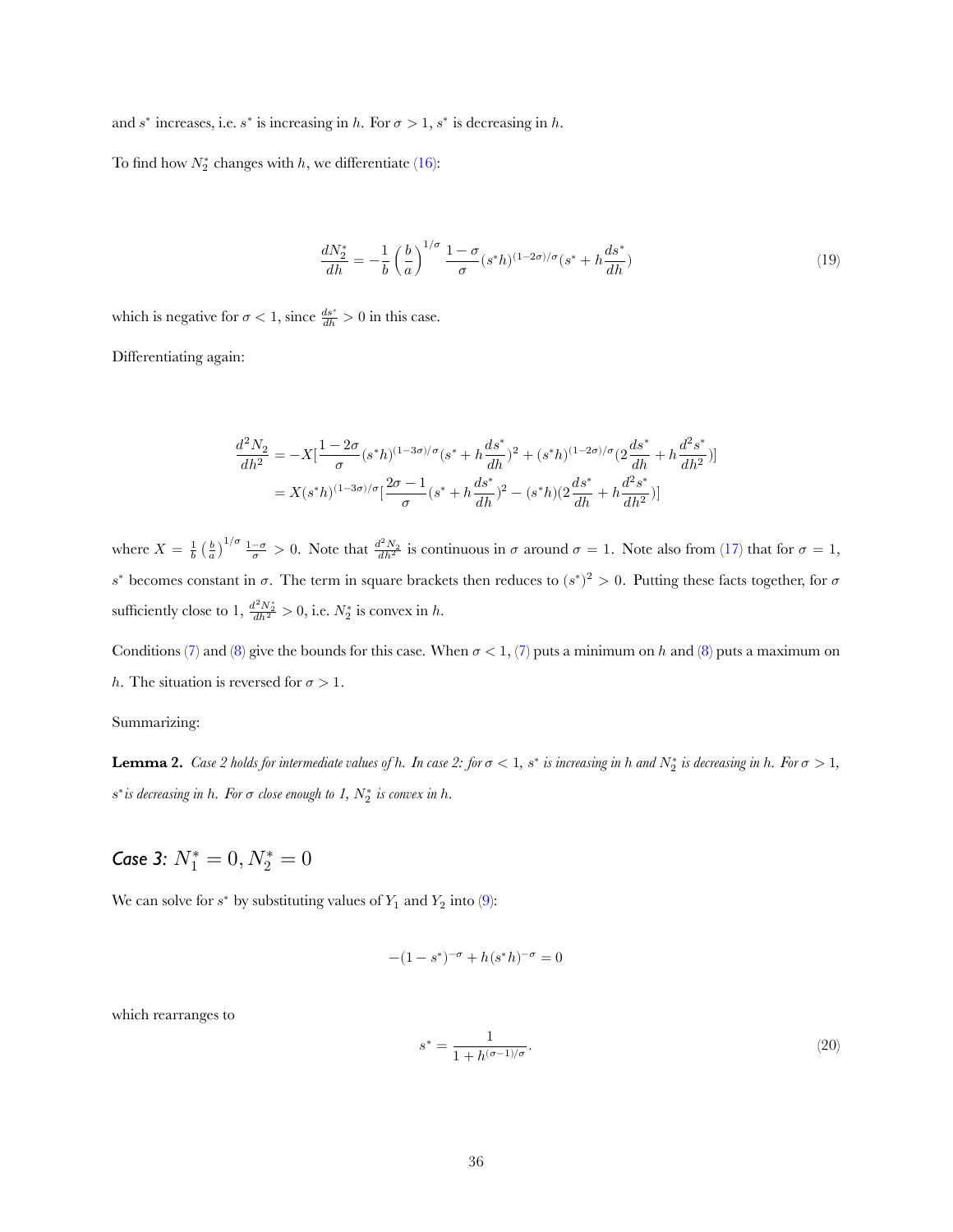Conditions([7\)](#page-33-2) and([8\)](#page-33-3) become:

$$
-b(1-s^*)^{-\sigma}+a\leq 0
$$
  

$$
-bs^*h(s^*h)^{-\sigma}+a\leq 0
$$

equivalently

$$
\frac{a}{b} \leq (1-s^*)^{-\sigma}
$$
  

$$
\frac{a}{b} \leq s^*h(s^*h)^{-\sigma}
$$

whichcan both be satisfied for  $a/b$  close enough to zero. Note from ([20\)](#page-36-0) that as  $h \to \infty$ , s<sup>\*</sup> increases towards 1 for  $\sigma$  < 1, and decreases towards 0 for  $\sigma > 1$ . Note also that the right hand side of the first inequality above approaches infinity as  $s^* \to 1$ , therefore also as  $h \to \infty$  for  $\sigma < 1$ . Rewrite the second inequality as

$$
\frac{a}{b} < (s^*h)^{1-\sigma} = \left(\frac{h}{1+h^{(\sigma-1)/\sigma}}\right)^{1-\sigma} = \left(h^{-1}+h^{-1/\sigma}\right)^{\sigma-1}
$$

and note that again, as  $h \to \infty$ , the RHS increases towards infinity for  $\sigma < 1$ , and decreases towards zero otherwise. Thus, for  $\sigma$  < 1, both equations will be satisfied for h high enough. For  $\sigma$  > 1, they will be satisfied for h low enough. Summarizing

<span id="page-37-0"></span>**Lemma 3.** For  $\sigma < 1$ , case 3 holds for h high enough, and in case 3, s<sup>\*</sup> increases in h. For  $\sigma > 1$ , case 3 holds for h low enough and ∗ *decreases in* ℎ*.*

# *Case 4:*  $N_1^* > 0, N_2^* = 0$

Rearrangingthe first order conditions ([7\)](#page-33-2) and ([8](#page-33-3)) for  $N_1^*$  and  $N_2^*$  gives

$$
\label{eq:1D1V:0} \begin{split} \frac{a}{b} &= (1-s^*-bN_1^*)^{-\sigma} \\ \frac{a}{b} &\leq s^*hY_2^{-\sigma} \end{split}
$$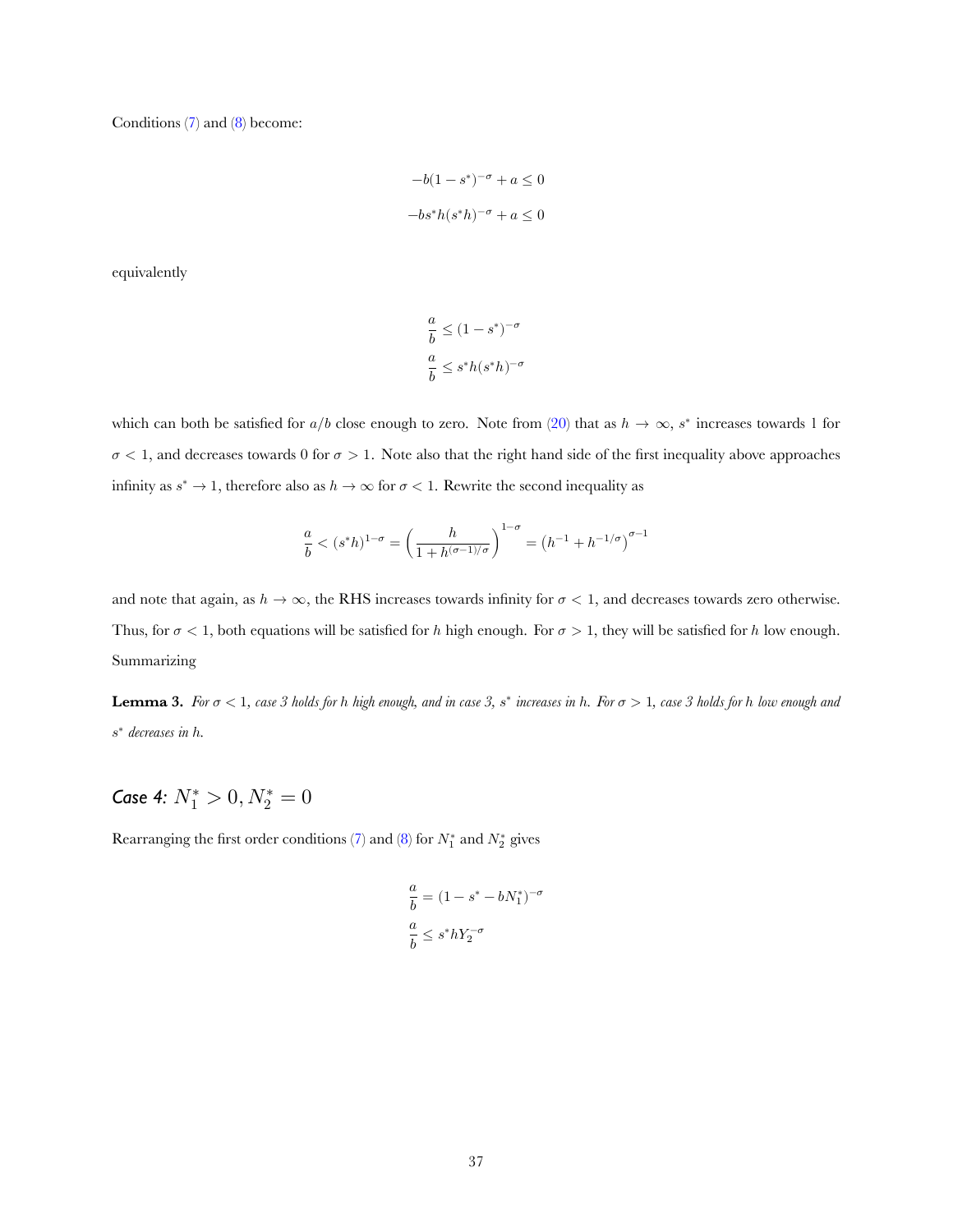hence

$$
(1 - s^* - bN_1^*)^{-\sigma} \le s^* h Y_2^{-\sigma} = (s^* h)^{1-\sigma}
$$

$$
\Leftrightarrow (1 - s^* - bN_1^*)^{\sigma} \ge (s^* h)^{\sigma - 1}
$$

$$
\Leftrightarrow 1 - s^* - bN_1^* \ge (s^* h)^{1 - 1/\sigma}
$$

Now rearrange the first order condition for  $s^*$  from [\(9](#page-33-4)), noting that since  $N_2^* = 0$ ,  $s^* > 0$  by the Inada condition.

$$
h^{1/\sigma-1}(1-s^*-bN_1^*)=s^*
$$
  

$$
1-s^*-bN_1^*=s^*h^{1-1/\sigma}
$$

This, combined with the previous inequality, implies

$$
(s^*h)^{1-1/\sigma} \le s^*h^{1-1/\sigma}
$$
  

$$
\Leftrightarrow (s^*)^{-1/\sigma} \le 1
$$

which cannot hold since  $0 < s^* < 1$ .

#### *Comparative statics*

We can now examine how the fertility-human capital relationship

$$
\frac{dN^*}{dh},\text{ where }N^*\equiv N_1^*+N_2^*,
$$

changes with respect to other parameters. We focus on the case  $\sigma < 1$ , since it gives the closest match to our observations, and since it also generates "reasonable" predictions in other areas, e.g. that education levels increase with human capital. Figure [20](#page-39-0) shows how  $N^*$  changes with h for  $a = 0.4$ ,  $b = 0.25$ ,  $\sigma = 0.7$ .

**Lemma 4.** For  $\sigma < 1$  in a neighbourhood of 1,  $N^*$  is globally convex in h.

*Proof.* From Lemmas [1](#page-34-3), [2](#page-36-1) and [3](#page-37-0), as h increases we move from  $N_1^*, N_2^* > 0$  to  $N_1^* = 0, N_2^* > 0$  to  $N_1^* = N_2^* = 0$ . Furthermore, for  $\sigma > 2/3$ ,  $N_1^*$  and  $N_2^*$  are convex in h when they are both positive, and for  $\sigma$  close enough to 1,  $N_2^*$ is convex in h when  $N_1^* = 0$ . All that remains is to check that the derivative is increasing around the points where these 3 regions meet. That is trivially satisfied where  $N_2^*$  becomes 0, since thereafter  $\frac{dN^*}{dh}$  is zero. The derivative as  $N_1^*$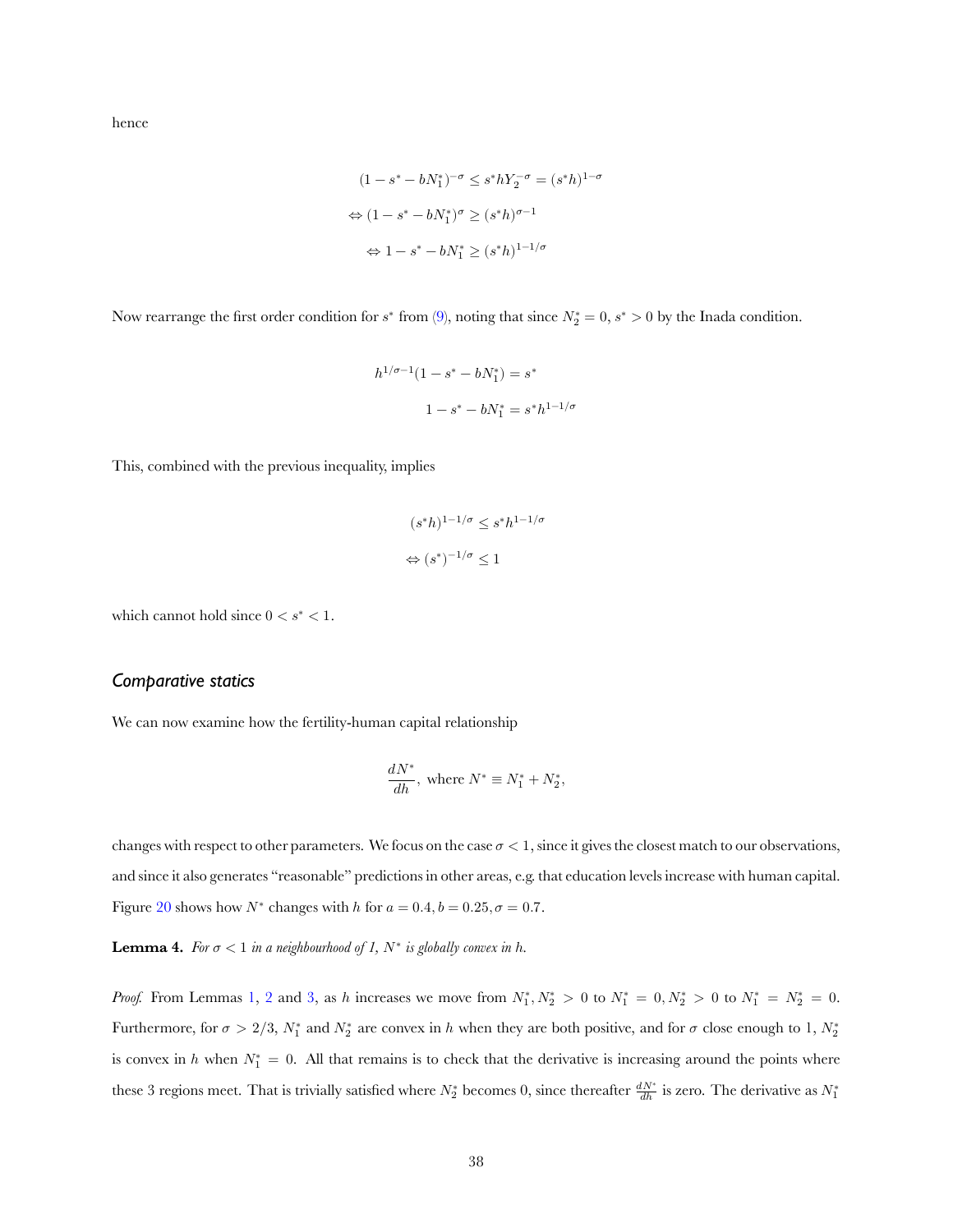<span id="page-39-0"></span>

*Figure 20: Fertility vs. human capital in the two-period model with*  $a = 0.4, b = 0.25, \sigma = 0.7$ .

approaches zero is twice the expression in [\(15](#page-34-4)):

<span id="page-39-1"></span>
$$
-\frac{2}{b}\left(\frac{b}{a}\right)^{1/(2\sigma-1)}\frac{1-\sigma}{2\sigma-1}h^{(1-\sigma)/(2\sigma-1)-1}
$$
\n(21)

and the derivative to the right of this point is given by [\(19](#page-36-2)):

<span id="page-39-2"></span>
$$
-\frac{1}{b}\left(\frac{b}{a}\right)^{1/\sigma}\frac{1-\sigma}{\sigma}(s^*h)^{(1-2\sigma)/\sigma}(s^*+h\frac{ds^*}{dh})\tag{22}
$$

We want to prove that the former is larger in magnitude (i.e. more negative). Dividing([21\)](#page-39-1) by [\(22](#page-39-2)) gives

$$
2\frac{\sigma}{2\sigma-1}\left(\frac{b}{a}\right)^{(1-\sigma)/(\sigma(2\sigma-1))}\frac{h^{(1-\sigma)^2/(\sigma(2\sigma-1))}}{s^*(s^*+h\frac{ds^*}{dh})}
$$

Examining([17\)](#page-35-0) shows that as  $\sigma \to 1$ ,  $s^* \to 0.5$  and  $\frac{ds^*}{dh} \to 0$ , and therefore the above approaches

$$
2\frac{1}{(0.5)^2} = 8.
$$

 $\Box$ 

We can now gather the theoretical predictions stated in Table [1.](#page-12-0)

**Prediction 1**: for  $\sigma < 1$ , total fertility  $N^* \equiv N_1^* + N_2^*$  is decreasing in human capital h.

Furthermore, for  $\sigma$  close enough to 1, fertility is convex in human capital, i.e.

**Prediction 2 part 1**: the fertility-human capital relationship is closer to 0 at high levels of h.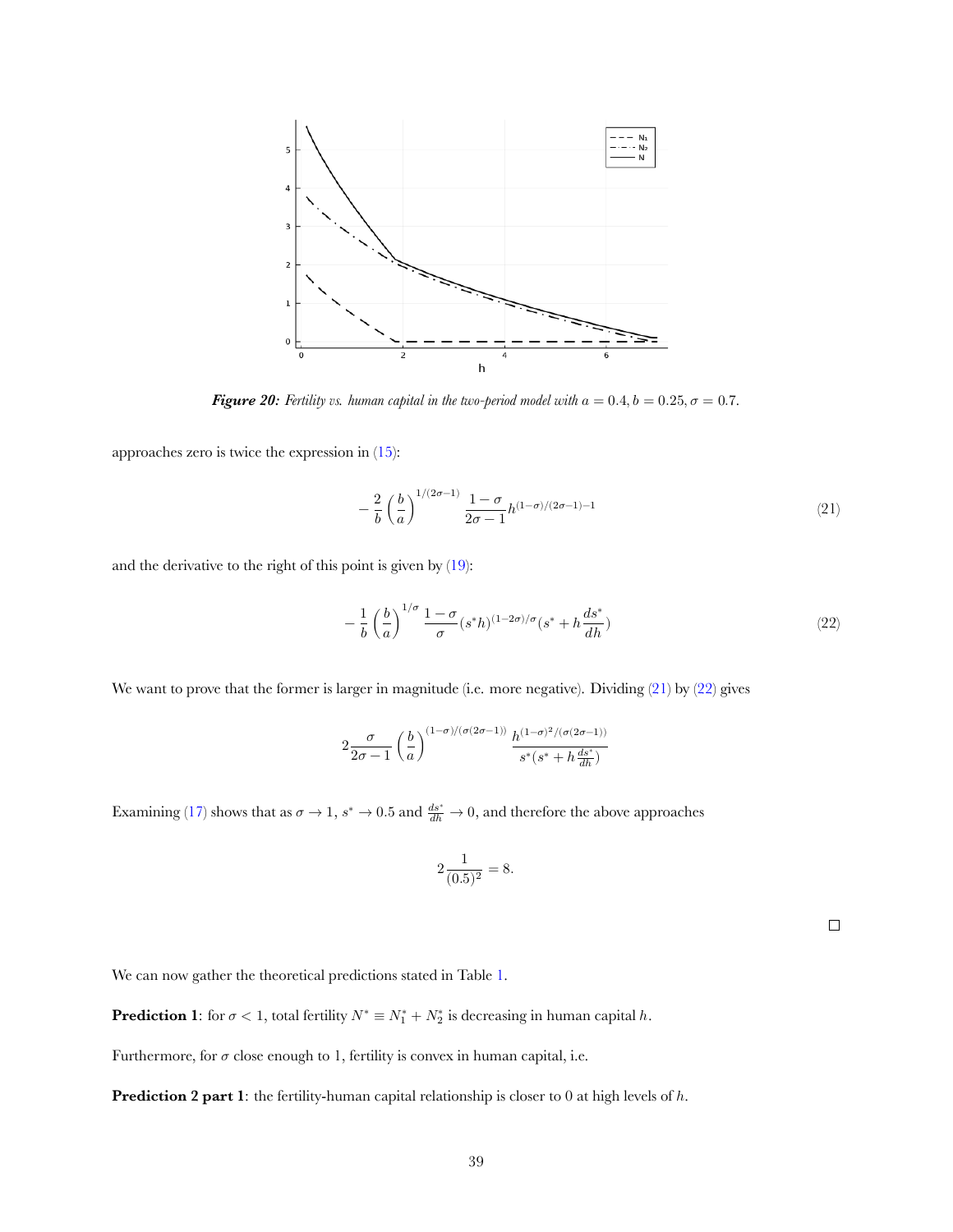For  $\sigma < 1$ , education levels  $s^*$  increase in h, and so therefore do equilibrium wages  $w(s^*, h)$ . This, plus fact 1, gives:

**Prediction 2 part 2:** for  $\sigma < 1$  and close to 1, the fertility-human capital relationship is weaker among higher earners.

**Prediction 4:** for  $\sigma$  < 1 and close to 1, the fertility-human capital relationship is weaker at high levels of education.

Next, we compare people who start fertility early  $(N_1^*>0)$  versus those who start fertility late  $(N_1^*=0)$ . Again, for  $\sigma<1$ the former group have lower  $h$  than the latter group. Thus we have:

**Prediction 5**: for  $\sigma$  < 1 and close to 1, the fertility-human capital relationship is weaker among those who start fertility late.

Lastly,we prove prediction 3. Differentiating  $dN_t^*/dh$  in ([15\)](#page-34-4) with respect to b, for when  $N_1^* > 0$  gives:

$$
\frac{d^2N_t^*}{dhdb} = \frac{2\sigma-2}{2\sigma-1} b^{(3-4\sigma)/(2\sigma-1)} \left(\frac{1}{a}\right)^{1/(2\sigma-1)} \frac{1-\sigma}{2\sigma-1} h^{(\sigma-1)^2/(\sigma(2\sigma-1))}
$$

whichis negative for  $0.5 < \sigma < 1$ . When  $N_1^* = 0$ , differentiating  $dN_2^* / dh$  in ([19\)](#page-36-2) gives:

$$
\frac{d^2N_2^*}{dhdb}=-\frac{1-\sigma}{\sigma}b^{(1-2\sigma)/\sigma}\left(\frac{1}{a}\right)^{1/\sigma}\frac{1-\sigma}{\sigma}(s^*h)^{(1-2\sigma)/\sigma}(s^*+h\frac{ds^*}{dh})
$$

which again is negative for  $\sigma < 1$ . Therefore:

**Prediction 3**: for  $\sigma < 1$ , the fertility-human capital relationship is more negative when the burden of childcare *b* is larger.

#### *Including a money cost*

The model can be extended by adding a money cost  $m$  per child. Utility is then

$$
U=u(1-s-bN_1-mN_1)+u(w(s,h)(1-bN_2)-mN_2)+a(N_1+N_2)\\
$$

Figure [21](#page-41-0) shows a computed example with  $a = 0.4$ ,  $b = 0.175$ ,  $\sigma = 0.7$ ,  $m = 0.075$ . Fertility first declines steeply with human capital, then rises. In addition, for parents with low AFLB ( $N_1 > 0$ ), the fertility-human capital relationship is negative, while for parents with higher AFLB ( $N_1 = 0$ ) it is positive.

#### *Concavity*

<span id="page-40-0"></span>**Lemma5.** For  $\sigma > 0.5$ , U in equation ([2\)](#page-12-1) is concave in  $N_1$ ,  $N_2$  and *s*.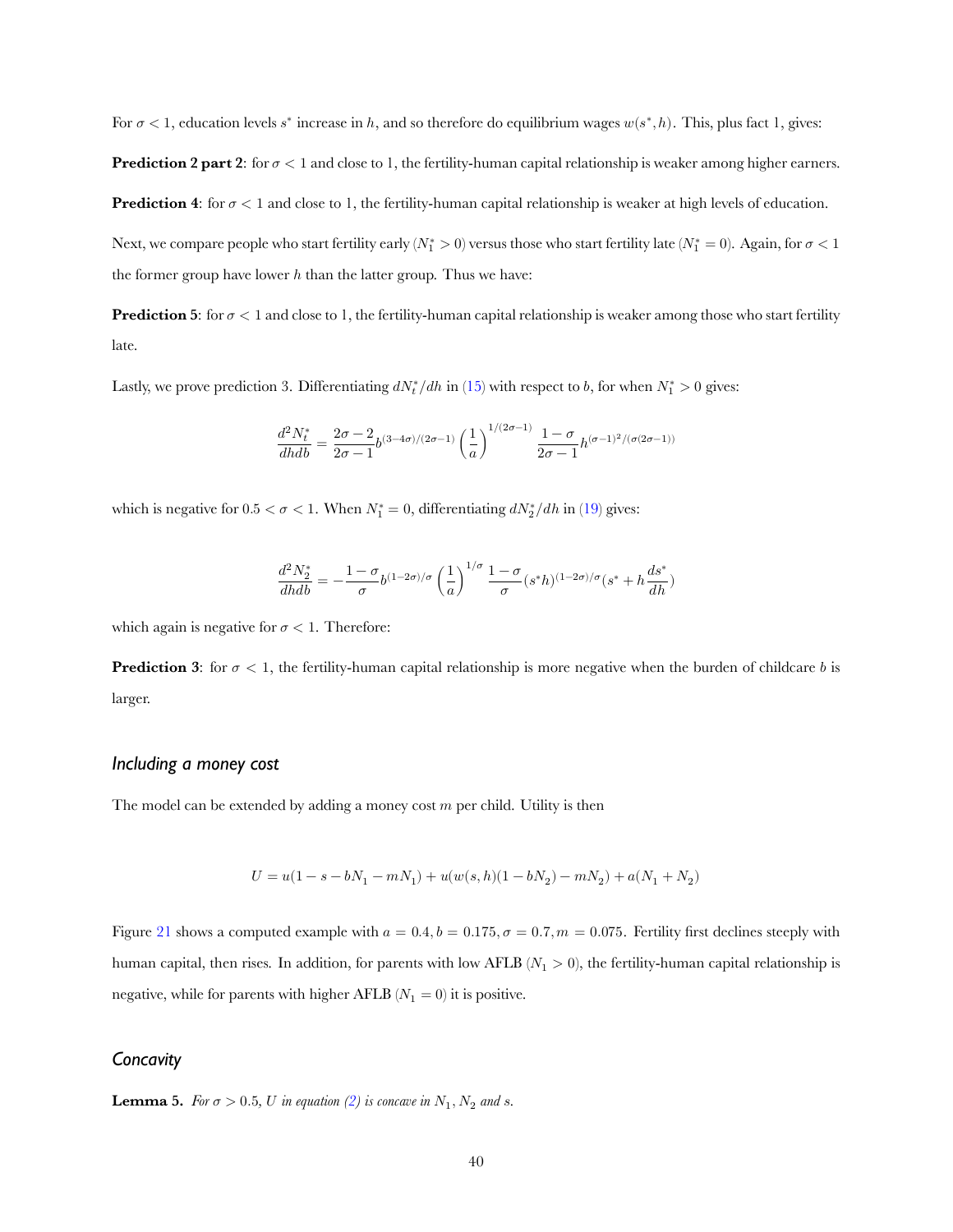<span id="page-41-0"></span>

*Figure 21: Fertility vs. human capital in the two-period model with money costs of children.*  $a = 0.4, b = 0.175, \sigma = 0.7, m = 0.075$ .

*Proof.* We examine the Hessian matrix of utility in each period. Note that period 1 utility is constant in  $N_2$  and period 2 utility is constant in  $N_1$ . For period 1 the Hessian with respect to  $N_1$  and s is:

$$
\begin{bmatrix} d^2u/dN_1^2 & d^2u/dsdN_1 \ d^2u/dsdN_1 & d^2u/ds^2 \end{bmatrix} = \begin{bmatrix} -\sigma b^2 & -\sigma b \ -\sigma b & -\sigma \end{bmatrix} Y_1^{-\sigma - 1}
$$

with determinant

$$
(\sigma^2b^2-\sigma^2b^2)Y_1^{-2\sigma-2}=0.
$$

Thus, first period utility is weakly concave. For period 2 with respect to  $N_2$  and s, the Hessian is:

$$
\left[ \begin{array}{cc} d^2u/dN_2^2 & d^2u/dsdN_2 \\[0.4cm] d^2u/dsdN_2 & d^2u/ds^2dN_2 \end{array} \right] = \left[ \begin{array}{cc} -\sigma(bsh)^2Y_2^{-\sigma-1} & -(1-\sigma)bhY_2^{-\sigma} \\[0.4cm] -(1-\sigma)bhY_2^{-\sigma} & -\sigma[h(1-bN_2^*)]^2Y_2^{-\sigma-1} \end{array} \right]
$$

with determinant

$$
\begin{array}{l}(-\sigma(bsh)^2Y_2^{-\sigma-1})(-\sigma[h(1-bN_2^*)]^2Y_2^{-\sigma-1})-(- (1-\sigma) b h Y_2^{-\sigma})^2\\ \\=\sigma^2(bsh)^2[h(1-bN_2^*)]^2Y_2^{-2\sigma-2}-(1-\sigma)^2(bh)^2Y_2^{-2\sigma}\\ \\=\sigma^2(bh)^2Y_2^{-2\sigma}-(1-\sigma)^2(bh)^2Y_2^{-2\sigma}, \text{ using that }Y_2=(sh)(1-bN)\\ \\=(bh)^2Y_2^{-2\sigma}(\sigma^2-(1-\sigma)^2)\end{array}
$$

which is positive if and only if  $\sigma > 0.5$ . Thus, if  $\sigma > 0.5$  then the Hessian is negative definite and thus utility is concave;  $\Box$ this combined with weak concavity of period 1, and linearity of  $a(N_1 + N_2)$ , shows that [\(2](#page-12-1)) is concave.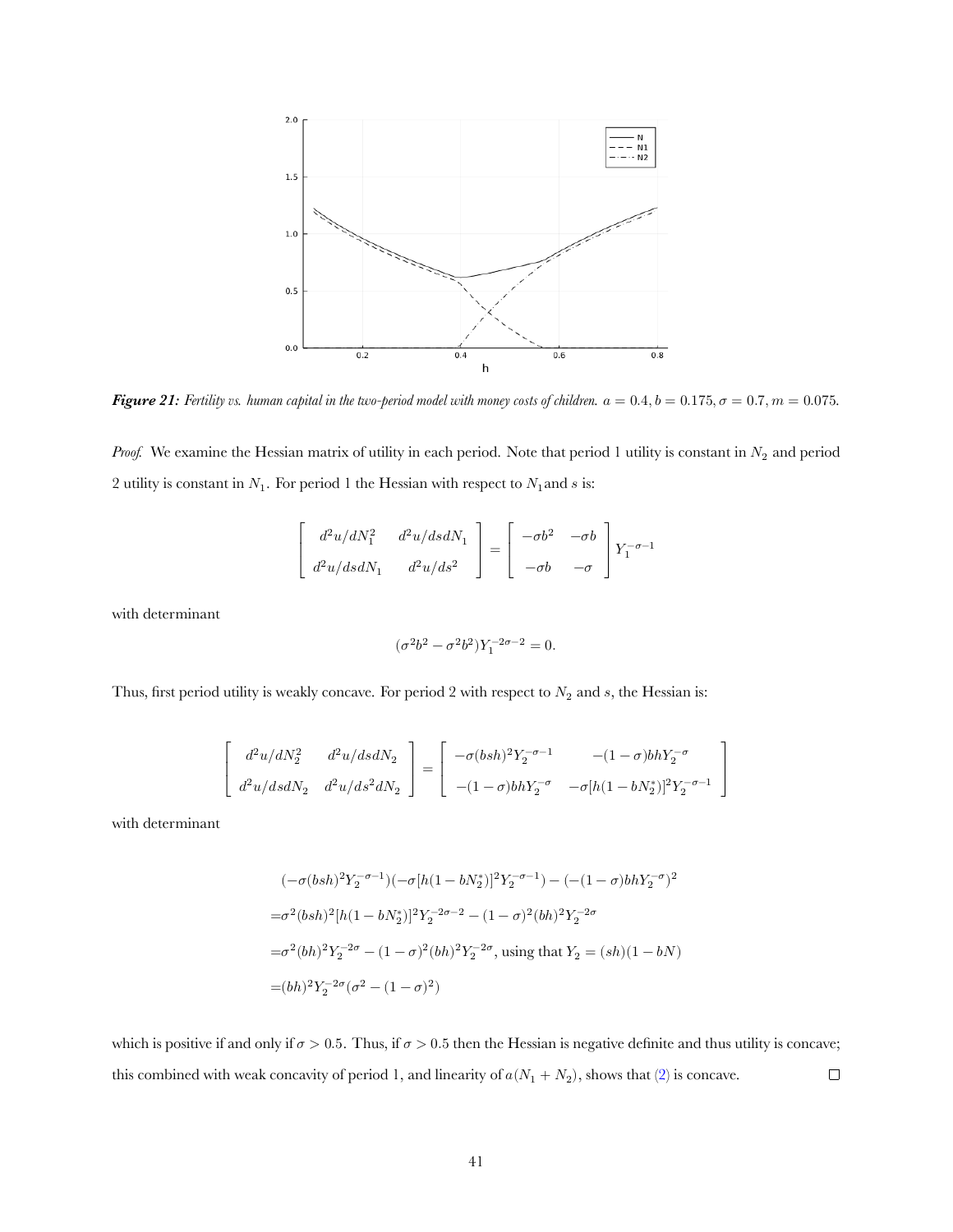# **References**

- Abdellaoui, Abdel, David Hugh-Jones, Loıc Yengo, Kathryn E Kemper, Michel G Nivard, Laura Veul, Yan Holtz, et ̈ al. 2019. "Genetic Correlates of Social Stratification in Great Britain." *Nature Human Behaviour* 3 (12): 1332–42.
- Barban, Nicola, and Rick Jansen, Ronald de Vlaming, Ahmad Vaez, Jornt J Mandemakers, Felix C Tropf, Xia Shen, et al. 2016. "Genome-Wide Analysis Identifies 12 Loci Influencing Human Reproductive Behavior." *Nature Genetics* 48 (12): 1462–72. [https://doi.org/10.1038/ng.3698.](https://doi.org/10.1038/ng.3698)
- Baudin, Thomas, David De La Croix, and Paula E Gobbi. 2015. "Fertility and Childlessness in the United States." *American Economic Review* 105 (6): 1852–82.
- Beauchamp, Jonathan P. 2016. "Genetic Evidence for Natural Selection in Humans in the Contemporary United States." *Proceedings of the National Academy of Sciences* 113 (28): 7774–79.
- Becker, Gary S. 1960. "An Economic Analysis of Fertility." *National Bureau Commitee for Economic Research* 209. ———. 1964. "Human Capital."
- ———. 1981. "A Treatise on the Family." *NBER Books*.
- Becker, Gary S, and Nigel Tomes. 1976. "Child Endowments and the Quantity and Quality of Children." *Journal of Political Economy* 84 (4, Part 2): S143–62.
- Belsky, Daniel W, Benjamin W Domingue, Robbee Wedow, Louise Arseneault, Jason D Boardman, Avshalom Caspi, Dalton Conley, et al. 2018. "Genetic Analysis of Social-Class Mobility in Five Longitudinal Studies." *Proceedings of the National Academy of Sciences* 115 (31): E7275–84.
- Benton, Mary Lauren, Abin Abraham, Abigail L. LaBella, Patrick Abbot, Antonis Rokas, and John A. Capra. 2021. "The Influence of Evolutionary History on Human Health and Disease." *Nature Reviews Genetics*.
- Bycroft, Clare, Colin Freeman, Desislava Petkova, Gavin Band, Lloyd T Elliott, Kevin Sharp, Allan Motyer, et al. 2018. "The UK Biobank Resource with Deep Phenotyping and Genomic Data." *Nature* 562 (7726): 203–9.
- Caucutt, Elizabeth M, Nezih Guner, and John Knowles. 2002. "Why Do Women Wait? Matching, Wage Inequality, and the Incentives for Fertility Delay." *Review of Economic Dynamics* 5 (4): 815–55.
- Cohen, Alma, Rajeev Dehejia, and Dmitri Romanov. 2013. "Financial Incentives and Fertility." *Review of Economics and Statistics* 95 (1): 1–20.
- Davey Smith, George, and Shah Ebrahim. 2003. "'Mendelian Randomization': Can Genetic Epidemiology Con-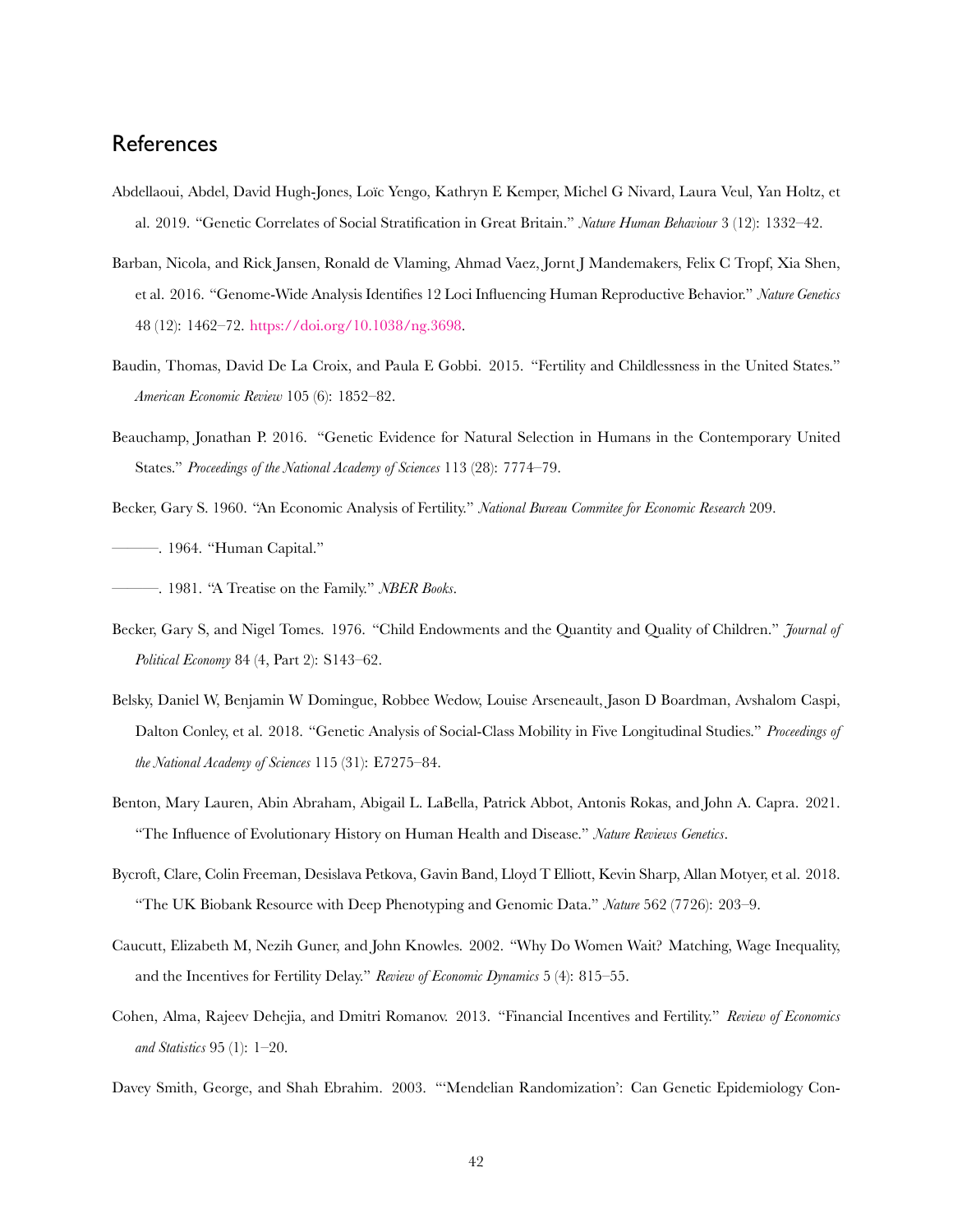tribute to Understanding Environmental Determinants of Disease?" *International Journal of Epidemiology* 32 (1): 1–22.

- Flynn, James R. 1987. "Massive IQ Gains in 14 Nations: What IQ Tests Really Measure." *Psychological Bulletin* 101 (2): 171.
- Fry, Anna, Thomas J Littlejohns, Cathie Sudlow, Nicola Doherty, Ligia Adamska, Tim Sprosen, Rory Collins, and Naomi E Allen. 2017. "Comparison of Sociodemographic and Health-Related Characteristics of UK Biobank Participants With Those of the General Population." *American Journal of Epidemiology* 186 (9): 1026–34. [https://doi.](https://doi.org/10.1093/aje/kwx246) [org/10.1093/aje/kwx246.](https://doi.org/10.1093/aje/kwx246)
- Hotz, V Joseph, Jacob Alex Klerman, and Robert J Willis. 1997. "The Economics of Fertility in Developed Countries." *Handbook of Population and Family Economics* 1 (Part A): 275–347.
- Howe, Laurence J, Michel G Nivard, Tim T Morris, Ailin F Hansen, Humaira Rasheed, Yoonsu Cho, Geetha Chittoor, et al. 2021. "Within-Sibship GWAS Improve Estimates of Direct Genetic Effects." *bioRxiv*. [https://doi.org/10.](https://doi.org/10.1101/2021.03.05.433935) [1101/2021.03.05.433935](https://doi.org/10.1101/2021.03.05.433935).
- HRS. 2020. [https://hrs.isr.umich.edu/data-products/genetic-data/products?\\_ga=2.248005447.1729788711.](https://hrs.isr.umich.edu/data-products/genetic-data/products?_ga=2.248005447.1729788711.1602771602-1571093872.1602771602) [1602771602-1571093872.1602771602](https://hrs.isr.umich.edu/data-products/genetic-data/products?_ga=2.248005447.1729788711.1602771602-1571093872.1602771602).
- Jones, Larry E, Alice Schoonbroodt, and Michele Tertilt. 2008. "Fertility Theories: Can They Explain the Negative Fertility-Income Relationship?"
- Jones, Larry, and Michèle Tertilt. 2006. "An Economic History of Fertility in the US: 1826-1960." *NBER Working Paper*, no. w12796.
- Kong, Augustine, Michael L Frigge, Gudmar Thorleifsson, Hreinn Stefansson, Alexander I Young, Florian Zink, Gudrun A Jonsdottir, et al. 2017. "Selection Against Variants in the Genome Associated with Educational Attainment." *Proceedings of the National Academy of Sciences* 114 (5): E727–32.
- Kong, Augustine, Gudmar Thorleifsson, Michael L Frigge, Bjarni J Vilhjalmsson, Alexander I Young, Thorgeir E Thorgeirsson, Stefania Benonisdottir, et al. 2018. "The Nature of Nurture: Effects of Parental Genotypes." *Science* 359 (6374): 424–28.
- Lee, James J, Robbee Wedow, Aysu Okbay, Edward Kong, Omeed Maghzian, Meghan Zacher, Tuan Anh Nguyen-Viet, et al. 2018. "Gene Discovery and Polygenic Prediction from a Genome-Wide Association Study of Educational Attainment in 1.1 Million Individuals." *Nature Genetics* 50 (8): 1112–21.
- Lumley, Thomas. 2020. "Survey: Analysis of Complex Survey Samples."

Lundberg, Shelly, and Robert A Pollak. 2007. "The American Family and Family Economics." *Journal of Economic*